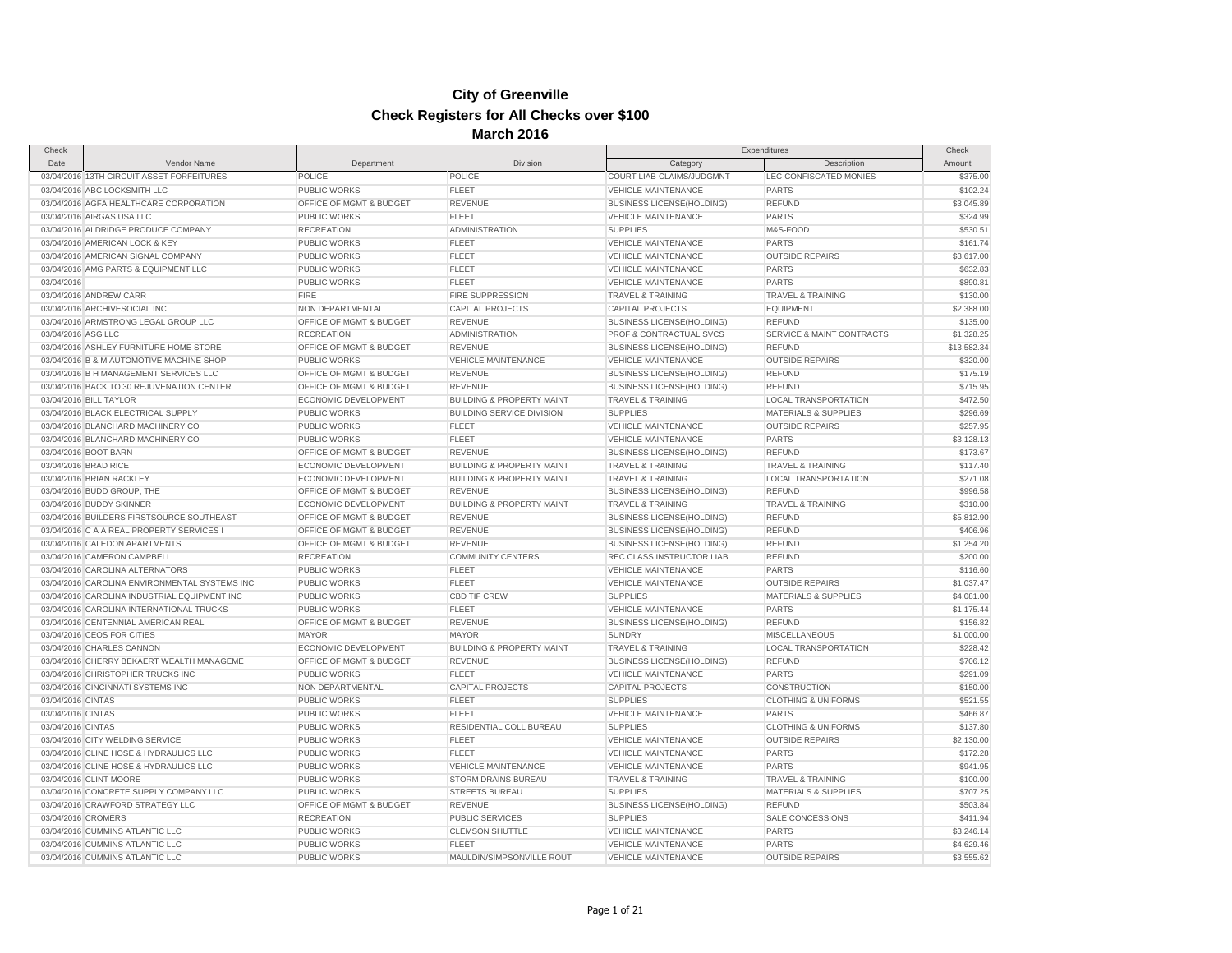| Check |                                             |                           |                                      |                                    | Expenditures                     | Check       |
|-------|---------------------------------------------|---------------------------|--------------------------------------|------------------------------------|----------------------------------|-------------|
| Date  | Vendor Name                                 | Department                | Division                             | Category                           | Description                      | Amount      |
|       | 03/04/2016 CUMMINS ATLANTIC LLC             | PUBLIC WORKS              | MAULDIN/SIMPSONVILLE ROUT            | <b>VEHICLE MAINTENANCE</b>         | PARTS                            | \$5,991.03  |
|       | 03/04/2016 CUMMINS ATLANTIC LLC             | <b>PUBLIC WORKS</b>       | <b>TROLLEY</b>                       | <b>VEHICLE MAINTENANCE</b>         | <b>PARTS</b>                     | \$1,019.53  |
|       | 03/04/2016 CUMMINS ATLANTIC LLC             | PUBLIC WORKS              | <b>VEHICLE MAINTENANCE</b>           | VEHICLE MAINTENANCE                | <b>OUTSIDE REPAIRS</b>           | \$750.00    |
|       | 03/04/2016 CUMMINS ATLANTIC LLC             | <b>PUBLIC WORKS</b>       | <b>VEHICLE MAINTENANCE</b>           | <b>VEHICLE MAINTENANCE</b>         | <b>PARTS</b>                     | \$419.83    |
|       | 03/04/2016 D & D MOTORS INC                 | PUBLIC WORKS              | <b>FLEET</b>                         | <b>VEHICLE MAINTENANCE</b>         | <b>OUTSIDE REPAIRS</b>           | \$555.47    |
|       | 03/04/2016 DAVID SUDDUTH                    | <b>COUNCIL</b>            | <b>CITY COUNCIL</b>                  | <b>TRAVEL &amp; TRAINING</b>       | <b>LOCAL TRANSPORTATION</b>      | \$270.00    |
|       | 03/04/2016 DEAN'S ALTERNATOR                | PUBLIC WORKS              | <b>FLEET</b>                         | <b>VEHICLE MAINTENANCE</b>         | <b>PARTS</b>                     | \$534.20    |
|       | 03/04/2016 DEBORAH K LEPOROWSKI PSY. D. LLC | <b>HUMAN RESOURCES</b>    | <b>HUMAN RESOURCES</b>               | PROF & CONTRACTUAL SVCS            | PROFESSIONAL SERVICES            | \$1,275.00  |
|       | 03/04/2016 DIEBOLD INCORPORATED             | OFFICE OF MGMT & BUDGET   | <b>REVENUE</b>                       | <b>BUSINESS LICENSE(HOLDING)</b>   | <b>REFUND</b>                    | \$175.29    |
|       | 03/04/2016 DISTRICT AUGUSTA LLC             | ECONOMIC DEVELOPMENT      | PLANNING AND ZONING                  | ZONING PERFORMANCE BONDS           | <b>SERVICES</b>                  | \$4,000.00  |
|       | 03/04/2016 DRS GROUP OF GEORGIA INC         | <b>CITY MANAGER</b>       | <b>CITY CLERK</b>                    | <b>PROF &amp; CONTRACTUAL SVCS</b> | PROFESSIONAL SERVICES            | \$463.25    |
|       | 03/04/2016 DUKE ENERGY                      | <b>PUBLIC SAFETY</b>      | POLICE-PATROL SVS                    | UTILITIES                          | <b>ELECTRICITY</b>               | \$452.40    |
|       | 03/04/2016 DUKE ENERGY                      | <b>PUBLIC WORKS</b>       | <b>SEWERS BUREAU</b>                 | <b>UTILITIES</b>                   | <b>ELECTRICITY</b>               | \$295.04    |
|       | 03/04/2016 DUKE ENERGY                      | <b>PUBLIC WORKS</b>       | <b>TRAFFIC ENGINEERING</b>           | UTILITIES                          | <b>ELECTRICITY</b>               | \$768.09    |
|       | 03/04/2016 DUKE ENERGY                      | <b>RECREATION</b>         | <b>COMMUNITY CENTERS</b>             | <b>UTILITIES</b>                   | <b>ELECTRICITY</b>               | \$2,107.14  |
|       | 03/04/2016 DUKE ENERGY                      | <b>RECREATION</b>         | PARKS MAINTENANCE                    | UTILITIES                          | <b>ELECTRICITY</b>               | \$1,260.28  |
|       | 03/04/2016 DUKE ENERGY CORP                 | PUBLIC WORKS              | UTILITY UNDERGROUNDING FU            | <b>SUNDRY</b>                      | UNDERGROUNDING EXPEND            | \$4,947.53  |
|       | 03/04/2016 ECHOLS OIL COMPANY INC           | <b>PUBLIC WORKS</b>       | <b>FLEET</b>                         | <b>VEHICLE MAINTENANCE</b>         | <b>FUEL</b>                      | \$44,303.14 |
|       | 03/04/2016 ENCORE TECHNOLOGY GROUP LLC      | OFFICE OF MGMT & BUDGET   | <b>REVENUE</b>                       | <b>BUSINESS LICENSE(HOLDING)</b>   | <b>REFUND</b>                    | \$864.18    |
|       | 03/04/2016 EPSILON PLASTICS INC             | <b>RECREATION</b>         | FALLS PARK WORK CREW                 | <b>SUPPLIES</b>                    | MATERIALS & SUPPLIES             | \$4,000.00  |
|       | 03/04/2016 EPSILON PLASTICS INC             | <b>RECREATION</b>         | <b>PARKS MAINTENANCE</b>             | <b>SUPPLIES</b>                    | <b>MATERIALS &amp; SUPPLIES</b>  | \$1,565.75  |
|       | 03/04/2016 EXPRESS EMPLOYMENT PROFESSIONA   | OFFICE OF MGMT & BUDGET   | <b>REVENUE</b>                       | <b>BUSINESS LICENSE(HOLDING)</b>   | <b>REFUND</b>                    | \$174.88    |
|       | 03/04/2016 EXXONMOBIL OIL CORPORATION       | <b>PUBLIC WORKS</b>       | <b>FLEET</b>                         | <b>VEHICLE MAINTENANCE</b>         | <b>PARTS</b>                     | \$4,210.54  |
|       | 03/04/2016 FAIRWAY FORD INC                 | PUBLIC WORKS              | <b>FLEET</b>                         | <b>VEHICLE MAINTENANCE</b>         | <b>OUTSIDE REPAIRS</b>           | \$504.80    |
|       | 03/04/2016 FAIRWAY FORD INC                 | PUBLIC WORKS              | <b>FLEET</b>                         | <b>VEHICLE MAINTENANCE</b>         | <b>PARTS</b>                     | \$2,261.44  |
|       | 03/04/2016 FGP INTERNATIONAL                | OFFICE OF MGMT & BUDGET   | <b>REVENUE</b>                       | PROF & CONTRACTUAL SVCS            | TEMP PERSONNEL SVCS              | \$645.47    |
|       | 03/04/2016 FIRESTONE COMPLETE AUTO CARE     | PUBLIC WORKS              | <b>FLEET</b>                         | <b>VEHICLE MAINTENANCE</b>         | <b>PARTS</b>                     | \$3,209.18  |
|       | 03/04/2016 FLORES & ASSOCIATES LLC          | <b>HUMAN RESOURCES</b>    | <b>HEALTH CARE</b>                   | <b>HEALTH</b>                      | FSA ADMIN FEES                   | \$705.00    |
|       | 03/04/2016 FOR EVERY WOMAN LLC              | OFFICE OF MGMT & BUDGET   | <b>REVENUE</b>                       | <b>BUSINESS LICENSE(HOLDING)</b>   | <b>REFUND</b>                    | \$101.67    |
|       | 03/04/2016 FORMS & SUPPLY INC               | OFFICE OF MGMT & BUDGET   | <b>ADMINISTRATION</b>                | <b>SUPPLIES</b>                    | OFFICE SUPPLIES&MATERIALS        | \$111.42    |
|       | 03/04/2016 FORTUNATE SONS ENTERTAINMENT     | PUBLIC INFORMATION/EVENTS | <b>EVENTS MANAGEMENT</b>             | PROF & CONTRACTUAL SVCS            | PROFESSIONAL SERVICES            | \$400.00    |
|       | 03/04/2016 FRAME DESIGNS                    | <b>MAYOR</b>              | <b>MAYOR</b>                         | <b>SUNDRY</b>                      | <b>MISCELLANEOUS</b>             | \$393.26    |
|       | 03/04/2016 GENX SECURITY SOLUTIONS          | OFFICE OF MGMT & BUDGET   | <b>REVENUE</b>                       | <b>BUSINESS LICENSE(HOLDING)</b>   | <b>REFUND</b>                    | \$162.84    |
|       | 03/04/2016 GEORGIA BARK COMPANY             | <b>RECREATION</b>         | BEAUTIFICATION BUREAU                | <b>SUPPLIES</b>                    | <b>MATERIALS &amp; SUPPLIES</b>  | \$2,816.59  |
|       | 03/04/2016 GEORGIA BARK COMPANY             | <b>RECREATION</b>         | <b>FALLS PARK WORK CREW</b>          | <b>REPAIR &amp; MAINT SVCS</b>     | <b>REPAIRS &amp; MAINTENANCE</b> | \$272.59    |
|       | 03/04/2016 GEORGIA BARK COMPANY             | <b>RECREATION</b>         | FALLS PARK WORK CREW                 | <b>SUPPLIES</b>                    | MATERIALS & SUPPLIES             | \$454.23    |
|       | 03/04/2016 GEORGIA BARK COMPANY             | <b>RECREATION</b>         | PARKS MAINTENANCE                    | <b>SUPPLIES</b>                    | <b>MATERIALS &amp; SUPPLIES</b>  | \$272.59    |
|       | 03/04/2016 GILLIG LLC                       | PUBLIC WORKS              | <b>TROLLEY</b>                       | <b>VEHICLE MAINTENANCE</b>         | <b>PARTS</b>                     | \$314.34    |
|       | 03/04/2016 GIMME-A-SIGN CO INC              | NON DEPARTMENTAL          | <b>CAPITAL PROJECTS</b>              | <b>CAPITAL PROJECTS</b>            | CONSTRUCTION                     | \$209.88    |
|       | 03/04/2016 GIMME-A-SIGN CO INC              | PUBLIC WORKS              | RIVERPLACE GARAGE                    | <b>REPAIR &amp; MAINT SVCS</b>     | <b>REPAIRS &amp; MAINTENANCE</b> | \$222.60    |
|       | 03/04/2016 GLASSCRAFTERS INC                | PUBLIC WORKS              | <b>FLEET</b>                         | VEHICLE MAINTENANCE                | <b>OUTSIDE REPAIRS</b>           | \$1,032.96  |
|       | 03/04/2016 GOODYEAR COMMERCIAL TIRE         | PUBLIC WORKS              | <b>FLEET</b>                         | <b>VEHICLE MAINTENANCE</b>         | <b>PARTS</b>                     | \$3,635.42  |
|       | 03/04/2016 GRAINGER 803858620               | <b>PUBLIC WORKS</b>       | <b>VEHICLE MAINTENANCE</b>           | <b>SUPPLIES</b>                    | MATERIALS & SUPPLIES             | \$488.16    |
|       | 03/04/2016 GRAINGER 803858935               | PUBLIC WORKS              | <b>BUILDING SERVICE DIVISION</b>     | <b>SUPPLIES</b>                    | <b>CLOTHING &amp; UNIFORMS</b>   | \$288.32    |
|       | 03/04/2016 GRAINGER 803858935               | PUBLIC WORKS              | CBD TIF CREW                         | <b>SUPPLIES</b>                    | <b>CLOTHING &amp; UNIFORMS</b>   | \$145.22    |
|       | 03/04/2016 GRAINGER 803858935               | <b>PUBLIC WORKS</b>       | <b>FLEET</b>                         | <b>SUPPLIES</b>                    | <b>CLOTHING &amp; UNIFORMS</b>   | \$153.70    |
|       | 03/04/2016 GRAINGER 803858935               | <b>PUBLIC WORKS</b>       | RESIDENTIAL COLL BUREAU              | <b>SUPPLIES</b>                    | <b>CLOTHING &amp; UNIFORMS</b>   | \$649.78    |
|       | 03/04/2016 GRAINGER 803858935               | <b>PUBLIC WORKS</b>       | <b>SEWERS BUREAU</b>                 | <b>SUPPLIES</b>                    | <b>CLOTHING &amp; UNIFORMS</b>   | \$602.08    |
|       | 03/04/2016 GRAINGER 803858935               | <b>PUBLIC WORKS</b>       | STORM DRAINS BUREAU                  | <b>SUPPLIES</b>                    | <b>CLOTHING &amp; UNIFORMS</b>   | \$995.34    |
|       | 03/04/2016 GRAINGER 803858935               | <b>PUBLIC WORKS</b>       | STORMWATER MANAGEMENT                | <b>SUPPLIES</b>                    | <b>CLOTHING &amp; UNIFORMS</b>   | \$149.46    |
|       | 03/04/2016 GRAINGER 803858935               | PUBLIC WORKS              | <b>STREETS BUREAU</b>                | <b>SUPPLIES</b>                    | <b>CLOTHING &amp; UNIFORMS</b>   | \$268.18    |
|       | 03/04/2016 GREENS DISCOUNT BEER AND WINE    | OFFICE OF MGMT & BUDGET   | <b>REVENUE</b>                       | <b>BUSINESS LICENSE(HOLDING)</b>   | <b>REFUND</b>                    | \$163.50    |
|       | 03/04/2016 GREENVILLE COUNTY ROD OFFICE     | ECONOMIC DEVELOPMENT      | <b>BUILDING &amp; PROPERTY MAINT</b> | PROF & CONTRACTUAL SVCS            | PROFESSIONAL SERVICES            | \$115.00    |
|       |                                             |                           |                                      |                                    |                                  |             |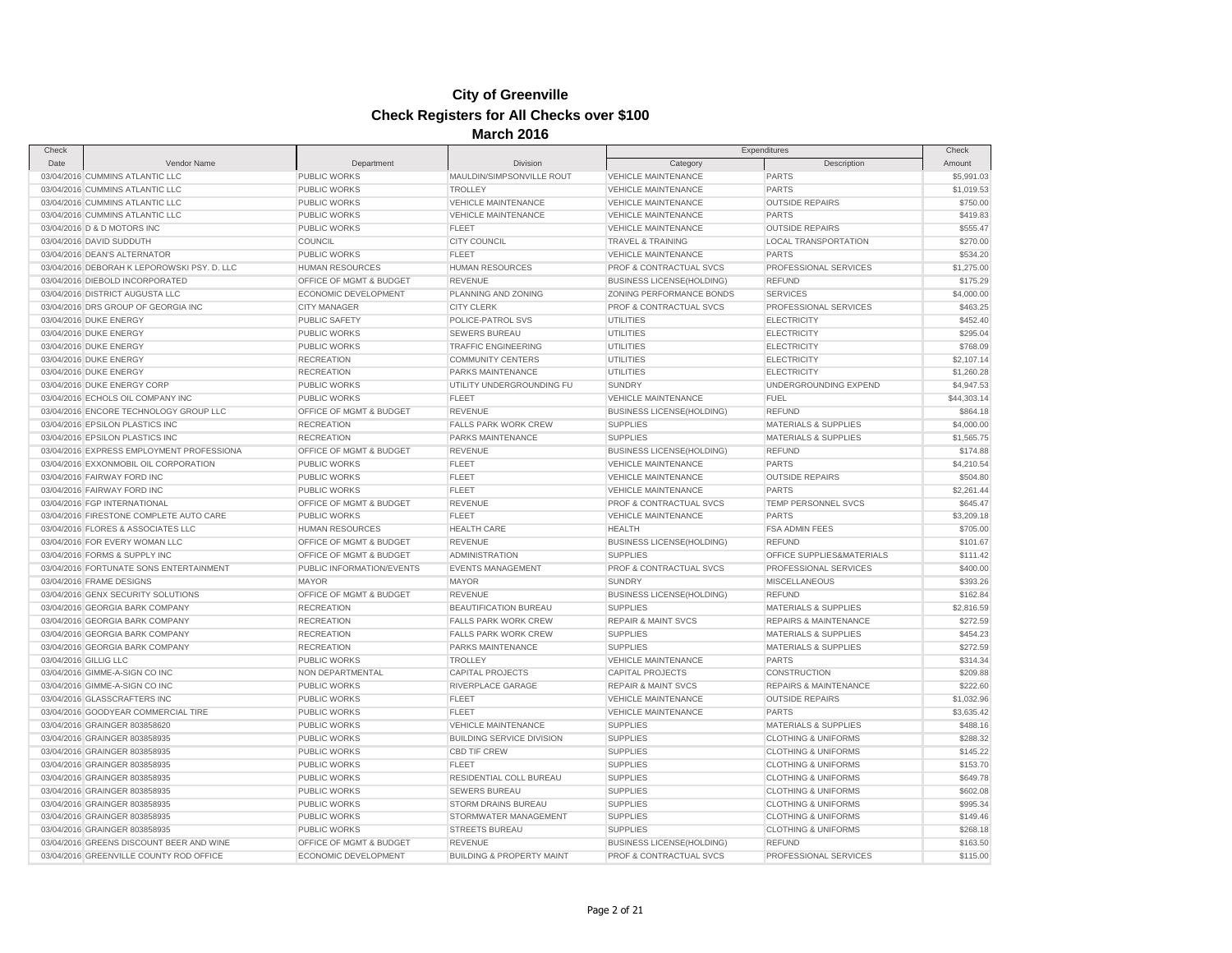| Date<br>Vendor Name<br>Department<br><b>Division</b><br>Category<br>Description<br>Amount<br>03/04/2016 GREENVILLE INDUSTRIAL RUBBER &<br>PUBLIC WORKS<br>STORM DRAINS BUREAU<br><b>SUPPLIES</b><br><b>MATERIALS &amp; SUPPLIES</b><br>03/04/2016 GREENVILLE MOB OWNERS LLC<br>OFFICE OF MGMT & BUDGET<br><b>REVENUE</b><br><b>BUSINESS LICENSE(HOLDING)</b><br><b>REFUND</b><br>03/04/2016 GREENVILLE OFFICE SUPPLY CO INC<br><b>HUMAN RESOURCES</b><br><b>OCCUPATIONAL HEALTH</b><br><b>SUPPLIES</b><br><b>MATERIALS &amp; SUPPLIES</b><br>03/04/2016 GREENVILLE OFFICE SUPPLY CO INC<br>OFFICE OF MGMT & BUDGET<br><b>REVENUE</b><br><b>SUPPLIES</b><br>OFFICE SUPPLIES&MATERIALS<br>03/04/2016 GREENVILLE TRACTOR CO INC<br>PUBLIC WORKS<br>VEHICLE MAINTENANCE<br><b>FLEET</b><br><b>PARTS</b><br>03/04/2016 GREENVILLE ZOO - PETTY CASH<br><b>RECREATION</b><br><b>ADMINISTRATION</b><br><b>SUPPLIES</b><br>M&S-CURATORIAL<br>03/04/2016 GREYSTAR MANAGEMENT SERVICES<br><b>OFFICE OF MGMT &amp; BUDGET</b><br><b>REVENUE</b><br><b>BUSINESS LICENSE(HOLDING)</b><br><b>REFUND</b><br>OFFICE OF MGMT & BUDGET<br><b>REFUND</b><br>03/04/2016 GUITAR CENTER STORES INC #736<br><b>REVENUE</b><br><b>BUSINESS LICENSE(HOLDING)</b><br>03/04/2016 HAIR APPEAL SALON<br>OFFICE OF MGMT & BUDGET<br><b>REVENUE</b><br><b>BUSINESS LIC &amp; PERMITS</b><br><b>BUSINESS LIC-SERVICE</b><br>03/04/2016 HAMPTON INN RIVERPLACE<br>OFFICE OF MGMT & BUDGET<br><b>REVENUE</b><br><b>BUSINESS LICENSE(HOLDING)</b><br><b>REFUND</b><br>\$1,339.13<br>03/04/2016 HARRAH'S CHEROKEE CASINO RESORT<br><b>RECREATION</b><br><b>COMMUNITY CENTERS</b><br><b>SUPPLIES</b><br><b>MATERIALS &amp; SUPPLIES</b><br>\$370.00<br>PUBLIC WORKS<br>RESIDENTIAL COLL BUREAU<br>\$140.00<br>03/04/2016 HARRISON'S WORKWEAR<br><b>SUPPLIES</b><br><b>CLOTHING &amp; UNIFORMS</b><br>03/04/2016 HARRISON'S WORKWEAR<br><b>RECREATION</b><br>TREE MAINTENANCE BUREAU<br><b>SUPPLIES</b><br><b>CLOTHING &amp; UNIFORMS</b><br>\$140.00<br>03/04/2016 HAYES INSTRUMENT CO INC<br><b>PUBLIC WORKS</b><br><b>SUPPLIES</b><br><b>MATERIALS &amp; SUPPLIES</b><br>\$698.07<br><b>ENGINEERING</b><br>03/04/2016 HD SUPPLY FACILITIES MAINTENANCE LT<br><b>PUBLIC WORKS</b><br>PARKING ADMINISTRATION<br><b>SUPPLIES</b><br><b>MATERIALS &amp; SUPPLIES</b><br>\$254.40<br>\$171.50<br>03/04/2016 HELZBERG DIAMONDS SHOPS INC<br>OFFICE OF MGMT & BUDGET<br><b>REVENUE</b><br><b>BUSINESS LICENSE(HOLDING)</b><br><b>REFUND</b><br>03/04/2016 HENRY SCHEIN ANIMAL HEALTH<br><b>RECREATION</b><br><b>SUPPLIES</b><br>\$245.34<br><b>ADMINISTRATION</b><br>M&S-VETERINARY<br>OFFICE OF MGMT & BUDGET<br><b>REVENUE</b><br><b>BUSINESS LICENSE(HOLDING)</b><br>\$2,054.91<br>03/04/2016 HERTZ<br><b>REFUND</b><br>03/04/2016 HERTZ EQUIPMENT RENTAL<br>PUBLIC WORKS<br>\$1,446.53<br><b>CBD TIF CREW</b><br><b>SUPPLIES</b><br><b>MATERIALS &amp; SUPPLIES</b><br>03/04/2016 HILL MANUFACTURING CO INC<br><b>PUBLIC WORKS</b><br><b>FLEET</b><br><b>VEHICLE MAINTENANCE</b><br>PARTS<br>\$364.70<br>\$1,080.66<br>03/04/2016 HOBBY CONNECTION, THE<br><b>PUBLIC WORKS</b><br><b>SEWERS BUREAU</b><br><b>SUPPLIES</b><br><b>MATERIALS &amp; SUPPLIES</b><br>\$162.06<br>03/04/2016 HOLLISTER AND COMPANY #30161<br>OFFICE OF MGMT & BUDGET<br><b>REVENUE</b><br><b>REFUND</b><br><b>BUSINESS LICENSE(HOLDING)</b><br>03/04/2016 HUGHES, AMBER H<br>OFFICE OF MGMT & BUDGET<br><b>REVENUE</b><br><b>BUSINESS LICENSE(HOLDING)</b><br><b>REFUND</b><br>\$118.41<br>03/04/2016 HUNDEN STRATEGIC PARTNERS INC<br>NON DEPARTMENTAL<br>NON DEPARTMENTAL<br>PROF & CONTRACTUAL SVCS<br>PROFESSIONAL SERVICES<br>\$14,800.00<br>\$674.00<br>03/04/2016 IHEART MEDIA AND ENTERTAINMENT<br>OFFICE OF MGMT & BUDGET<br><b>REVENUE</b><br><b>BUSINESS LICENSE(HOLDING)</b><br><b>REFUND</b><br>03/04/2016 INDEPENDENT-MAIL<br><b>SUPPLIES</b><br>SUPPLIES PROMOTIONS<br>\$112.50<br><b>RECREATION</b><br><b>PUBLIC SERVICES</b><br>OFFICE OF MGMT & BUDGET<br>\$140.00<br>03/04/2016 INSTITUTE OF INTERNAL AUDITORS INC<br><b>ADMINISTRATION</b><br><b>SUNDRY</b><br>DUES, SUBSCRIPTN, PUBLICATN<br>03/04/2016 INTERNATIONAL CODE COUNCIL INC<br>ECONOMIC DEVELOPMENT<br><b>BUILDING &amp; PROPERTY MAINT</b><br><b>SUPPLIES</b><br><b>CLOTHING &amp; UNIFORMS</b><br>\$724.90<br>PUBLIC WORKS<br>\$1,745.07<br>03/04/2016 INTERSTATE BATTERIES<br><b>FLEET</b><br><b>VEHICLE MAINTENANCE</b><br><b>PARTS</b><br>OFFICE OF MGMT & BUDGET<br><b>INFORMATION TECHNOLOGY</b><br>\$336.26<br>03/04/2016 IVEY COMMUNICATIONS INC<br><b>REPAIR &amp; MAINT SVCS</b><br><b>REPAIRS &amp; MAINTENANCE</b><br>03/04/2016 IVEY COMMUNICATIONS INC<br><b>RECREATION</b><br><b>REPAIR &amp; MAINT SVCS</b><br>\$388.00<br><b>EDUCATION</b><br><b>REPAIRS &amp; MAINTENANCE</b><br>03/04/2016 J W VAUGHAN CO<br>PUBLIC WORKS<br><b>FLEET</b><br>VEHICLE MAINTENANCE<br><b>PARTS</b><br>\$469.20<br>03/04/2016 JAMES E JONES GRADING & LANDSCAPING<br>C.D. DIVISION<br><b>CDBG PROJECTS</b><br><b>CD PROJECTS</b><br><b>DEMOLITION &amp; CLEARANCE</b><br>\$3,400.00<br><b>PUBLIC WORKS</b><br><b>FIXED ROUTE</b><br><b>TRAVEL &amp; TRAINING</b><br>\$276.70<br>03/04/2016 JAMES KEEL<br><b>TRAVEL &amp; TRAINING</b><br>\$464.94<br>03/04/2016 JOEL PATTERSON<br>ECONOMIC DEVELOPMENT<br><b>BUILDING &amp; PROPERTY MAINT</b><br><b>TRAVEL &amp; TRAINING</b><br><b>LOCAL TRANSPORTATION</b><br>03/04/2016 JULIA HORTON<br><b>CITY MANAGER</b><br><b>CITY MANAGER</b><br><b>COMMUNICATIONS</b><br><b>OTHER</b><br>\$120.00<br>03/04/2016 KANGAROO EXPRESS #3278<br>OFFICE OF MGMT & BUDGET<br><b>REVENUE</b><br><b>BUSINESS LICENSE(HOLDING)</b><br><b>REFUND</b><br>\$719.26<br>\$945.00<br>03/04/2016 KEITH BISHOP<br><b>PUBLIC WORKS</b><br><b>SEWERS BUREAU</b><br><b>TRAVEL &amp; TRAINING</b><br><b>TRAVEL &amp; TRAINING</b><br>03/04/2016 KESSLER CONSULTING INC<br><b>PUBLIC WORKS</b><br>RESIDENTIAL COLL BUREAU<br>PROF & CONTRACTUAL SVCS<br>PROFESSIONAL SERVICES<br>\$1,105.00<br>03/04/2016 KEVIN HUGHES<br>ECONOMIC DEVELOPMENT<br><b>BUILDING &amp; PROPERTY MAINT</b><br><b>TRAVEL &amp; TRAINING</b><br><b>LOCAL TRANSPORTATION</b><br>\$221.94<br>03/04/2016 KNOX WHITE<br><b>MAYOR</b><br><b>MAYOR</b><br><b>COMMUNICATIONS</b><br><b>OTHER</b><br>\$131.14<br><b>SUPPLIES</b><br>\$267.00<br>03/04/2016 LIBERTY PRESS<br>OFFICE OF MGMT & BUDGET<br>ACCOUNTING<br>OFFICE SUPPLIES&MATERIALS<br>03/04/2016 LINA<br><b>HUMAN RESOURCES</b><br><b>HEALTH CARE</b><br>OTHER INSURANCE<br>LIFE INSURANCE<br>\$19,083.62<br>03/04/2016 LINA<br><b>HUMAN RESOURCES</b><br><b>HEALTH CARE</b><br>OTHER INSURANCE<br><b>LONG TERM DISABILITY</b><br>\$6,681.87<br>PUBLIC WORKS<br>STORM DRAINS BUREAU<br><b>SUPPLIES</b><br><b>MATERIALS &amp; SUPPLIES</b><br>\$1,395.19<br>03/04/2016 LOWES<br>03/04/2016 LYDIA THOMAS<br><b>RECREATION</b><br><b>PUBLIC SERVICES</b><br><b>SUPPLIES</b><br>SUPPLIES PROMOTIONS<br>\$640.00<br>OFFICE OF MGMT & BUDGET<br><b>TRAVEL &amp; TRAINING</b><br>\$320.32<br>03/04/2016 MARK TEAL<br><b>RISK MANAGEMENT</b><br><b>TRAVEL &amp; TRAINING</b><br>03/04/2016 MARTY WILKES<br><b>PUBLIC SAFETY</b><br>FED EQUITABLE SHAR DOJ<br>TRAVEL & TRAINING<br>\$209.00<br>TRAVEL & TRAINING<br>03/04/2016 MASSTAR SIGNS INC<br>NON DEPARTMENTAL<br><b>CAPITAL PROJECTS</b><br><b>CAPITAL PROJECTS</b><br>CONSTRUCTION<br>\$4,406.00<br>OFFICE OF MGMT & BUDGET<br><b>REVENUE</b><br><b>REFUND</b><br>\$941.59<br>03/04/2016 MAYME BAKER INC<br><b>BUSINESS LICENSE(HOLDING)</b><br>03/04/2016 MELTING POT, THE<br>OFFICE OF MGMT & BUDGET<br><b>REVENUE</b><br><b>REFUND</b><br><b>BUSINESS LICENSE(HOLDING)</b><br>03/04/2016 MIKE WILLIMON TOWING & RECOVERY INC<br><b>PUBLIC WORKS</b><br><b>FLEET</b><br><b>VEHICLE MAINTENANCE</b><br><b>OUTSIDE REPAIRS</b><br>PUBLIC WORKS<br><b>FLEET</b><br><b>VEHICLE MAINTENANCE</b><br><b>OUTSIDE REPAIRS</b><br>03/04/2016 MIKE'S BODY SHOP | Check |  |  | Expenditures | Check      |
|--------------------------------------------------------------------------------------------------------------------------------------------------------------------------------------------------------------------------------------------------------------------------------------------------------------------------------------------------------------------------------------------------------------------------------------------------------------------------------------------------------------------------------------------------------------------------------------------------------------------------------------------------------------------------------------------------------------------------------------------------------------------------------------------------------------------------------------------------------------------------------------------------------------------------------------------------------------------------------------------------------------------------------------------------------------------------------------------------------------------------------------------------------------------------------------------------------------------------------------------------------------------------------------------------------------------------------------------------------------------------------------------------------------------------------------------------------------------------------------------------------------------------------------------------------------------------------------------------------------------------------------------------------------------------------------------------------------------------------------------------------------------------------------------------------------------------------------------------------------------------------------------------------------------------------------------------------------------------------------------------------------------------------------------------------------------------------------------------------------------------------------------------------------------------------------------------------------------------------------------------------------------------------------------------------------------------------------------------------------------------------------------------------------------------------------------------------------------------------------------------------------------------------------------------------------------------------------------------------------------------------------------------------------------------------------------------------------------------------------------------------------------------------------------------------------------------------------------------------------------------------------------------------------------------------------------------------------------------------------------------------------------------------------------------------------------------------------------------------------------------------------------------------------------------------------------------------------------------------------------------------------------------------------------------------------------------------------------------------------------------------------------------------------------------------------------------------------------------------------------------------------------------------------------------------------------------------------------------------------------------------------------------------------------------------------------------------------------------------------------------------------------------------------------------------------------------------------------------------------------------------------------------------------------------------------------------------------------------------------------------------------------------------------------------------------------------------------------------------------------------------------------------------------------------------------------------------------------------------------------------------------------------------------------------------------------------------------------------------------------------------------------------------------------------------------------------------------------------------------------------------------------------------------------------------------------------------------------------------------------------------------------------------------------------------------------------------------------------------------------------------------------------------------------------------------------------------------------------------------------------------------------------------------------------------------------------------------------------------------------------------------------------------------------------------------------------------------------------------------------------------------------------------------------------------------------------------------------------------------------------------------------------------------------------------------------------------------------------------------------------------------------------------------------------------------------------------------------------------------------------------------------------------------------------------------------------------------------------------------------------------------------------------------------------------------------------------------------------------------------------------------------------------------------------------------------------------------------------------------------------------------------------------------------------------------------------------------------------------------------------------------------------------------------------------------------------------------------------------------------------------------------------------------------------------------------------------------------------------------------------------------------------------------------------------------------------------------------------------------------------------------------------------------------------------------------------------------------------------------------------------------------------------------------------------------------------------------------------------------------------------------------------------------------------------------------------------------------------------------------------------------------------------------------------------------------------------------------------------------------------------------------------------------------------------------------------------------------------------------------------------------------------------------------------------------------------------------------------------------------------------------------------------------------------------------------------------------------------------------------------------------------------------------------------------------------------------------------------------------------------------------------------------------------------------------------------------------------------------------------------------------------------------------------------------------------------------------------------------------------------------------------------------------------------------------------------------------------------------------------------------------------------------------------------------------------------------------------------------------------------------------------------------------------------------------------------------------------------|-------|--|--|--------------|------------|
|                                                                                                                                                                                                                                                                                                                                                                                                                                                                                                                                                                                                                                                                                                                                                                                                                                                                                                                                                                                                                                                                                                                                                                                                                                                                                                                                                                                                                                                                                                                                                                                                                                                                                                                                                                                                                                                                                                                                                                                                                                                                                                                                                                                                                                                                                                                                                                                                                                                                                                                                                                                                                                                                                                                                                                                                                                                                                                                                                                                                                                                                                                                                                                                                                                                                                                                                                                                                                                                                                                                                                                                                                                                                                                                                                                                                                                                                                                                                                                                                                                                                                                                                                                                                                                                                                                                                                                                                                                                                                                                                                                                                                                                                                                                                                                                                                                                                                                                                                                                                                                                                                                                                                                                                                                                                                                                                                                                                                                                                                                                                                                                                                                                                                                                                                                                                                                                                                                                                                                                                                                                                                                                                                                                                                                                                                                                                                                                                                                                                                                                                                                                                                                                                                                                                                                                                                                                                                                                                                                                                                                                                                                                                                                                                                                                                                                                                                                                                                                                                                                                                                                                                                                                                                                                                                                                                                                                                                                                                                                          |       |  |  |              |            |
|                                                                                                                                                                                                                                                                                                                                                                                                                                                                                                                                                                                                                                                                                                                                                                                                                                                                                                                                                                                                                                                                                                                                                                                                                                                                                                                                                                                                                                                                                                                                                                                                                                                                                                                                                                                                                                                                                                                                                                                                                                                                                                                                                                                                                                                                                                                                                                                                                                                                                                                                                                                                                                                                                                                                                                                                                                                                                                                                                                                                                                                                                                                                                                                                                                                                                                                                                                                                                                                                                                                                                                                                                                                                                                                                                                                                                                                                                                                                                                                                                                                                                                                                                                                                                                                                                                                                                                                                                                                                                                                                                                                                                                                                                                                                                                                                                                                                                                                                                                                                                                                                                                                                                                                                                                                                                                                                                                                                                                                                                                                                                                                                                                                                                                                                                                                                                                                                                                                                                                                                                                                                                                                                                                                                                                                                                                                                                                                                                                                                                                                                                                                                                                                                                                                                                                                                                                                                                                                                                                                                                                                                                                                                                                                                                                                                                                                                                                                                                                                                                                                                                                                                                                                                                                                                                                                                                                                                                                                                                                          |       |  |  |              | \$174.31   |
|                                                                                                                                                                                                                                                                                                                                                                                                                                                                                                                                                                                                                                                                                                                                                                                                                                                                                                                                                                                                                                                                                                                                                                                                                                                                                                                                                                                                                                                                                                                                                                                                                                                                                                                                                                                                                                                                                                                                                                                                                                                                                                                                                                                                                                                                                                                                                                                                                                                                                                                                                                                                                                                                                                                                                                                                                                                                                                                                                                                                                                                                                                                                                                                                                                                                                                                                                                                                                                                                                                                                                                                                                                                                                                                                                                                                                                                                                                                                                                                                                                                                                                                                                                                                                                                                                                                                                                                                                                                                                                                                                                                                                                                                                                                                                                                                                                                                                                                                                                                                                                                                                                                                                                                                                                                                                                                                                                                                                                                                                                                                                                                                                                                                                                                                                                                                                                                                                                                                                                                                                                                                                                                                                                                                                                                                                                                                                                                                                                                                                                                                                                                                                                                                                                                                                                                                                                                                                                                                                                                                                                                                                                                                                                                                                                                                                                                                                                                                                                                                                                                                                                                                                                                                                                                                                                                                                                                                                                                                                                          |       |  |  |              | \$136.15   |
|                                                                                                                                                                                                                                                                                                                                                                                                                                                                                                                                                                                                                                                                                                                                                                                                                                                                                                                                                                                                                                                                                                                                                                                                                                                                                                                                                                                                                                                                                                                                                                                                                                                                                                                                                                                                                                                                                                                                                                                                                                                                                                                                                                                                                                                                                                                                                                                                                                                                                                                                                                                                                                                                                                                                                                                                                                                                                                                                                                                                                                                                                                                                                                                                                                                                                                                                                                                                                                                                                                                                                                                                                                                                                                                                                                                                                                                                                                                                                                                                                                                                                                                                                                                                                                                                                                                                                                                                                                                                                                                                                                                                                                                                                                                                                                                                                                                                                                                                                                                                                                                                                                                                                                                                                                                                                                                                                                                                                                                                                                                                                                                                                                                                                                                                                                                                                                                                                                                                                                                                                                                                                                                                                                                                                                                                                                                                                                                                                                                                                                                                                                                                                                                                                                                                                                                                                                                                                                                                                                                                                                                                                                                                                                                                                                                                                                                                                                                                                                                                                                                                                                                                                                                                                                                                                                                                                                                                                                                                                                          |       |  |  |              | \$367.86   |
|                                                                                                                                                                                                                                                                                                                                                                                                                                                                                                                                                                                                                                                                                                                                                                                                                                                                                                                                                                                                                                                                                                                                                                                                                                                                                                                                                                                                                                                                                                                                                                                                                                                                                                                                                                                                                                                                                                                                                                                                                                                                                                                                                                                                                                                                                                                                                                                                                                                                                                                                                                                                                                                                                                                                                                                                                                                                                                                                                                                                                                                                                                                                                                                                                                                                                                                                                                                                                                                                                                                                                                                                                                                                                                                                                                                                                                                                                                                                                                                                                                                                                                                                                                                                                                                                                                                                                                                                                                                                                                                                                                                                                                                                                                                                                                                                                                                                                                                                                                                                                                                                                                                                                                                                                                                                                                                                                                                                                                                                                                                                                                                                                                                                                                                                                                                                                                                                                                                                                                                                                                                                                                                                                                                                                                                                                                                                                                                                                                                                                                                                                                                                                                                                                                                                                                                                                                                                                                                                                                                                                                                                                                                                                                                                                                                                                                                                                                                                                                                                                                                                                                                                                                                                                                                                                                                                                                                                                                                                                                          |       |  |  |              | \$1,532.76 |
|                                                                                                                                                                                                                                                                                                                                                                                                                                                                                                                                                                                                                                                                                                                                                                                                                                                                                                                                                                                                                                                                                                                                                                                                                                                                                                                                                                                                                                                                                                                                                                                                                                                                                                                                                                                                                                                                                                                                                                                                                                                                                                                                                                                                                                                                                                                                                                                                                                                                                                                                                                                                                                                                                                                                                                                                                                                                                                                                                                                                                                                                                                                                                                                                                                                                                                                                                                                                                                                                                                                                                                                                                                                                                                                                                                                                                                                                                                                                                                                                                                                                                                                                                                                                                                                                                                                                                                                                                                                                                                                                                                                                                                                                                                                                                                                                                                                                                                                                                                                                                                                                                                                                                                                                                                                                                                                                                                                                                                                                                                                                                                                                                                                                                                                                                                                                                                                                                                                                                                                                                                                                                                                                                                                                                                                                                                                                                                                                                                                                                                                                                                                                                                                                                                                                                                                                                                                                                                                                                                                                                                                                                                                                                                                                                                                                                                                                                                                                                                                                                                                                                                                                                                                                                                                                                                                                                                                                                                                                                                          |       |  |  |              | \$1,523.62 |
|                                                                                                                                                                                                                                                                                                                                                                                                                                                                                                                                                                                                                                                                                                                                                                                                                                                                                                                                                                                                                                                                                                                                                                                                                                                                                                                                                                                                                                                                                                                                                                                                                                                                                                                                                                                                                                                                                                                                                                                                                                                                                                                                                                                                                                                                                                                                                                                                                                                                                                                                                                                                                                                                                                                                                                                                                                                                                                                                                                                                                                                                                                                                                                                                                                                                                                                                                                                                                                                                                                                                                                                                                                                                                                                                                                                                                                                                                                                                                                                                                                                                                                                                                                                                                                                                                                                                                                                                                                                                                                                                                                                                                                                                                                                                                                                                                                                                                                                                                                                                                                                                                                                                                                                                                                                                                                                                                                                                                                                                                                                                                                                                                                                                                                                                                                                                                                                                                                                                                                                                                                                                                                                                                                                                                                                                                                                                                                                                                                                                                                                                                                                                                                                                                                                                                                                                                                                                                                                                                                                                                                                                                                                                                                                                                                                                                                                                                                                                                                                                                                                                                                                                                                                                                                                                                                                                                                                                                                                                                                          |       |  |  |              | \$108.45   |
|                                                                                                                                                                                                                                                                                                                                                                                                                                                                                                                                                                                                                                                                                                                                                                                                                                                                                                                                                                                                                                                                                                                                                                                                                                                                                                                                                                                                                                                                                                                                                                                                                                                                                                                                                                                                                                                                                                                                                                                                                                                                                                                                                                                                                                                                                                                                                                                                                                                                                                                                                                                                                                                                                                                                                                                                                                                                                                                                                                                                                                                                                                                                                                                                                                                                                                                                                                                                                                                                                                                                                                                                                                                                                                                                                                                                                                                                                                                                                                                                                                                                                                                                                                                                                                                                                                                                                                                                                                                                                                                                                                                                                                                                                                                                                                                                                                                                                                                                                                                                                                                                                                                                                                                                                                                                                                                                                                                                                                                                                                                                                                                                                                                                                                                                                                                                                                                                                                                                                                                                                                                                                                                                                                                                                                                                                                                                                                                                                                                                                                                                                                                                                                                                                                                                                                                                                                                                                                                                                                                                                                                                                                                                                                                                                                                                                                                                                                                                                                                                                                                                                                                                                                                                                                                                                                                                                                                                                                                                                                          |       |  |  |              | \$294.36   |
|                                                                                                                                                                                                                                                                                                                                                                                                                                                                                                                                                                                                                                                                                                                                                                                                                                                                                                                                                                                                                                                                                                                                                                                                                                                                                                                                                                                                                                                                                                                                                                                                                                                                                                                                                                                                                                                                                                                                                                                                                                                                                                                                                                                                                                                                                                                                                                                                                                                                                                                                                                                                                                                                                                                                                                                                                                                                                                                                                                                                                                                                                                                                                                                                                                                                                                                                                                                                                                                                                                                                                                                                                                                                                                                                                                                                                                                                                                                                                                                                                                                                                                                                                                                                                                                                                                                                                                                                                                                                                                                                                                                                                                                                                                                                                                                                                                                                                                                                                                                                                                                                                                                                                                                                                                                                                                                                                                                                                                                                                                                                                                                                                                                                                                                                                                                                                                                                                                                                                                                                                                                                                                                                                                                                                                                                                                                                                                                                                                                                                                                                                                                                                                                                                                                                                                                                                                                                                                                                                                                                                                                                                                                                                                                                                                                                                                                                                                                                                                                                                                                                                                                                                                                                                                                                                                                                                                                                                                                                                                          |       |  |  |              | \$592.99   |
|                                                                                                                                                                                                                                                                                                                                                                                                                                                                                                                                                                                                                                                                                                                                                                                                                                                                                                                                                                                                                                                                                                                                                                                                                                                                                                                                                                                                                                                                                                                                                                                                                                                                                                                                                                                                                                                                                                                                                                                                                                                                                                                                                                                                                                                                                                                                                                                                                                                                                                                                                                                                                                                                                                                                                                                                                                                                                                                                                                                                                                                                                                                                                                                                                                                                                                                                                                                                                                                                                                                                                                                                                                                                                                                                                                                                                                                                                                                                                                                                                                                                                                                                                                                                                                                                                                                                                                                                                                                                                                                                                                                                                                                                                                                                                                                                                                                                                                                                                                                                                                                                                                                                                                                                                                                                                                                                                                                                                                                                                                                                                                                                                                                                                                                                                                                                                                                                                                                                                                                                                                                                                                                                                                                                                                                                                                                                                                                                                                                                                                                                                                                                                                                                                                                                                                                                                                                                                                                                                                                                                                                                                                                                                                                                                                                                                                                                                                                                                                                                                                                                                                                                                                                                                                                                                                                                                                                                                                                                                                          |       |  |  |              | \$118.41   |
|                                                                                                                                                                                                                                                                                                                                                                                                                                                                                                                                                                                                                                                                                                                                                                                                                                                                                                                                                                                                                                                                                                                                                                                                                                                                                                                                                                                                                                                                                                                                                                                                                                                                                                                                                                                                                                                                                                                                                                                                                                                                                                                                                                                                                                                                                                                                                                                                                                                                                                                                                                                                                                                                                                                                                                                                                                                                                                                                                                                                                                                                                                                                                                                                                                                                                                                                                                                                                                                                                                                                                                                                                                                                                                                                                                                                                                                                                                                                                                                                                                                                                                                                                                                                                                                                                                                                                                                                                                                                                                                                                                                                                                                                                                                                                                                                                                                                                                                                                                                                                                                                                                                                                                                                                                                                                                                                                                                                                                                                                                                                                                                                                                                                                                                                                                                                                                                                                                                                                                                                                                                                                                                                                                                                                                                                                                                                                                                                                                                                                                                                                                                                                                                                                                                                                                                                                                                                                                                                                                                                                                                                                                                                                                                                                                                                                                                                                                                                                                                                                                                                                                                                                                                                                                                                                                                                                                                                                                                                                                          |       |  |  |              |            |
|                                                                                                                                                                                                                                                                                                                                                                                                                                                                                                                                                                                                                                                                                                                                                                                                                                                                                                                                                                                                                                                                                                                                                                                                                                                                                                                                                                                                                                                                                                                                                                                                                                                                                                                                                                                                                                                                                                                                                                                                                                                                                                                                                                                                                                                                                                                                                                                                                                                                                                                                                                                                                                                                                                                                                                                                                                                                                                                                                                                                                                                                                                                                                                                                                                                                                                                                                                                                                                                                                                                                                                                                                                                                                                                                                                                                                                                                                                                                                                                                                                                                                                                                                                                                                                                                                                                                                                                                                                                                                                                                                                                                                                                                                                                                                                                                                                                                                                                                                                                                                                                                                                                                                                                                                                                                                                                                                                                                                                                                                                                                                                                                                                                                                                                                                                                                                                                                                                                                                                                                                                                                                                                                                                                                                                                                                                                                                                                                                                                                                                                                                                                                                                                                                                                                                                                                                                                                                                                                                                                                                                                                                                                                                                                                                                                                                                                                                                                                                                                                                                                                                                                                                                                                                                                                                                                                                                                                                                                                                                          |       |  |  |              |            |
|                                                                                                                                                                                                                                                                                                                                                                                                                                                                                                                                                                                                                                                                                                                                                                                                                                                                                                                                                                                                                                                                                                                                                                                                                                                                                                                                                                                                                                                                                                                                                                                                                                                                                                                                                                                                                                                                                                                                                                                                                                                                                                                                                                                                                                                                                                                                                                                                                                                                                                                                                                                                                                                                                                                                                                                                                                                                                                                                                                                                                                                                                                                                                                                                                                                                                                                                                                                                                                                                                                                                                                                                                                                                                                                                                                                                                                                                                                                                                                                                                                                                                                                                                                                                                                                                                                                                                                                                                                                                                                                                                                                                                                                                                                                                                                                                                                                                                                                                                                                                                                                                                                                                                                                                                                                                                                                                                                                                                                                                                                                                                                                                                                                                                                                                                                                                                                                                                                                                                                                                                                                                                                                                                                                                                                                                                                                                                                                                                                                                                                                                                                                                                                                                                                                                                                                                                                                                                                                                                                                                                                                                                                                                                                                                                                                                                                                                                                                                                                                                                                                                                                                                                                                                                                                                                                                                                                                                                                                                                                          |       |  |  |              |            |
|                                                                                                                                                                                                                                                                                                                                                                                                                                                                                                                                                                                                                                                                                                                                                                                                                                                                                                                                                                                                                                                                                                                                                                                                                                                                                                                                                                                                                                                                                                                                                                                                                                                                                                                                                                                                                                                                                                                                                                                                                                                                                                                                                                                                                                                                                                                                                                                                                                                                                                                                                                                                                                                                                                                                                                                                                                                                                                                                                                                                                                                                                                                                                                                                                                                                                                                                                                                                                                                                                                                                                                                                                                                                                                                                                                                                                                                                                                                                                                                                                                                                                                                                                                                                                                                                                                                                                                                                                                                                                                                                                                                                                                                                                                                                                                                                                                                                                                                                                                                                                                                                                                                                                                                                                                                                                                                                                                                                                                                                                                                                                                                                                                                                                                                                                                                                                                                                                                                                                                                                                                                                                                                                                                                                                                                                                                                                                                                                                                                                                                                                                                                                                                                                                                                                                                                                                                                                                                                                                                                                                                                                                                                                                                                                                                                                                                                                                                                                                                                                                                                                                                                                                                                                                                                                                                                                                                                                                                                                                                          |       |  |  |              |            |
|                                                                                                                                                                                                                                                                                                                                                                                                                                                                                                                                                                                                                                                                                                                                                                                                                                                                                                                                                                                                                                                                                                                                                                                                                                                                                                                                                                                                                                                                                                                                                                                                                                                                                                                                                                                                                                                                                                                                                                                                                                                                                                                                                                                                                                                                                                                                                                                                                                                                                                                                                                                                                                                                                                                                                                                                                                                                                                                                                                                                                                                                                                                                                                                                                                                                                                                                                                                                                                                                                                                                                                                                                                                                                                                                                                                                                                                                                                                                                                                                                                                                                                                                                                                                                                                                                                                                                                                                                                                                                                                                                                                                                                                                                                                                                                                                                                                                                                                                                                                                                                                                                                                                                                                                                                                                                                                                                                                                                                                                                                                                                                                                                                                                                                                                                                                                                                                                                                                                                                                                                                                                                                                                                                                                                                                                                                                                                                                                                                                                                                                                                                                                                                                                                                                                                                                                                                                                                                                                                                                                                                                                                                                                                                                                                                                                                                                                                                                                                                                                                                                                                                                                                                                                                                                                                                                                                                                                                                                                                                          |       |  |  |              |            |
|                                                                                                                                                                                                                                                                                                                                                                                                                                                                                                                                                                                                                                                                                                                                                                                                                                                                                                                                                                                                                                                                                                                                                                                                                                                                                                                                                                                                                                                                                                                                                                                                                                                                                                                                                                                                                                                                                                                                                                                                                                                                                                                                                                                                                                                                                                                                                                                                                                                                                                                                                                                                                                                                                                                                                                                                                                                                                                                                                                                                                                                                                                                                                                                                                                                                                                                                                                                                                                                                                                                                                                                                                                                                                                                                                                                                                                                                                                                                                                                                                                                                                                                                                                                                                                                                                                                                                                                                                                                                                                                                                                                                                                                                                                                                                                                                                                                                                                                                                                                                                                                                                                                                                                                                                                                                                                                                                                                                                                                                                                                                                                                                                                                                                                                                                                                                                                                                                                                                                                                                                                                                                                                                                                                                                                                                                                                                                                                                                                                                                                                                                                                                                                                                                                                                                                                                                                                                                                                                                                                                                                                                                                                                                                                                                                                                                                                                                                                                                                                                                                                                                                                                                                                                                                                                                                                                                                                                                                                                                                          |       |  |  |              |            |
|                                                                                                                                                                                                                                                                                                                                                                                                                                                                                                                                                                                                                                                                                                                                                                                                                                                                                                                                                                                                                                                                                                                                                                                                                                                                                                                                                                                                                                                                                                                                                                                                                                                                                                                                                                                                                                                                                                                                                                                                                                                                                                                                                                                                                                                                                                                                                                                                                                                                                                                                                                                                                                                                                                                                                                                                                                                                                                                                                                                                                                                                                                                                                                                                                                                                                                                                                                                                                                                                                                                                                                                                                                                                                                                                                                                                                                                                                                                                                                                                                                                                                                                                                                                                                                                                                                                                                                                                                                                                                                                                                                                                                                                                                                                                                                                                                                                                                                                                                                                                                                                                                                                                                                                                                                                                                                                                                                                                                                                                                                                                                                                                                                                                                                                                                                                                                                                                                                                                                                                                                                                                                                                                                                                                                                                                                                                                                                                                                                                                                                                                                                                                                                                                                                                                                                                                                                                                                                                                                                                                                                                                                                                                                                                                                                                                                                                                                                                                                                                                                                                                                                                                                                                                                                                                                                                                                                                                                                                                                                          |       |  |  |              |            |
|                                                                                                                                                                                                                                                                                                                                                                                                                                                                                                                                                                                                                                                                                                                                                                                                                                                                                                                                                                                                                                                                                                                                                                                                                                                                                                                                                                                                                                                                                                                                                                                                                                                                                                                                                                                                                                                                                                                                                                                                                                                                                                                                                                                                                                                                                                                                                                                                                                                                                                                                                                                                                                                                                                                                                                                                                                                                                                                                                                                                                                                                                                                                                                                                                                                                                                                                                                                                                                                                                                                                                                                                                                                                                                                                                                                                                                                                                                                                                                                                                                                                                                                                                                                                                                                                                                                                                                                                                                                                                                                                                                                                                                                                                                                                                                                                                                                                                                                                                                                                                                                                                                                                                                                                                                                                                                                                                                                                                                                                                                                                                                                                                                                                                                                                                                                                                                                                                                                                                                                                                                                                                                                                                                                                                                                                                                                                                                                                                                                                                                                                                                                                                                                                                                                                                                                                                                                                                                                                                                                                                                                                                                                                                                                                                                                                                                                                                                                                                                                                                                                                                                                                                                                                                                                                                                                                                                                                                                                                                                          |       |  |  |              |            |
|                                                                                                                                                                                                                                                                                                                                                                                                                                                                                                                                                                                                                                                                                                                                                                                                                                                                                                                                                                                                                                                                                                                                                                                                                                                                                                                                                                                                                                                                                                                                                                                                                                                                                                                                                                                                                                                                                                                                                                                                                                                                                                                                                                                                                                                                                                                                                                                                                                                                                                                                                                                                                                                                                                                                                                                                                                                                                                                                                                                                                                                                                                                                                                                                                                                                                                                                                                                                                                                                                                                                                                                                                                                                                                                                                                                                                                                                                                                                                                                                                                                                                                                                                                                                                                                                                                                                                                                                                                                                                                                                                                                                                                                                                                                                                                                                                                                                                                                                                                                                                                                                                                                                                                                                                                                                                                                                                                                                                                                                                                                                                                                                                                                                                                                                                                                                                                                                                                                                                                                                                                                                                                                                                                                                                                                                                                                                                                                                                                                                                                                                                                                                                                                                                                                                                                                                                                                                                                                                                                                                                                                                                                                                                                                                                                                                                                                                                                                                                                                                                                                                                                                                                                                                                                                                                                                                                                                                                                                                                                          |       |  |  |              |            |
|                                                                                                                                                                                                                                                                                                                                                                                                                                                                                                                                                                                                                                                                                                                                                                                                                                                                                                                                                                                                                                                                                                                                                                                                                                                                                                                                                                                                                                                                                                                                                                                                                                                                                                                                                                                                                                                                                                                                                                                                                                                                                                                                                                                                                                                                                                                                                                                                                                                                                                                                                                                                                                                                                                                                                                                                                                                                                                                                                                                                                                                                                                                                                                                                                                                                                                                                                                                                                                                                                                                                                                                                                                                                                                                                                                                                                                                                                                                                                                                                                                                                                                                                                                                                                                                                                                                                                                                                                                                                                                                                                                                                                                                                                                                                                                                                                                                                                                                                                                                                                                                                                                                                                                                                                                                                                                                                                                                                                                                                                                                                                                                                                                                                                                                                                                                                                                                                                                                                                                                                                                                                                                                                                                                                                                                                                                                                                                                                                                                                                                                                                                                                                                                                                                                                                                                                                                                                                                                                                                                                                                                                                                                                                                                                                                                                                                                                                                                                                                                                                                                                                                                                                                                                                                                                                                                                                                                                                                                                                                          |       |  |  |              |            |
|                                                                                                                                                                                                                                                                                                                                                                                                                                                                                                                                                                                                                                                                                                                                                                                                                                                                                                                                                                                                                                                                                                                                                                                                                                                                                                                                                                                                                                                                                                                                                                                                                                                                                                                                                                                                                                                                                                                                                                                                                                                                                                                                                                                                                                                                                                                                                                                                                                                                                                                                                                                                                                                                                                                                                                                                                                                                                                                                                                                                                                                                                                                                                                                                                                                                                                                                                                                                                                                                                                                                                                                                                                                                                                                                                                                                                                                                                                                                                                                                                                                                                                                                                                                                                                                                                                                                                                                                                                                                                                                                                                                                                                                                                                                                                                                                                                                                                                                                                                                                                                                                                                                                                                                                                                                                                                                                                                                                                                                                                                                                                                                                                                                                                                                                                                                                                                                                                                                                                                                                                                                                                                                                                                                                                                                                                                                                                                                                                                                                                                                                                                                                                                                                                                                                                                                                                                                                                                                                                                                                                                                                                                                                                                                                                                                                                                                                                                                                                                                                                                                                                                                                                                                                                                                                                                                                                                                                                                                                                                          |       |  |  |              |            |
|                                                                                                                                                                                                                                                                                                                                                                                                                                                                                                                                                                                                                                                                                                                                                                                                                                                                                                                                                                                                                                                                                                                                                                                                                                                                                                                                                                                                                                                                                                                                                                                                                                                                                                                                                                                                                                                                                                                                                                                                                                                                                                                                                                                                                                                                                                                                                                                                                                                                                                                                                                                                                                                                                                                                                                                                                                                                                                                                                                                                                                                                                                                                                                                                                                                                                                                                                                                                                                                                                                                                                                                                                                                                                                                                                                                                                                                                                                                                                                                                                                                                                                                                                                                                                                                                                                                                                                                                                                                                                                                                                                                                                                                                                                                                                                                                                                                                                                                                                                                                                                                                                                                                                                                                                                                                                                                                                                                                                                                                                                                                                                                                                                                                                                                                                                                                                                                                                                                                                                                                                                                                                                                                                                                                                                                                                                                                                                                                                                                                                                                                                                                                                                                                                                                                                                                                                                                                                                                                                                                                                                                                                                                                                                                                                                                                                                                                                                                                                                                                                                                                                                                                                                                                                                                                                                                                                                                                                                                                                                          |       |  |  |              |            |
|                                                                                                                                                                                                                                                                                                                                                                                                                                                                                                                                                                                                                                                                                                                                                                                                                                                                                                                                                                                                                                                                                                                                                                                                                                                                                                                                                                                                                                                                                                                                                                                                                                                                                                                                                                                                                                                                                                                                                                                                                                                                                                                                                                                                                                                                                                                                                                                                                                                                                                                                                                                                                                                                                                                                                                                                                                                                                                                                                                                                                                                                                                                                                                                                                                                                                                                                                                                                                                                                                                                                                                                                                                                                                                                                                                                                                                                                                                                                                                                                                                                                                                                                                                                                                                                                                                                                                                                                                                                                                                                                                                                                                                                                                                                                                                                                                                                                                                                                                                                                                                                                                                                                                                                                                                                                                                                                                                                                                                                                                                                                                                                                                                                                                                                                                                                                                                                                                                                                                                                                                                                                                                                                                                                                                                                                                                                                                                                                                                                                                                                                                                                                                                                                                                                                                                                                                                                                                                                                                                                                                                                                                                                                                                                                                                                                                                                                                                                                                                                                                                                                                                                                                                                                                                                                                                                                                                                                                                                                                                          |       |  |  |              |            |
|                                                                                                                                                                                                                                                                                                                                                                                                                                                                                                                                                                                                                                                                                                                                                                                                                                                                                                                                                                                                                                                                                                                                                                                                                                                                                                                                                                                                                                                                                                                                                                                                                                                                                                                                                                                                                                                                                                                                                                                                                                                                                                                                                                                                                                                                                                                                                                                                                                                                                                                                                                                                                                                                                                                                                                                                                                                                                                                                                                                                                                                                                                                                                                                                                                                                                                                                                                                                                                                                                                                                                                                                                                                                                                                                                                                                                                                                                                                                                                                                                                                                                                                                                                                                                                                                                                                                                                                                                                                                                                                                                                                                                                                                                                                                                                                                                                                                                                                                                                                                                                                                                                                                                                                                                                                                                                                                                                                                                                                                                                                                                                                                                                                                                                                                                                                                                                                                                                                                                                                                                                                                                                                                                                                                                                                                                                                                                                                                                                                                                                                                                                                                                                                                                                                                                                                                                                                                                                                                                                                                                                                                                                                                                                                                                                                                                                                                                                                                                                                                                                                                                                                                                                                                                                                                                                                                                                                                                                                                                                          |       |  |  |              |            |
|                                                                                                                                                                                                                                                                                                                                                                                                                                                                                                                                                                                                                                                                                                                                                                                                                                                                                                                                                                                                                                                                                                                                                                                                                                                                                                                                                                                                                                                                                                                                                                                                                                                                                                                                                                                                                                                                                                                                                                                                                                                                                                                                                                                                                                                                                                                                                                                                                                                                                                                                                                                                                                                                                                                                                                                                                                                                                                                                                                                                                                                                                                                                                                                                                                                                                                                                                                                                                                                                                                                                                                                                                                                                                                                                                                                                                                                                                                                                                                                                                                                                                                                                                                                                                                                                                                                                                                                                                                                                                                                                                                                                                                                                                                                                                                                                                                                                                                                                                                                                                                                                                                                                                                                                                                                                                                                                                                                                                                                                                                                                                                                                                                                                                                                                                                                                                                                                                                                                                                                                                                                                                                                                                                                                                                                                                                                                                                                                                                                                                                                                                                                                                                                                                                                                                                                                                                                                                                                                                                                                                                                                                                                                                                                                                                                                                                                                                                                                                                                                                                                                                                                                                                                                                                                                                                                                                                                                                                                                                                          |       |  |  |              |            |
|                                                                                                                                                                                                                                                                                                                                                                                                                                                                                                                                                                                                                                                                                                                                                                                                                                                                                                                                                                                                                                                                                                                                                                                                                                                                                                                                                                                                                                                                                                                                                                                                                                                                                                                                                                                                                                                                                                                                                                                                                                                                                                                                                                                                                                                                                                                                                                                                                                                                                                                                                                                                                                                                                                                                                                                                                                                                                                                                                                                                                                                                                                                                                                                                                                                                                                                                                                                                                                                                                                                                                                                                                                                                                                                                                                                                                                                                                                                                                                                                                                                                                                                                                                                                                                                                                                                                                                                                                                                                                                                                                                                                                                                                                                                                                                                                                                                                                                                                                                                                                                                                                                                                                                                                                                                                                                                                                                                                                                                                                                                                                                                                                                                                                                                                                                                                                                                                                                                                                                                                                                                                                                                                                                                                                                                                                                                                                                                                                                                                                                                                                                                                                                                                                                                                                                                                                                                                                                                                                                                                                                                                                                                                                                                                                                                                                                                                                                                                                                                                                                                                                                                                                                                                                                                                                                                                                                                                                                                                                                          |       |  |  |              |            |
|                                                                                                                                                                                                                                                                                                                                                                                                                                                                                                                                                                                                                                                                                                                                                                                                                                                                                                                                                                                                                                                                                                                                                                                                                                                                                                                                                                                                                                                                                                                                                                                                                                                                                                                                                                                                                                                                                                                                                                                                                                                                                                                                                                                                                                                                                                                                                                                                                                                                                                                                                                                                                                                                                                                                                                                                                                                                                                                                                                                                                                                                                                                                                                                                                                                                                                                                                                                                                                                                                                                                                                                                                                                                                                                                                                                                                                                                                                                                                                                                                                                                                                                                                                                                                                                                                                                                                                                                                                                                                                                                                                                                                                                                                                                                                                                                                                                                                                                                                                                                                                                                                                                                                                                                                                                                                                                                                                                                                                                                                                                                                                                                                                                                                                                                                                                                                                                                                                                                                                                                                                                                                                                                                                                                                                                                                                                                                                                                                                                                                                                                                                                                                                                                                                                                                                                                                                                                                                                                                                                                                                                                                                                                                                                                                                                                                                                                                                                                                                                                                                                                                                                                                                                                                                                                                                                                                                                                                                                                                                          |       |  |  |              |            |
|                                                                                                                                                                                                                                                                                                                                                                                                                                                                                                                                                                                                                                                                                                                                                                                                                                                                                                                                                                                                                                                                                                                                                                                                                                                                                                                                                                                                                                                                                                                                                                                                                                                                                                                                                                                                                                                                                                                                                                                                                                                                                                                                                                                                                                                                                                                                                                                                                                                                                                                                                                                                                                                                                                                                                                                                                                                                                                                                                                                                                                                                                                                                                                                                                                                                                                                                                                                                                                                                                                                                                                                                                                                                                                                                                                                                                                                                                                                                                                                                                                                                                                                                                                                                                                                                                                                                                                                                                                                                                                                                                                                                                                                                                                                                                                                                                                                                                                                                                                                                                                                                                                                                                                                                                                                                                                                                                                                                                                                                                                                                                                                                                                                                                                                                                                                                                                                                                                                                                                                                                                                                                                                                                                                                                                                                                                                                                                                                                                                                                                                                                                                                                                                                                                                                                                                                                                                                                                                                                                                                                                                                                                                                                                                                                                                                                                                                                                                                                                                                                                                                                                                                                                                                                                                                                                                                                                                                                                                                                                          |       |  |  |              |            |
|                                                                                                                                                                                                                                                                                                                                                                                                                                                                                                                                                                                                                                                                                                                                                                                                                                                                                                                                                                                                                                                                                                                                                                                                                                                                                                                                                                                                                                                                                                                                                                                                                                                                                                                                                                                                                                                                                                                                                                                                                                                                                                                                                                                                                                                                                                                                                                                                                                                                                                                                                                                                                                                                                                                                                                                                                                                                                                                                                                                                                                                                                                                                                                                                                                                                                                                                                                                                                                                                                                                                                                                                                                                                                                                                                                                                                                                                                                                                                                                                                                                                                                                                                                                                                                                                                                                                                                                                                                                                                                                                                                                                                                                                                                                                                                                                                                                                                                                                                                                                                                                                                                                                                                                                                                                                                                                                                                                                                                                                                                                                                                                                                                                                                                                                                                                                                                                                                                                                                                                                                                                                                                                                                                                                                                                                                                                                                                                                                                                                                                                                                                                                                                                                                                                                                                                                                                                                                                                                                                                                                                                                                                                                                                                                                                                                                                                                                                                                                                                                                                                                                                                                                                                                                                                                                                                                                                                                                                                                                                          |       |  |  |              |            |
|                                                                                                                                                                                                                                                                                                                                                                                                                                                                                                                                                                                                                                                                                                                                                                                                                                                                                                                                                                                                                                                                                                                                                                                                                                                                                                                                                                                                                                                                                                                                                                                                                                                                                                                                                                                                                                                                                                                                                                                                                                                                                                                                                                                                                                                                                                                                                                                                                                                                                                                                                                                                                                                                                                                                                                                                                                                                                                                                                                                                                                                                                                                                                                                                                                                                                                                                                                                                                                                                                                                                                                                                                                                                                                                                                                                                                                                                                                                                                                                                                                                                                                                                                                                                                                                                                                                                                                                                                                                                                                                                                                                                                                                                                                                                                                                                                                                                                                                                                                                                                                                                                                                                                                                                                                                                                                                                                                                                                                                                                                                                                                                                                                                                                                                                                                                                                                                                                                                                                                                                                                                                                                                                                                                                                                                                                                                                                                                                                                                                                                                                                                                                                                                                                                                                                                                                                                                                                                                                                                                                                                                                                                                                                                                                                                                                                                                                                                                                                                                                                                                                                                                                                                                                                                                                                                                                                                                                                                                                                                          |       |  |  |              |            |
|                                                                                                                                                                                                                                                                                                                                                                                                                                                                                                                                                                                                                                                                                                                                                                                                                                                                                                                                                                                                                                                                                                                                                                                                                                                                                                                                                                                                                                                                                                                                                                                                                                                                                                                                                                                                                                                                                                                                                                                                                                                                                                                                                                                                                                                                                                                                                                                                                                                                                                                                                                                                                                                                                                                                                                                                                                                                                                                                                                                                                                                                                                                                                                                                                                                                                                                                                                                                                                                                                                                                                                                                                                                                                                                                                                                                                                                                                                                                                                                                                                                                                                                                                                                                                                                                                                                                                                                                                                                                                                                                                                                                                                                                                                                                                                                                                                                                                                                                                                                                                                                                                                                                                                                                                                                                                                                                                                                                                                                                                                                                                                                                                                                                                                                                                                                                                                                                                                                                                                                                                                                                                                                                                                                                                                                                                                                                                                                                                                                                                                                                                                                                                                                                                                                                                                                                                                                                                                                                                                                                                                                                                                                                                                                                                                                                                                                                                                                                                                                                                                                                                                                                                                                                                                                                                                                                                                                                                                                                                                          |       |  |  |              |            |
|                                                                                                                                                                                                                                                                                                                                                                                                                                                                                                                                                                                                                                                                                                                                                                                                                                                                                                                                                                                                                                                                                                                                                                                                                                                                                                                                                                                                                                                                                                                                                                                                                                                                                                                                                                                                                                                                                                                                                                                                                                                                                                                                                                                                                                                                                                                                                                                                                                                                                                                                                                                                                                                                                                                                                                                                                                                                                                                                                                                                                                                                                                                                                                                                                                                                                                                                                                                                                                                                                                                                                                                                                                                                                                                                                                                                                                                                                                                                                                                                                                                                                                                                                                                                                                                                                                                                                                                                                                                                                                                                                                                                                                                                                                                                                                                                                                                                                                                                                                                                                                                                                                                                                                                                                                                                                                                                                                                                                                                                                                                                                                                                                                                                                                                                                                                                                                                                                                                                                                                                                                                                                                                                                                                                                                                                                                                                                                                                                                                                                                                                                                                                                                                                                                                                                                                                                                                                                                                                                                                                                                                                                                                                                                                                                                                                                                                                                                                                                                                                                                                                                                                                                                                                                                                                                                                                                                                                                                                                                                          |       |  |  |              |            |
|                                                                                                                                                                                                                                                                                                                                                                                                                                                                                                                                                                                                                                                                                                                                                                                                                                                                                                                                                                                                                                                                                                                                                                                                                                                                                                                                                                                                                                                                                                                                                                                                                                                                                                                                                                                                                                                                                                                                                                                                                                                                                                                                                                                                                                                                                                                                                                                                                                                                                                                                                                                                                                                                                                                                                                                                                                                                                                                                                                                                                                                                                                                                                                                                                                                                                                                                                                                                                                                                                                                                                                                                                                                                                                                                                                                                                                                                                                                                                                                                                                                                                                                                                                                                                                                                                                                                                                                                                                                                                                                                                                                                                                                                                                                                                                                                                                                                                                                                                                                                                                                                                                                                                                                                                                                                                                                                                                                                                                                                                                                                                                                                                                                                                                                                                                                                                                                                                                                                                                                                                                                                                                                                                                                                                                                                                                                                                                                                                                                                                                                                                                                                                                                                                                                                                                                                                                                                                                                                                                                                                                                                                                                                                                                                                                                                                                                                                                                                                                                                                                                                                                                                                                                                                                                                                                                                                                                                                                                                                                          |       |  |  |              |            |
|                                                                                                                                                                                                                                                                                                                                                                                                                                                                                                                                                                                                                                                                                                                                                                                                                                                                                                                                                                                                                                                                                                                                                                                                                                                                                                                                                                                                                                                                                                                                                                                                                                                                                                                                                                                                                                                                                                                                                                                                                                                                                                                                                                                                                                                                                                                                                                                                                                                                                                                                                                                                                                                                                                                                                                                                                                                                                                                                                                                                                                                                                                                                                                                                                                                                                                                                                                                                                                                                                                                                                                                                                                                                                                                                                                                                                                                                                                                                                                                                                                                                                                                                                                                                                                                                                                                                                                                                                                                                                                                                                                                                                                                                                                                                                                                                                                                                                                                                                                                                                                                                                                                                                                                                                                                                                                                                                                                                                                                                                                                                                                                                                                                                                                                                                                                                                                                                                                                                                                                                                                                                                                                                                                                                                                                                                                                                                                                                                                                                                                                                                                                                                                                                                                                                                                                                                                                                                                                                                                                                                                                                                                                                                                                                                                                                                                                                                                                                                                                                                                                                                                                                                                                                                                                                                                                                                                                                                                                                                                          |       |  |  |              |            |
|                                                                                                                                                                                                                                                                                                                                                                                                                                                                                                                                                                                                                                                                                                                                                                                                                                                                                                                                                                                                                                                                                                                                                                                                                                                                                                                                                                                                                                                                                                                                                                                                                                                                                                                                                                                                                                                                                                                                                                                                                                                                                                                                                                                                                                                                                                                                                                                                                                                                                                                                                                                                                                                                                                                                                                                                                                                                                                                                                                                                                                                                                                                                                                                                                                                                                                                                                                                                                                                                                                                                                                                                                                                                                                                                                                                                                                                                                                                                                                                                                                                                                                                                                                                                                                                                                                                                                                                                                                                                                                                                                                                                                                                                                                                                                                                                                                                                                                                                                                                                                                                                                                                                                                                                                                                                                                                                                                                                                                                                                                                                                                                                                                                                                                                                                                                                                                                                                                                                                                                                                                                                                                                                                                                                                                                                                                                                                                                                                                                                                                                                                                                                                                                                                                                                                                                                                                                                                                                                                                                                                                                                                                                                                                                                                                                                                                                                                                                                                                                                                                                                                                                                                                                                                                                                                                                                                                                                                                                                                                          |       |  |  |              |            |
|                                                                                                                                                                                                                                                                                                                                                                                                                                                                                                                                                                                                                                                                                                                                                                                                                                                                                                                                                                                                                                                                                                                                                                                                                                                                                                                                                                                                                                                                                                                                                                                                                                                                                                                                                                                                                                                                                                                                                                                                                                                                                                                                                                                                                                                                                                                                                                                                                                                                                                                                                                                                                                                                                                                                                                                                                                                                                                                                                                                                                                                                                                                                                                                                                                                                                                                                                                                                                                                                                                                                                                                                                                                                                                                                                                                                                                                                                                                                                                                                                                                                                                                                                                                                                                                                                                                                                                                                                                                                                                                                                                                                                                                                                                                                                                                                                                                                                                                                                                                                                                                                                                                                                                                                                                                                                                                                                                                                                                                                                                                                                                                                                                                                                                                                                                                                                                                                                                                                                                                                                                                                                                                                                                                                                                                                                                                                                                                                                                                                                                                                                                                                                                                                                                                                                                                                                                                                                                                                                                                                                                                                                                                                                                                                                                                                                                                                                                                                                                                                                                                                                                                                                                                                                                                                                                                                                                                                                                                                                                          |       |  |  |              |            |
|                                                                                                                                                                                                                                                                                                                                                                                                                                                                                                                                                                                                                                                                                                                                                                                                                                                                                                                                                                                                                                                                                                                                                                                                                                                                                                                                                                                                                                                                                                                                                                                                                                                                                                                                                                                                                                                                                                                                                                                                                                                                                                                                                                                                                                                                                                                                                                                                                                                                                                                                                                                                                                                                                                                                                                                                                                                                                                                                                                                                                                                                                                                                                                                                                                                                                                                                                                                                                                                                                                                                                                                                                                                                                                                                                                                                                                                                                                                                                                                                                                                                                                                                                                                                                                                                                                                                                                                                                                                                                                                                                                                                                                                                                                                                                                                                                                                                                                                                                                                                                                                                                                                                                                                                                                                                                                                                                                                                                                                                                                                                                                                                                                                                                                                                                                                                                                                                                                                                                                                                                                                                                                                                                                                                                                                                                                                                                                                                                                                                                                                                                                                                                                                                                                                                                                                                                                                                                                                                                                                                                                                                                                                                                                                                                                                                                                                                                                                                                                                                                                                                                                                                                                                                                                                                                                                                                                                                                                                                                                          |       |  |  |              |            |
|                                                                                                                                                                                                                                                                                                                                                                                                                                                                                                                                                                                                                                                                                                                                                                                                                                                                                                                                                                                                                                                                                                                                                                                                                                                                                                                                                                                                                                                                                                                                                                                                                                                                                                                                                                                                                                                                                                                                                                                                                                                                                                                                                                                                                                                                                                                                                                                                                                                                                                                                                                                                                                                                                                                                                                                                                                                                                                                                                                                                                                                                                                                                                                                                                                                                                                                                                                                                                                                                                                                                                                                                                                                                                                                                                                                                                                                                                                                                                                                                                                                                                                                                                                                                                                                                                                                                                                                                                                                                                                                                                                                                                                                                                                                                                                                                                                                                                                                                                                                                                                                                                                                                                                                                                                                                                                                                                                                                                                                                                                                                                                                                                                                                                                                                                                                                                                                                                                                                                                                                                                                                                                                                                                                                                                                                                                                                                                                                                                                                                                                                                                                                                                                                                                                                                                                                                                                                                                                                                                                                                                                                                                                                                                                                                                                                                                                                                                                                                                                                                                                                                                                                                                                                                                                                                                                                                                                                                                                                                                          |       |  |  |              |            |
|                                                                                                                                                                                                                                                                                                                                                                                                                                                                                                                                                                                                                                                                                                                                                                                                                                                                                                                                                                                                                                                                                                                                                                                                                                                                                                                                                                                                                                                                                                                                                                                                                                                                                                                                                                                                                                                                                                                                                                                                                                                                                                                                                                                                                                                                                                                                                                                                                                                                                                                                                                                                                                                                                                                                                                                                                                                                                                                                                                                                                                                                                                                                                                                                                                                                                                                                                                                                                                                                                                                                                                                                                                                                                                                                                                                                                                                                                                                                                                                                                                                                                                                                                                                                                                                                                                                                                                                                                                                                                                                                                                                                                                                                                                                                                                                                                                                                                                                                                                                                                                                                                                                                                                                                                                                                                                                                                                                                                                                                                                                                                                                                                                                                                                                                                                                                                                                                                                                                                                                                                                                                                                                                                                                                                                                                                                                                                                                                                                                                                                                                                                                                                                                                                                                                                                                                                                                                                                                                                                                                                                                                                                                                                                                                                                                                                                                                                                                                                                                                                                                                                                                                                                                                                                                                                                                                                                                                                                                                                                          |       |  |  |              |            |
|                                                                                                                                                                                                                                                                                                                                                                                                                                                                                                                                                                                                                                                                                                                                                                                                                                                                                                                                                                                                                                                                                                                                                                                                                                                                                                                                                                                                                                                                                                                                                                                                                                                                                                                                                                                                                                                                                                                                                                                                                                                                                                                                                                                                                                                                                                                                                                                                                                                                                                                                                                                                                                                                                                                                                                                                                                                                                                                                                                                                                                                                                                                                                                                                                                                                                                                                                                                                                                                                                                                                                                                                                                                                                                                                                                                                                                                                                                                                                                                                                                                                                                                                                                                                                                                                                                                                                                                                                                                                                                                                                                                                                                                                                                                                                                                                                                                                                                                                                                                                                                                                                                                                                                                                                                                                                                                                                                                                                                                                                                                                                                                                                                                                                                                                                                                                                                                                                                                                                                                                                                                                                                                                                                                                                                                                                                                                                                                                                                                                                                                                                                                                                                                                                                                                                                                                                                                                                                                                                                                                                                                                                                                                                                                                                                                                                                                                                                                                                                                                                                                                                                                                                                                                                                                                                                                                                                                                                                                                                                          |       |  |  |              |            |
|                                                                                                                                                                                                                                                                                                                                                                                                                                                                                                                                                                                                                                                                                                                                                                                                                                                                                                                                                                                                                                                                                                                                                                                                                                                                                                                                                                                                                                                                                                                                                                                                                                                                                                                                                                                                                                                                                                                                                                                                                                                                                                                                                                                                                                                                                                                                                                                                                                                                                                                                                                                                                                                                                                                                                                                                                                                                                                                                                                                                                                                                                                                                                                                                                                                                                                                                                                                                                                                                                                                                                                                                                                                                                                                                                                                                                                                                                                                                                                                                                                                                                                                                                                                                                                                                                                                                                                                                                                                                                                                                                                                                                                                                                                                                                                                                                                                                                                                                                                                                                                                                                                                                                                                                                                                                                                                                                                                                                                                                                                                                                                                                                                                                                                                                                                                                                                                                                                                                                                                                                                                                                                                                                                                                                                                                                                                                                                                                                                                                                                                                                                                                                                                                                                                                                                                                                                                                                                                                                                                                                                                                                                                                                                                                                                                                                                                                                                                                                                                                                                                                                                                                                                                                                                                                                                                                                                                                                                                                                                          |       |  |  |              |            |
|                                                                                                                                                                                                                                                                                                                                                                                                                                                                                                                                                                                                                                                                                                                                                                                                                                                                                                                                                                                                                                                                                                                                                                                                                                                                                                                                                                                                                                                                                                                                                                                                                                                                                                                                                                                                                                                                                                                                                                                                                                                                                                                                                                                                                                                                                                                                                                                                                                                                                                                                                                                                                                                                                                                                                                                                                                                                                                                                                                                                                                                                                                                                                                                                                                                                                                                                                                                                                                                                                                                                                                                                                                                                                                                                                                                                                                                                                                                                                                                                                                                                                                                                                                                                                                                                                                                                                                                                                                                                                                                                                                                                                                                                                                                                                                                                                                                                                                                                                                                                                                                                                                                                                                                                                                                                                                                                                                                                                                                                                                                                                                                                                                                                                                                                                                                                                                                                                                                                                                                                                                                                                                                                                                                                                                                                                                                                                                                                                                                                                                                                                                                                                                                                                                                                                                                                                                                                                                                                                                                                                                                                                                                                                                                                                                                                                                                                                                                                                                                                                                                                                                                                                                                                                                                                                                                                                                                                                                                                                                          |       |  |  |              |            |
|                                                                                                                                                                                                                                                                                                                                                                                                                                                                                                                                                                                                                                                                                                                                                                                                                                                                                                                                                                                                                                                                                                                                                                                                                                                                                                                                                                                                                                                                                                                                                                                                                                                                                                                                                                                                                                                                                                                                                                                                                                                                                                                                                                                                                                                                                                                                                                                                                                                                                                                                                                                                                                                                                                                                                                                                                                                                                                                                                                                                                                                                                                                                                                                                                                                                                                                                                                                                                                                                                                                                                                                                                                                                                                                                                                                                                                                                                                                                                                                                                                                                                                                                                                                                                                                                                                                                                                                                                                                                                                                                                                                                                                                                                                                                                                                                                                                                                                                                                                                                                                                                                                                                                                                                                                                                                                                                                                                                                                                                                                                                                                                                                                                                                                                                                                                                                                                                                                                                                                                                                                                                                                                                                                                                                                                                                                                                                                                                                                                                                                                                                                                                                                                                                                                                                                                                                                                                                                                                                                                                                                                                                                                                                                                                                                                                                                                                                                                                                                                                                                                                                                                                                                                                                                                                                                                                                                                                                                                                                                          |       |  |  |              |            |
|                                                                                                                                                                                                                                                                                                                                                                                                                                                                                                                                                                                                                                                                                                                                                                                                                                                                                                                                                                                                                                                                                                                                                                                                                                                                                                                                                                                                                                                                                                                                                                                                                                                                                                                                                                                                                                                                                                                                                                                                                                                                                                                                                                                                                                                                                                                                                                                                                                                                                                                                                                                                                                                                                                                                                                                                                                                                                                                                                                                                                                                                                                                                                                                                                                                                                                                                                                                                                                                                                                                                                                                                                                                                                                                                                                                                                                                                                                                                                                                                                                                                                                                                                                                                                                                                                                                                                                                                                                                                                                                                                                                                                                                                                                                                                                                                                                                                                                                                                                                                                                                                                                                                                                                                                                                                                                                                                                                                                                                                                                                                                                                                                                                                                                                                                                                                                                                                                                                                                                                                                                                                                                                                                                                                                                                                                                                                                                                                                                                                                                                                                                                                                                                                                                                                                                                                                                                                                                                                                                                                                                                                                                                                                                                                                                                                                                                                                                                                                                                                                                                                                                                                                                                                                                                                                                                                                                                                                                                                                                          |       |  |  |              |            |
|                                                                                                                                                                                                                                                                                                                                                                                                                                                                                                                                                                                                                                                                                                                                                                                                                                                                                                                                                                                                                                                                                                                                                                                                                                                                                                                                                                                                                                                                                                                                                                                                                                                                                                                                                                                                                                                                                                                                                                                                                                                                                                                                                                                                                                                                                                                                                                                                                                                                                                                                                                                                                                                                                                                                                                                                                                                                                                                                                                                                                                                                                                                                                                                                                                                                                                                                                                                                                                                                                                                                                                                                                                                                                                                                                                                                                                                                                                                                                                                                                                                                                                                                                                                                                                                                                                                                                                                                                                                                                                                                                                                                                                                                                                                                                                                                                                                                                                                                                                                                                                                                                                                                                                                                                                                                                                                                                                                                                                                                                                                                                                                                                                                                                                                                                                                                                                                                                                                                                                                                                                                                                                                                                                                                                                                                                                                                                                                                                                                                                                                                                                                                                                                                                                                                                                                                                                                                                                                                                                                                                                                                                                                                                                                                                                                                                                                                                                                                                                                                                                                                                                                                                                                                                                                                                                                                                                                                                                                                                                          |       |  |  |              |            |
|                                                                                                                                                                                                                                                                                                                                                                                                                                                                                                                                                                                                                                                                                                                                                                                                                                                                                                                                                                                                                                                                                                                                                                                                                                                                                                                                                                                                                                                                                                                                                                                                                                                                                                                                                                                                                                                                                                                                                                                                                                                                                                                                                                                                                                                                                                                                                                                                                                                                                                                                                                                                                                                                                                                                                                                                                                                                                                                                                                                                                                                                                                                                                                                                                                                                                                                                                                                                                                                                                                                                                                                                                                                                                                                                                                                                                                                                                                                                                                                                                                                                                                                                                                                                                                                                                                                                                                                                                                                                                                                                                                                                                                                                                                                                                                                                                                                                                                                                                                                                                                                                                                                                                                                                                                                                                                                                                                                                                                                                                                                                                                                                                                                                                                                                                                                                                                                                                                                                                                                                                                                                                                                                                                                                                                                                                                                                                                                                                                                                                                                                                                                                                                                                                                                                                                                                                                                                                                                                                                                                                                                                                                                                                                                                                                                                                                                                                                                                                                                                                                                                                                                                                                                                                                                                                                                                                                                                                                                                                                          |       |  |  |              |            |
|                                                                                                                                                                                                                                                                                                                                                                                                                                                                                                                                                                                                                                                                                                                                                                                                                                                                                                                                                                                                                                                                                                                                                                                                                                                                                                                                                                                                                                                                                                                                                                                                                                                                                                                                                                                                                                                                                                                                                                                                                                                                                                                                                                                                                                                                                                                                                                                                                                                                                                                                                                                                                                                                                                                                                                                                                                                                                                                                                                                                                                                                                                                                                                                                                                                                                                                                                                                                                                                                                                                                                                                                                                                                                                                                                                                                                                                                                                                                                                                                                                                                                                                                                                                                                                                                                                                                                                                                                                                                                                                                                                                                                                                                                                                                                                                                                                                                                                                                                                                                                                                                                                                                                                                                                                                                                                                                                                                                                                                                                                                                                                                                                                                                                                                                                                                                                                                                                                                                                                                                                                                                                                                                                                                                                                                                                                                                                                                                                                                                                                                                                                                                                                                                                                                                                                                                                                                                                                                                                                                                                                                                                                                                                                                                                                                                                                                                                                                                                                                                                                                                                                                                                                                                                                                                                                                                                                                                                                                                                                          |       |  |  |              |            |
|                                                                                                                                                                                                                                                                                                                                                                                                                                                                                                                                                                                                                                                                                                                                                                                                                                                                                                                                                                                                                                                                                                                                                                                                                                                                                                                                                                                                                                                                                                                                                                                                                                                                                                                                                                                                                                                                                                                                                                                                                                                                                                                                                                                                                                                                                                                                                                                                                                                                                                                                                                                                                                                                                                                                                                                                                                                                                                                                                                                                                                                                                                                                                                                                                                                                                                                                                                                                                                                                                                                                                                                                                                                                                                                                                                                                                                                                                                                                                                                                                                                                                                                                                                                                                                                                                                                                                                                                                                                                                                                                                                                                                                                                                                                                                                                                                                                                                                                                                                                                                                                                                                                                                                                                                                                                                                                                                                                                                                                                                                                                                                                                                                                                                                                                                                                                                                                                                                                                                                                                                                                                                                                                                                                                                                                                                                                                                                                                                                                                                                                                                                                                                                                                                                                                                                                                                                                                                                                                                                                                                                                                                                                                                                                                                                                                                                                                                                                                                                                                                                                                                                                                                                                                                                                                                                                                                                                                                                                                                                          |       |  |  |              |            |
|                                                                                                                                                                                                                                                                                                                                                                                                                                                                                                                                                                                                                                                                                                                                                                                                                                                                                                                                                                                                                                                                                                                                                                                                                                                                                                                                                                                                                                                                                                                                                                                                                                                                                                                                                                                                                                                                                                                                                                                                                                                                                                                                                                                                                                                                                                                                                                                                                                                                                                                                                                                                                                                                                                                                                                                                                                                                                                                                                                                                                                                                                                                                                                                                                                                                                                                                                                                                                                                                                                                                                                                                                                                                                                                                                                                                                                                                                                                                                                                                                                                                                                                                                                                                                                                                                                                                                                                                                                                                                                                                                                                                                                                                                                                                                                                                                                                                                                                                                                                                                                                                                                                                                                                                                                                                                                                                                                                                                                                                                                                                                                                                                                                                                                                                                                                                                                                                                                                                                                                                                                                                                                                                                                                                                                                                                                                                                                                                                                                                                                                                                                                                                                                                                                                                                                                                                                                                                                                                                                                                                                                                                                                                                                                                                                                                                                                                                                                                                                                                                                                                                                                                                                                                                                                                                                                                                                                                                                                                                                          |       |  |  |              |            |
|                                                                                                                                                                                                                                                                                                                                                                                                                                                                                                                                                                                                                                                                                                                                                                                                                                                                                                                                                                                                                                                                                                                                                                                                                                                                                                                                                                                                                                                                                                                                                                                                                                                                                                                                                                                                                                                                                                                                                                                                                                                                                                                                                                                                                                                                                                                                                                                                                                                                                                                                                                                                                                                                                                                                                                                                                                                                                                                                                                                                                                                                                                                                                                                                                                                                                                                                                                                                                                                                                                                                                                                                                                                                                                                                                                                                                                                                                                                                                                                                                                                                                                                                                                                                                                                                                                                                                                                                                                                                                                                                                                                                                                                                                                                                                                                                                                                                                                                                                                                                                                                                                                                                                                                                                                                                                                                                                                                                                                                                                                                                                                                                                                                                                                                                                                                                                                                                                                                                                                                                                                                                                                                                                                                                                                                                                                                                                                                                                                                                                                                                                                                                                                                                                                                                                                                                                                                                                                                                                                                                                                                                                                                                                                                                                                                                                                                                                                                                                                                                                                                                                                                                                                                                                                                                                                                                                                                                                                                                                                          |       |  |  |              |            |
|                                                                                                                                                                                                                                                                                                                                                                                                                                                                                                                                                                                                                                                                                                                                                                                                                                                                                                                                                                                                                                                                                                                                                                                                                                                                                                                                                                                                                                                                                                                                                                                                                                                                                                                                                                                                                                                                                                                                                                                                                                                                                                                                                                                                                                                                                                                                                                                                                                                                                                                                                                                                                                                                                                                                                                                                                                                                                                                                                                                                                                                                                                                                                                                                                                                                                                                                                                                                                                                                                                                                                                                                                                                                                                                                                                                                                                                                                                                                                                                                                                                                                                                                                                                                                                                                                                                                                                                                                                                                                                                                                                                                                                                                                                                                                                                                                                                                                                                                                                                                                                                                                                                                                                                                                                                                                                                                                                                                                                                                                                                                                                                                                                                                                                                                                                                                                                                                                                                                                                                                                                                                                                                                                                                                                                                                                                                                                                                                                                                                                                                                                                                                                                                                                                                                                                                                                                                                                                                                                                                                                                                                                                                                                                                                                                                                                                                                                                                                                                                                                                                                                                                                                                                                                                                                                                                                                                                                                                                                                                          |       |  |  |              |            |
|                                                                                                                                                                                                                                                                                                                                                                                                                                                                                                                                                                                                                                                                                                                                                                                                                                                                                                                                                                                                                                                                                                                                                                                                                                                                                                                                                                                                                                                                                                                                                                                                                                                                                                                                                                                                                                                                                                                                                                                                                                                                                                                                                                                                                                                                                                                                                                                                                                                                                                                                                                                                                                                                                                                                                                                                                                                                                                                                                                                                                                                                                                                                                                                                                                                                                                                                                                                                                                                                                                                                                                                                                                                                                                                                                                                                                                                                                                                                                                                                                                                                                                                                                                                                                                                                                                                                                                                                                                                                                                                                                                                                                                                                                                                                                                                                                                                                                                                                                                                                                                                                                                                                                                                                                                                                                                                                                                                                                                                                                                                                                                                                                                                                                                                                                                                                                                                                                                                                                                                                                                                                                                                                                                                                                                                                                                                                                                                                                                                                                                                                                                                                                                                                                                                                                                                                                                                                                                                                                                                                                                                                                                                                                                                                                                                                                                                                                                                                                                                                                                                                                                                                                                                                                                                                                                                                                                                                                                                                                                          |       |  |  |              |            |
|                                                                                                                                                                                                                                                                                                                                                                                                                                                                                                                                                                                                                                                                                                                                                                                                                                                                                                                                                                                                                                                                                                                                                                                                                                                                                                                                                                                                                                                                                                                                                                                                                                                                                                                                                                                                                                                                                                                                                                                                                                                                                                                                                                                                                                                                                                                                                                                                                                                                                                                                                                                                                                                                                                                                                                                                                                                                                                                                                                                                                                                                                                                                                                                                                                                                                                                                                                                                                                                                                                                                                                                                                                                                                                                                                                                                                                                                                                                                                                                                                                                                                                                                                                                                                                                                                                                                                                                                                                                                                                                                                                                                                                                                                                                                                                                                                                                                                                                                                                                                                                                                                                                                                                                                                                                                                                                                                                                                                                                                                                                                                                                                                                                                                                                                                                                                                                                                                                                                                                                                                                                                                                                                                                                                                                                                                                                                                                                                                                                                                                                                                                                                                                                                                                                                                                                                                                                                                                                                                                                                                                                                                                                                                                                                                                                                                                                                                                                                                                                                                                                                                                                                                                                                                                                                                                                                                                                                                                                                                                          |       |  |  |              | \$113.55   |
|                                                                                                                                                                                                                                                                                                                                                                                                                                                                                                                                                                                                                                                                                                                                                                                                                                                                                                                                                                                                                                                                                                                                                                                                                                                                                                                                                                                                                                                                                                                                                                                                                                                                                                                                                                                                                                                                                                                                                                                                                                                                                                                                                                                                                                                                                                                                                                                                                                                                                                                                                                                                                                                                                                                                                                                                                                                                                                                                                                                                                                                                                                                                                                                                                                                                                                                                                                                                                                                                                                                                                                                                                                                                                                                                                                                                                                                                                                                                                                                                                                                                                                                                                                                                                                                                                                                                                                                                                                                                                                                                                                                                                                                                                                                                                                                                                                                                                                                                                                                                                                                                                                                                                                                                                                                                                                                                                                                                                                                                                                                                                                                                                                                                                                                                                                                                                                                                                                                                                                                                                                                                                                                                                                                                                                                                                                                                                                                                                                                                                                                                                                                                                                                                                                                                                                                                                                                                                                                                                                                                                                                                                                                                                                                                                                                                                                                                                                                                                                                                                                                                                                                                                                                                                                                                                                                                                                                                                                                                                                          |       |  |  |              | \$225.00   |
|                                                                                                                                                                                                                                                                                                                                                                                                                                                                                                                                                                                                                                                                                                                                                                                                                                                                                                                                                                                                                                                                                                                                                                                                                                                                                                                                                                                                                                                                                                                                                                                                                                                                                                                                                                                                                                                                                                                                                                                                                                                                                                                                                                                                                                                                                                                                                                                                                                                                                                                                                                                                                                                                                                                                                                                                                                                                                                                                                                                                                                                                                                                                                                                                                                                                                                                                                                                                                                                                                                                                                                                                                                                                                                                                                                                                                                                                                                                                                                                                                                                                                                                                                                                                                                                                                                                                                                                                                                                                                                                                                                                                                                                                                                                                                                                                                                                                                                                                                                                                                                                                                                                                                                                                                                                                                                                                                                                                                                                                                                                                                                                                                                                                                                                                                                                                                                                                                                                                                                                                                                                                                                                                                                                                                                                                                                                                                                                                                                                                                                                                                                                                                                                                                                                                                                                                                                                                                                                                                                                                                                                                                                                                                                                                                                                                                                                                                                                                                                                                                                                                                                                                                                                                                                                                                                                                                                                                                                                                                                          |       |  |  |              | \$1,880.61 |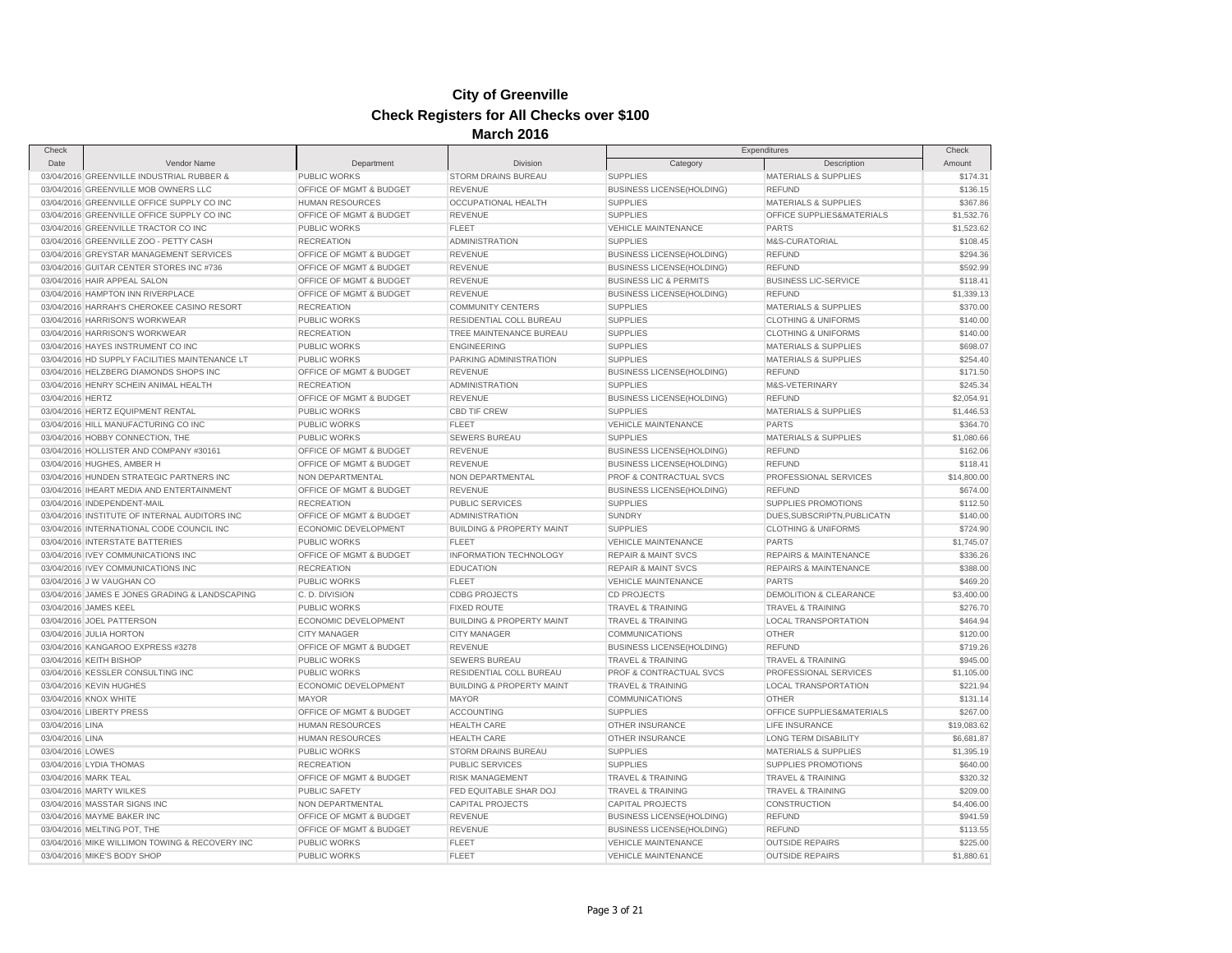| Check                |                                              |                         |                            |                                   | Expenditures                         | Check        |
|----------------------|----------------------------------------------|-------------------------|----------------------------|-----------------------------------|--------------------------------------|--------------|
| Date                 | Vendor Name                                  | Department              | <b>Division</b>            | Category                          | Description                          | Amount       |
|                      | 03/04/2016 MIKE'S BODY SHOP                  | PUBLIC WORKS            | <b>VEHICLE MAINTENANCE</b> | <b>VEHICLE MAINTENANCE</b>        | <b>OUTSIDE REPAIRS</b>               | \$864.35     |
|                      | 03/04/2016 MOE JOE COFFEE AND MUSIC HOUSE    | OFFICE OF MGMT & BUDGET | <b>REVENUE</b>             | <b>BUSINESS LIC &amp; PERMITS</b> | <b>BUS LIC-RESTAURANTS/BARS</b>      | \$969.50     |
|                      | 03/04/2016 MONTERREY 7                       | OFFICE OF MGMT & BUDGET | <b>REVENUE</b>             | <b>BUSINESS LICENSE(HOLDING)</b>  | <b>REFUND</b>                        | \$182.70     |
|                      | 03/04/2016 MOORE AND BALLIEW OIL COMPANY INC | <b>PUBLIC WORKS</b>     | <b>CLEMSON COMMUTER</b>    | <b>VEHICLE MAINTENANCE</b>        | <b>LUBRICANTS</b>                    | \$175.20     |
|                      | 03/04/2016 MOORE AND BALLIEW OIL COMPANY INC | PUBLIC WORKS            | <b>DEMAND RESPONSE</b>     | <b>VEHICLE MAINTENANCE</b>        | <b>LUBRICANTS</b>                    | \$350.40     |
|                      | 03/04/2016 MOORE AND BALLIEW OIL COMPANY INC | PUBLIC WORKS            | <b>FIXED ROUTE</b>         | <b>VEHICLE MAINTENANCE</b>        | <b>LUBRICANTS</b>                    | \$613.20     |
|                      | 03/04/2016 MOORE AND BALLIEW OIL COMPANY INC | PUBLIC WORKS            | MAULDIN/SIMPSONVILLE ROUT  | <b>VEHICLE MAINTENANCE</b>        | <b>LUBRICANTS</b>                    | \$175.20     |
|                      | 03/04/2016 MOORE AND BALLIEW OIL COMPANY INC | <b>PUBLIC WORKS</b>     | <b>VEHICLE MAINTENANCE</b> | <b>VEHICLE MAINTENANCE</b>        | <b>LUBRICANTS</b>                    | \$262.80     |
|                      | 03/04/2016 N C A GROUP INC                   | OFFICE OF MGMT & BUDGET | <b>REVENUE</b>             | <b>BUSINESS LICENSE(HOLDING)</b>  | <b>REFUND</b>                        | \$125.09     |
|                      | 03/04/2016 NABI PARTS LLC                    | <b>PUBLIC WORKS</b>     | <b>CLEMSON SHUTTLE</b>     | <b>VEHICLE MAINTENANCE</b>        | <b>PARTS</b>                         | \$285.80     |
|                      | 03/04/2016 NAPA AUTO PARTS OF GREENVILLE     | PUBLIC WORKS            | <b>FLEET</b>               | <b>VEHICLE MAINTENANCE</b>        | PARTS                                | \$3,837.21   |
|                      | 03/04/2016 NAPA AUTO PARTS OF GREENVILLE     | <b>PUBLIC WORKS</b>     | <b>TROLLEY</b>             | <b>VEHICLE MAINTENANCE</b>        | <b>PARTS</b>                         | \$261.87     |
| 03/04/2016 NGLIC     |                                              | <b>HUMAN RESOURCES</b>  | <b>HEALTH CARE</b>         | OTHER INSURANCE                   | VISION - SUPERIOR                    | \$9,145.46   |
|                      | 03/04/2016 NORTHSTAR FINANCIAL AND RETIRE    | OFFICE OF MGMT & BUDGET | <b>REVENUE</b>             | <b>BUSINESS LICENSE(HOLDING)</b>  | <b>REFUND</b>                        | \$243.79     |
|                      | 03/04/2016 NRT TRADING                       | <b>RECREATION</b>       | <b>PUBLIC SERVICES</b>     | <b>SUPPLIES</b>                   | <b>SALE GIFTS</b>                    | \$351.51     |
|                      | 03/04/2016 O'REILLY AUTO PARTS               | PUBLIC WORKS            | <b>FLEET</b>               | <b>VEHICLE MAINTENANCE</b>        | <b>PARTS</b>                         | \$1,711.19   |
|                      | 03/04/2016 OFFICE DEPOT BSD                  | <b>PUBLIC WORKS</b>     | PARKING ADMINISTRATION     | <b>SUPPLIES</b>                   | OFFICE SUPPLIES&MATERIALS            | \$118.89     |
|                      | 03/04/2016 PAIGE LOOPER                      | PUBLIC SAFETY           | FED EQUITABLE SHAR DOJ     | <b>TRAVEL &amp; TRAINING</b>      | <b>TRAVEL &amp; TRAINING</b>         | \$236.80     |
|                      |                                              |                         |                            |                                   |                                      |              |
|                      | 03/04/2016 PANAGAKOS ASPHALT INC             | <b>PUBLIC WORKS</b>     | <b>SEWERS BUREAU</b>       | <b>SUPPLIES</b>                   | <b>MATERIALS &amp; SUPPLIES</b>      | \$276.70     |
|                      | 03/04/2016 PANAGAKOS ASPHALT INC             | PUBLIC WORKS            | STORM DRAINS BUREAU        | <b>SUPPLIES</b>                   | <b>MATERIALS &amp; SUPPLIES</b>      | \$276.70     |
|                      | 03/04/2016 PANAGAKOS ASPHALT INC             | <b>PUBLIC WORKS</b>     | <b>STREETS BUREAU</b>      | <b>SUPPLIES</b>                   | <b>MATERIALS &amp; SUPPLIES</b>      | \$553.39     |
|                      | 03/04/2016 PEPSI-COLA BOTTLING CO            | <b>RECREATION</b>       | PUBLIC SERVICES            | <b>SUPPLIES</b>                   | SALE CONCESSIONS                     | \$371.02     |
|                      | 03/04/2016 PHIL HYMAN PHOTOGRAPHY            | OFFICE OF MGMT & BUDGET | <b>REVENUE</b>             | <b>BUSINESS LICENSE(HOLDING)</b>  | <b>REFUND</b>                        | \$291.02     |
|                      | 03/04/2016 PIEDMONT ASSOCIATES CO LLC        | <b>PUBLIC WORKS</b>     | <b>FLEET</b>               | <b>VEHICLE MAINTENANCE</b>        | <b>PARTS</b>                         | \$648.06     |
|                      | 03/04/2016 PIEDMONT GROUP INC                | PUBLIC WORKS            | <b>FLEET</b>               | <b>VEHICLE MAINTENANCE</b>        | PARTS                                | \$201.87     |
|                      | 03/04/2016 PIEDMONT NATURAL GAS CO           | <b>FIRE</b>             | <b>FIRE SERVICES</b>       | <b>UTILITIES</b>                  | GAS                                  | \$456.02     |
|                      | 03/04/2016 PIERCE MANUFACTURING INC          | <b>FIRE</b>             | FIRE SUPPRESSION           | <b>VEHICLES</b>                   | <b>VEHICLE</b>                       | \$280,210.50 |
|                      | 03/04/2016 PIPELOGIX INC                     | <b>PUBLIC WORKS</b>     | <b>SEWERS BUREAU</b>       | PROF & CONTRACTUAL SVCS           | PROFESSIONAL SERVICES                | \$1,980.00   |
|                      | 03/04/2016 PLAYWRIGHT PUB                    | OFFICE OF MGMT & BUDGET | <b>REVENUE</b>             | <b>BUSINESS LICENSE(HOLDING)</b>  | <b>REFUND</b>                        | \$389.28     |
|                      | 03/04/2016 POPE AND COMPANY LLC              | <b>RECREATION</b>       | BEAUTIFICATION BUREAU      | <b>TRAVEL &amp; TRAINING</b>      | <b>TRAVEL &amp; TRAINING</b>         | \$405.00     |
|                      | 03/04/2016 POWERSPORTS OF GREENVILLE LLC     | <b>PUBLIC WORKS</b>     | <b>FLEET</b>               | <b>VEHICLE MAINTENANCE</b>        | <b>PARTS</b>                         | \$270.87     |
|                      | 03/04/2016 PRESORT PLUS INC                  | <b>RECREATION</b>       | <b>EDUCATION</b>           | PRINTING                          | PRINTING & BINDING                   | \$1,881.21   |
|                      | 03/04/2016 PRO AUTO PARTS WAREHOUSE          | <b>PUBLIC WORKS</b>     | <b>FLEET</b>               | <b>VEHICLE MAINTENANCE</b>        | <b>PARTS</b>                         | \$1,056.23   |
|                      | 03/04/2016 PROMOTE YOUR BIZ                  | PUBLIC WORKS            | <b>MAINTENANCE</b>         | <b>SUPPLIES</b>                   | <b>CLOTHING &amp; UNIFORMS</b>       | \$305.31     |
|                      | 03/04/2016 PROMOTE YOUR BIZ                  | <b>PUBLIC WORKS</b>     | PARKING ADMINISTRATION     | <b>SUPPLIES</b>                   | <b>CLOTHING &amp; UNIFORMS</b>       | \$684.24     |
|                      | 03/04/2016 PROVIDENT LIFE & ACCIDENT INS CO  | <b>HUMAN RESOURCES</b>  | <b>HEALTH CARE</b>         | OTHER INSURANCE                   | LIFE INSURANCE                       | \$4,295.76   |
|                      | 03/04/2016 PUBLIC AGENCY TRAINING COUNCIL    | <b>PUBLIC SAFETY</b>    | FED EQUITABLE SHAR DOJ     | <b>TRAVEL &amp; TRAINING</b>      | <b>TRAVEL &amp; TRAINING</b>         | \$590.00     |
|                      | 03/04/2016 R J SHIRLEY INC                   | <b>RECREATION</b>       | <b>ADMINISTRATION</b>      | <b>SUPPLIES</b>                   | M&S-GROUNDS                          | \$858.38     |
|                      | 03/04/2016 RAI PRODUCTS                      | PUBLIC WORKS            | <b>TRAFFIC ENGINEERING</b> | <b>SUPPLIES</b>                   | M&S-SIGNALS                          | \$12,985.02  |
|                      | 03/04/2016 RENEWABLE WATER RESOURCES         | OFFICE OF MGMT & BUDGET | <b>REVENUE</b>             | LIAB-REWA                         | <b>REWA FEES</b>                     | \$52,125.00  |
|                      | 03/04/2016 ROGERS STEREO INC                 | <b>PUBLIC WORKS</b>     | <b>FLEET</b>               | <b>VEHICLE MAINTENANCE</b>        | <b>OUTSIDE REPAIRS</b>               | \$150.00     |
| 03/04/2016 ROVIA LLC |                                              | OFFICE OF MGMT & BUDGET | <b>REVENUE</b>             | <b>BUSINESS LICENSE(HOLDING)</b>  | <b>REFUND</b>                        | \$235.18     |
|                      | 03/04/2016 S & S CONSTRUCTION INC            | <b>NON DEPARTMENTAL</b> | <b>CAPITAL PROJECTS</b>    | <b>CAPITAL PROJECTS</b>           | CONSTRUCTION                         | \$1,500.00   |
|                      | 03/04/2016 S AND M E INC                     | OFFICE OF MGMT & BUDGET | <b>REVENUE</b>             | <b>BUSINESS LICENSE(HOLDING)</b>  | <b>REFUND</b>                        | \$2,021.00   |
|                      | 03/04/2016 S C DEPARTMENT OF REVENUE         | <b>CITY MANAGER</b>     | NON-DEPARTMENTAL           | <b>SUNDRY</b>                     | <b>TAXES</b>                         | \$1,677.43   |
|                      | 03/04/2016 SAFARI INVESTMENTS                | OFFICE OF MGMT & BUDGET | <b>REVENUE</b>             | <b>BUSINESS LICENSE(HOLDING)</b>  | <b>REFUND</b>                        | \$110.00     |
|                      | 03/04/2016 SAFARI LTD                        | <b>RECREATION</b>       | <b>PUBLIC SERVICES</b>     | <b>SUPPLIES</b>                   | <b>SALE GIFTS</b>                    | \$290.00     |
|                      | 03/04/2016 SAM'S CLUB                        | <b>RECREATION</b>       | <b>PUBLIC SERVICES</b>     | <b>SUPPLIES</b>                   | SALE CONCESSIONS                     | \$686.51     |
|                      | 03/04/2016 SIGN-A-RAMA                       | ECONOMIC DEVELOPMENT    | PLANNING AND ZONING        | <b>PRINTING</b>                   | PRINTING & BINDING                   | \$2,211.16   |
|                      | 03/04/2016 SITEIMPROVE INC                   | NON DEPARTMENTAL        | <b>CAPITAL PROJECTS</b>    | <b>CAPITAL PROJECTS</b>           | <b>EQUIPMENT</b>                     | \$4,590.00   |
|                      | 03/04/2016 SMITH DRAY LINE AND STORAGE       | OFFICE OF MGMT & BUDGET | <b>REVENUE</b>             | <b>BUSINESS LICENSE(HOLDING)</b>  | <b>REFUND</b>                        | \$156.01     |
|                      |                                              |                         |                            |                                   |                                      |              |
|                      | 03/04/2016 SNIDER FLEET SOLUTIONS            | PUBLIC WORKS            | <b>FLEET</b>               | <b>VEHICLE MAINTENANCE</b>        | <b>PARTS</b>                         | \$7,976.75   |
|                      | 03/04/2016 SOUND-EKLIN                       | <b>RECREATION</b>       | <b>ADMINISTRATION</b>      | PROF & CONTRACTUAL SVCS           | <b>SERVICE &amp; MAINT CONTRACTS</b> | \$309.16     |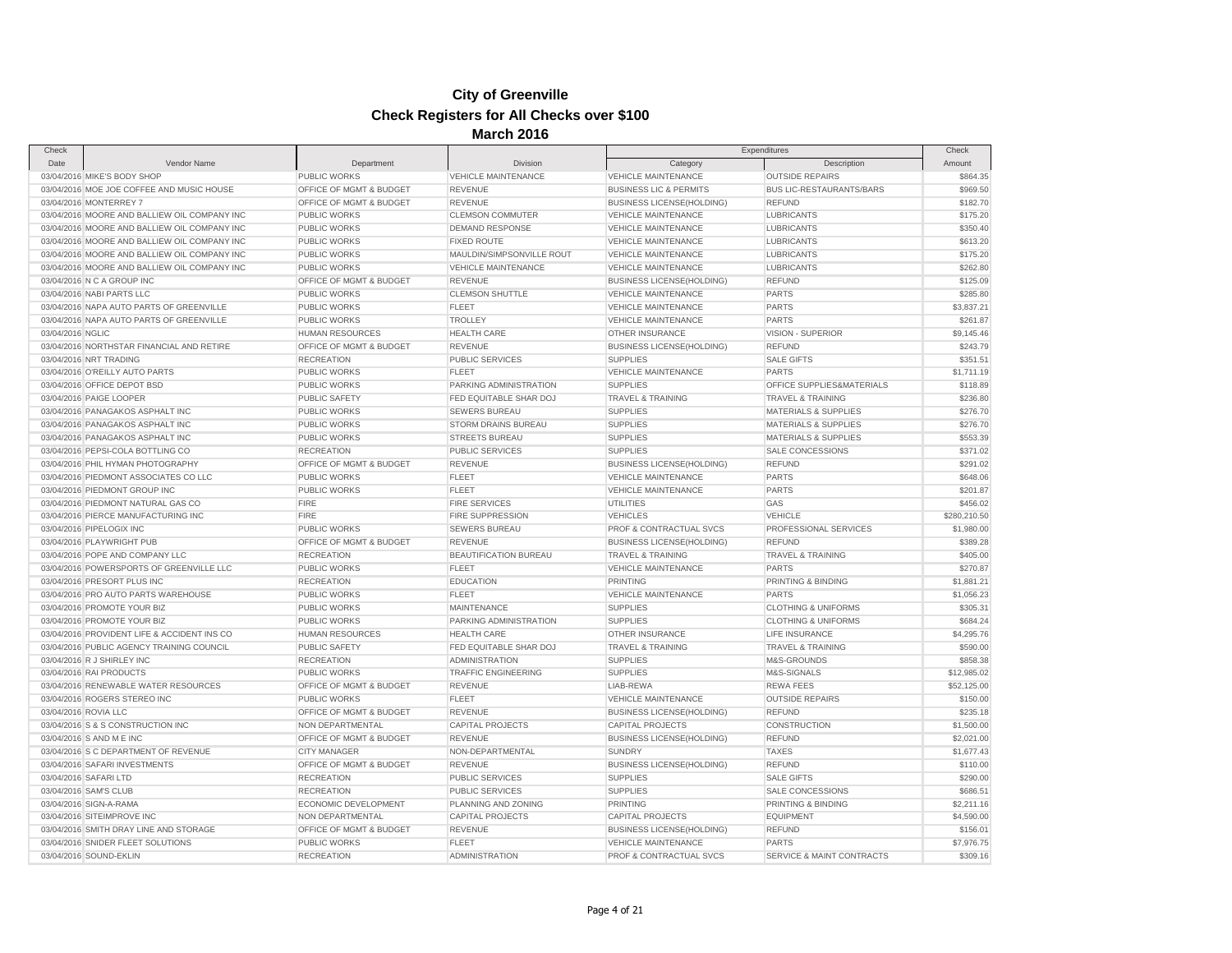| Check               |                                              |                         |                                      |                                    | Expenditures                    | Check                  |
|---------------------|----------------------------------------------|-------------------------|--------------------------------------|------------------------------------|---------------------------------|------------------------|
| Date                | Vendor Name                                  | Department              | <b>Division</b>                      | Category                           | Description                     | Amount                 |
|                     | 03/04/2016 SOUTH CAROLINA HOME CORPORATIO    | OFFICE OF MGMT & BUDGET | <b>REVENUE</b>                       | <b>BUSINESS LICENSE(HOLDING)</b>   | <b>REFUND</b>                   | \$224.59               |
|                     | 03/04/2016 SOUTHERNSIDE COMMUNITY CENTER     | <b>RECREATION</b>       | <b>COMMUNITY CENTERS</b>             | PROF & CONTRACTUAL SVCS            | PROFESSIONAL SERVICES           | \$2,916.66             |
|                     | 03/04/2016 SQUIRE PATTON BOGGS LLP           | <b>CITY MANAGER</b>     | <b>CITY MANAGER</b>                  | PROF & CONTRACTUAL SVCS            | PROFESSIONAL SERVICES           | \$5,000.00             |
|                     | 03/04/2016 STAPLES ADVANTAGE                 | OFFICE OF MGMT & BUDGET | <b>REVENUE</b>                       | <b>SUPPLIES</b>                    | OFFICE SUPPLIES&MATERIALS       | \$622.70               |
|                     | 03/04/2016 STEVEN GALLANT                    | ECONOMIC DEVELOPMENT    | <b>BUILDING &amp; PROPERTY MAINT</b> | <b>TRAVEL &amp; TRAINING</b>       | <b>LOCAL TRANSPORTATION</b>     | \$403.38               |
|                     | 03/04/2016 STONESTHROW APARTMENT ASSOC       | OFFICE OF MGMT & BUDGET | <b>REVENUE</b>                       | <b>BUSINESS LICENSE(HOLDING)</b>   | <b>REFUND</b>                   | \$174.59               |
|                     | 03/04/2016 SUNGARD PUBLIC SECTOR INC         | OFFICE OF MGMT & BUDGET | <b>INFORMATION TECHNOLOGY</b>        | PROF & CONTRACTUAL SVCS            | SERVICE & MAINT CONTRACTS       | \$13,415.08            |
|                     | 03/04/2016 SUPPLYWORKS                       | PUBLIC WORKS            | NON VEHICLE MAINTENANCE              | <b>SUPPLIES</b>                    | MATERIALS & SUPPLIES            | \$154.18               |
|                     | 03/04/2016 SYNTERRA                          | OFFICE OF MGMT & BUDGET | <b>REVENUE</b>                       | <b>BUSINESS LICENSE(HOLDING)</b>   | <b>REFUND</b>                   | \$9,118,50             |
|                     | 03/04/2016 T AND N ENTERPRISES               | OFFICE OF MGMT & BUDGET | <b>REVENUE</b>                       | <b>BUSINESS LICENSE(HOLDING)</b>   | <b>REFUND</b>                   | \$169.58               |
|                     | 03/04/2016 T2 SYSTEMS CANADA INC             | <b>PUBLIC WORKS</b>     | <b>PARKING LOTS</b>                  | PROF & CONTRACTUAL SVCS            | SERVICE & MAINT CONTRACTS       | \$159.00               |
|                     | 03/04/2016 TALENT MANAGEMENT SOLUTIONS       | <b>PUBLIC WORKS</b>     | <b>FLEET</b>                         | PROF & CONTRACTUAL SVCS            | TEMP PERSONNEL SVCS             | \$674.52               |
|                     | 03/04/2016 TALENT MANAGEMENT SOLUTIONS       | <b>PUBLIC WORKS</b>     | <b>MAINTENANCE</b>                   | PROF & CONTRACTUAL SVCS            | <b>TEMP PERSONNEL SVCS</b>      | \$679.60               |
|                     | 03/04/2016 TALENT MANAGEMENT SOLUTIONS       | PUBLIC WORKS            | RESIDENTIAL COLL BUREAU              | PROF & CONTRACTUAL SVCS            | TEMP PERSONNEL SVCS             | \$8,643.37             |
|                     | 03/04/2016 TALENT MANAGEMENT SOLUTIONS       | PUBLIC WORKS            | <b>STREETS BUREAU</b>                | PROF & CONTRACTUAL SVCS            | TEMP PERSONNEL SVCS             | \$266.64               |
|                     | 03/04/2016 TALENT MANAGEMENT SOLUTIONS       | PUBLIC WORKS            | <b>VEHICLE MAINTENANCE</b>           | PROF & CONTRACTUAL SVCS            | <b>TEMP PERSONNEL SVCS</b>      | \$4,637.14             |
|                     | 03/04/2016 TALENT MANAGEMENT SOLUTIONS       | <b>RECREATION</b>       | <b>ADMINISTRATION</b>                | PROF & CONTRACTUAL SVCS            | TEMP PERSONNEL SVCS             | \$628.40               |
|                     | 03/04/2016 TALENT MANAGEMENT SOLUTIONS       | <b>RECREATION</b>       | <b>COMMUNITY CENTERS</b>             | PROF & CONTRACTUAL SVCS            | <b>TEMP PERSONNEL SVCS</b>      | \$853.38               |
|                     | 03/04/2016 TALENT MANAGEMENT SOLUTIONS       | <b>RECREATION</b>       | <b>FALLS PARK WORK CREW</b>          | PROF & CONTRACTUAL SVCS            | TEMP PERSONNEL SVCS             | \$1,004.80             |
|                     | 03/04/2016 TALENT MANAGEMENT SOLUTIONS       | <b>RECREATION</b>       | <b>PUBLIC SERVICES</b>               | <b>PROF &amp; CONTRACTUAL SVCS</b> | <b>TEMP PERSONNEL SVCS</b>      | \$898.20               |
|                     | 03/04/2016 TEC UTILITIES SUPPLY INC          | <b>PUBLIC WORKS</b>     | <b>SEWERS BUREAU</b>                 | <b>SUPPLIES</b>                    | <b>MATERIALS &amp; SUPPLIES</b> | \$482.07               |
|                     | 03/04/2016 TEMPLE INC                        | NON DEPARTMENTAL        | <b>CAPITAL PROJECTS</b>              | <b>CAPITAL PROJECTS</b>            | <b>EQUIPMENT</b>                | \$71,529.86            |
|                     | 03/04/2016 TERRACON CONSULTANTS INC          | NON DEPARTMENTAL        | CAPITAL PROJECTS                     | CAPITAL PROJECTS                   | PLANNING/DESIGN                 | \$3,362.50             |
| 03/04/2016 TGA      |                                              | NON DEPARTMENTAL        | <b>CAPITAL PROJECTS</b>              | <b>CAPITAL PROJECTS</b>            | <b>EQUIPMENT</b>                | \$15,220.03            |
|                     | 03/04/2016 THERESA LADUE                     | PUBLIC SAFETY           | FED EQUITABLE SHAR DOJ               | <b>TRAVEL &amp; TRAINING</b>       | <b>TRAVEL &amp; TRAINING</b>    | \$238.99               |
|                     | 03/04/2016 THERMO KING OF GREENVILLE         | PUBLIC WORKS            | <b>TROLLEY</b>                       | <b>VEHICLE MAINTENANCE</b>         | <b>PARTS</b>                    | \$124.62               |
|                     | 03/04/2016 THOMSON REUTERS - WEST            | <b>CITY ATTORNEY</b>    | <b>CITY ATTORNEY</b>                 | PROF & CONTRACTUAL SVCS            | PROFESSIONAL SERVICES           | \$2,253.75             |
|                     | 03/04/2016 THOMSON REUTERS - WEST            | <b>CITY ATTORNEY</b>    | <b>CITY ATTORNEY</b>                 | <b>SUNDRY</b>                      | DUES, SUBSCRIPTN, PUBLICATN     | \$720.55               |
|                     | 03/04/2016 TIFFANY AIRLINE                   | OFFICE OF MGMT & BUDGET | <b>REVENUE</b>                       | MISCELLANEOUS REVENUE              | <b>REFUND</b>                   | \$130.00               |
|                     | 03/04/2016 TIM GUERIN                        | PUBLIC WORKS            | <b>STREETS BUREAU</b>                | <b>TRAVEL &amp; TRAINING</b>       | <b>TRAVEL &amp; TRAINING</b>    | \$1,407.00             |
|                     | 03/04/2016 TOYOTA OF GREENVILLE              | PUBLIC WORKS            | <b>FLEET</b>                         | <b>VEHICLE MAINTENANCE</b>         | <b>PARTS</b>                    | \$182.61               |
|                     | 03/04/2016 TRANSYSTEMS CORPORATION           | OFFICE OF MGMT & BUDGET | <b>REVENUE</b>                       | <b>BUSINESS LICENSE(HOLDING)</b>   | <b>REFUND</b>                   | \$202.50               |
|                     | 03/04/2016 TRAVELERS REST FEED & SEED INC    | <b>RECREATION</b>       | <b>ADMINISTRATION</b>                | <b>SUPPLIES</b>                    | M&S-FOOD                        | \$1,928.50             |
|                     | 03/04/2016 TRUCKPRO LLC                      | <b>PUBLIC WORKS</b>     | <b>FLEET</b>                         | <b>VEHICLE MAINTENANCE</b>         | <b>PARTS</b>                    | \$180.59               |
|                     | 03/04/2016 TRUCKPRO LLC                      | <b>PUBLIC WORKS</b>     | <b>TROLLEY</b>                       | <b>VEHICLE MAINTENANCE</b>         | <b>PARTS</b>                    | \$313.20               |
|                     | 03/04/2016 TRUCKPRO LLC                      | <b>PUBLIC WORKS</b>     | <b>VEHICLE MAINTENANCE</b>           | <b>VEHICLE MAINTENANCE</b>         | <b>PARTS</b>                    | \$331.08               |
|                     | 03/04/2016 TRUCOLOR                          | PUBLIC WORKS            | PARKING ADMINISTRATION               | <b>SUPPLIES</b>                    | <b>MATERIALS &amp; SUPPLIES</b> | \$137.37               |
|                     | 03/04/2016 TURBO DIESEL & ELECTRIC SYSTEMS   | <b>PUBLIC WORKS</b>     | <b>VEHICLE MAINTENANCE</b>           | <b>VEHICLE MAINTENANCE</b>         | <b>OUTSIDE REPAIRS</b>          | \$1,260.00             |
|                     | 03/04/2016 TURBO DIESEL & ELECTRIC SYSTEMS   | PUBLIC WORKS            | <b>VEHICLE MAINTENANCE</b>           | <b>VEHICLE MAINTENANCE</b>         | <b>PARTS</b>                    |                        |
| 03/04/2016 UNIFIRST |                                              | PUBLIC WORKS            | <b>VEHICLE MAINTENANCE</b>           | <b>SUPPLIES</b>                    | <b>CLOTHING &amp; UNIFORMS</b>  | \$1,260.00<br>\$182.87 |
|                     | 03/04/2016 UNIVERSITY OF FLORIDA CVM         | <b>RECREATION</b>       | <b>ADMINISTRATION</b>                | PROF & CONTRACTUAL SVCS            | PROFESSIONAL SERVICES           | \$230.00               |
|                     |                                              | PUBLIC SAFETY           | FED EQUITABLE SHAR DOJ               |                                    | <b>TRAVEL &amp; TRAINING</b>    | \$220.21               |
|                     | 03/04/2016 VALIA WARREN                      |                         |                                      | <b>TRAVEL &amp; TRAINING</b>       |                                 |                        |
|                     | 03/04/2016 VERIZON WIRELESS                  | <b>PUBLIC WORKS</b>     | <b>CLEMSON COMMUTER</b>              | PROF & CONTRACTUAL SVCS            | SERVICE & MAINT CONTRACTS       | \$126.00               |
|                     | 03/04/2016 VERIZON WIRELESS                  | PUBLIC WORKS            | NON VEHICLE MAINTENANCE              | PROF & CONTRACTUAL SVCS            | SERVICE & MAINT CONTRACTS       | \$511.11               |
|                     | 03/04/2016 VICKI HARRISON                    | <b>PUBLIC WORKS</b>     | UTILITY UNDERGROUNDING FU            | <b>SUNDRY</b>                      | METER BOX CONVERSIONS           | \$300.00               |
|                     | 03/04/2016 VULCAN SAFETY SHOES               | PUBLIC WORKS            | <b>VEHICLE MAINTENANCE</b>           | <b>SUPPLIES</b>                    | <b>CLOTHING &amp; UNIFORMS</b>  | \$100.69               |
|                     | 03/04/2016 W L O S TV                        | OFFICE OF MGMT & BUDGET | <b>REVENUE</b>                       | <b>BUSINESS LICENSE(HOLDING)</b>   | <b>REFUND</b>                   | \$1,042.50             |
|                     | 03/04/2016 W N WATSON-WEST TIRE & AUTOMOTIVE | PUBLIC WORKS            | <b>FLEET</b>                         | <b>VEHICLE MAINTENANCE</b>         | <b>OUTSIDE REPAIRS</b>          | \$175.67               |
|                     | 03/04/2016 W N WATSON-WEST TIRE & AUTOMOTIVE | <b>PUBLIC WORKS</b>     | <b>FLEET</b>                         | <b>VEHICLE MAINTENANCE</b>         | <b>PARTS</b>                    | \$355.39               |
|                     | 03/04/2016 WAYNE OWENS                       | PUBLIC WORKS            | SEWERS BUREAU                        | <b>SUPPLIES</b>                    | <b>MATERIALS &amp; SUPPLIES</b> | \$190.40               |
|                     | 03/04/2016 WAYNE OWENS                       | <b>PUBLIC WORKS</b>     | <b>STORM DRAINS BUREAU</b>           | <b>SUPPLIES</b>                    | <b>MATERIALS &amp; SUPPLIES</b> | \$190.40               |
|                     | 03/04/2016 WAYNE OWENS                       | PUBLIC WORKS            | <b>STREETS BUREAU</b>                | <b>SUPPLIES</b>                    | <b>MATERIALS &amp; SUPPLIES</b> | \$190.39               |
|                     | 03/04/2016 WEIGHT WATCHERS                   | OFFICE OF MGMT & BUDGET | REVENUE                              | <b>BUSINESS LICENSE(HOLDING)</b>   | <b>REFUND</b>                   | \$1,090.70             |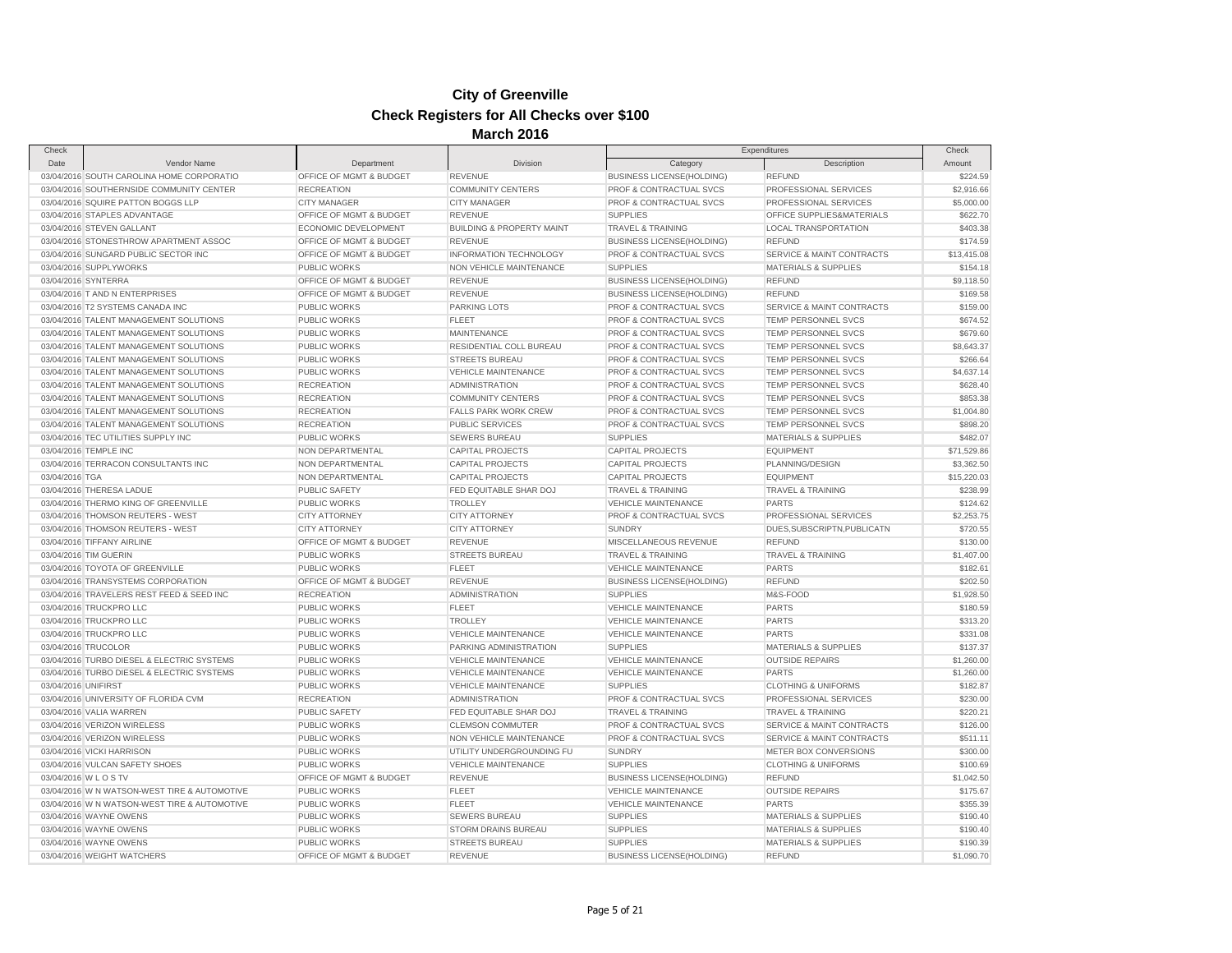| Check              |                                                                              |                                          |                                                   |                                                              | Expenditures                                               | Check       |
|--------------------|------------------------------------------------------------------------------|------------------------------------------|---------------------------------------------------|--------------------------------------------------------------|------------------------------------------------------------|-------------|
| Date               | Vendor Name                                                                  | Department                               | Division                                          | Category                                                     | Description                                                | Amount      |
|                    | 03/04/2016 WEX BANK                                                          | PUBLIC WORKS                             | PARKING ADMINISTRATION                            | <b>VEHICLE MAINTENANCE</b>                                   | FUEL CARD                                                  | \$578.90    |
|                    | 03/04/2016 WP LAW INC                                                        | PUBLIC WORKS                             | <b>FLEET</b>                                      | <b>VEHICLE MAINTENANCE</b>                                   | <b>PARTS</b>                                               | \$182.70    |
|                    | 03/04/2016 XYLEM DEWATERING SOLUTIONS INC                                    | OFFICE OF MGMT & BUDGET                  | <b>REVENUE</b>                                    | <b>BUSINESS LICENSE(HOLDING)</b>                             | <b>REFUND</b>                                              | \$180.36    |
| 03/04/2016 ZEP INC |                                                                              | <b>PUBLIC WORKS</b>                      | <b>VEHICLE MAINTENANCE</b>                        | <b>SUPPLIES</b>                                              | <b>MATERIALS &amp; SUPPLIES</b>                            | \$1,561.58  |
|                    | 03/04/2016 ZOO CONSERVATION OUTREACH GROUP                                   | <b>RECREATION</b>                        | <b>PUBLIC SERVICES</b>                            | <b>SUNDRY</b>                                                | <b>RESEARCH CONSERVATION EXP</b>                           | \$3,000.00  |
|                    | 03/04/2016 ZUMIEZ INC                                                        | OFFICE OF MGMT & BUDGET                  | <b>REVENUE</b>                                    | <b>BUSINESS LICENSE(HOLDING)</b>                             | <b>REFUND</b>                                              | \$2,550.02  |
| 03/11/2016 AFLAC   |                                                                              | OFFICE OF MGMT & BUDGET                  | NON-DEPARTMENTAL                                  | PR-WH                                                        | INSURANCE-CANCER                                           | \$12,917.54 |
|                    | 03/11/2016 ALDRIDGE PRODUCE COMPANY                                          | <b>RECREATION</b>                        | <b>ADMINISTRATION</b>                             | <b>SUPPLIES</b>                                              | M&S-FOOD                                                   | \$402.97    |
|                    | 03/11/2016 ALISHA WILLIS                                                     | MUNICIPAL COURT                          | MUNICIPAL COURT                                   | <b>COURT LIABILITY</b>                                       | COURT-RESTITUTION                                          | \$239.00    |
|                    | 03/11/2016 ALLEN SHAW                                                        | MUNICIPAL COURT                          | MUNICIPAL COURT                                   | <b>COURT LIABILITY</b>                                       | COURT-RESTITUTION                                          | \$100.00    |
|                    | 03/11/2016 ALLISON BROCKMAN                                                  | NON DEPARTMENTAL                         | <b>MISC GRANTS</b>                                | <b>TRAVEL &amp; TRAINING</b>                                 | <b>TRAVEL &amp; TRAINING</b>                               | \$505.11    |
|                    | 03/11/2016 ALLISON BROCKMAN                                                  | PUBLIC WORKS                             | RESIDENTIAL COLL BUREAU                           | <b>TRAVEL &amp; TRAINING</b>                                 | <b>TRAVEL &amp; TRAINING</b>                               | \$236.00    |
|                    | 03/11/2016 ALPHA PRINTING                                                    | PUBLIC WORKS                             | <b>FIXED ROUTE</b>                                | <b>PRINTING</b>                                              | PRINTING & BINDING                                         | \$1,498.00  |
|                    | 03/11/2016 AMERICAN ASSOCIATION OF ZOO KEEPERS                               | <b>RECREATION</b>                        | <b>ADMINISTRATION</b>                             | <b>SUNDRY</b>                                                | DUES, SUBSCRIPTN, PUBLICATN                                | \$225.00    |
|                    | 03/11/2016 AMERICAN LOCK & KEY                                               | <b>RECREATION</b>                        | PARKS MAINTENANCE                                 | <b>SUPPLIES</b>                                              | <b>MATERIALS &amp; SUPPLIES</b>                            | \$907.80    |
|                    | 03/11/2016 AMG PARTS & EQUIPMENT LLC                                         | <b>PUBLIC WORKS</b>                      | <b>FLEET</b>                                      | <b>VEHICLE MAINTENANCE</b>                                   | <b>PARTS</b>                                               | \$2,733.01  |
|                    | 03/11/2016 AMICK EQUIPMENT COMPANY INC                                       | <b>PUBLIC WORKS</b>                      | <b>FLEET</b>                                      | <b>VEHICLE MAINTENANCE</b>                                   | <b>PARTS</b>                                               | \$689.65    |
|                    | 03/11/2016 ANSWERLIVE LLC                                                    | PUBLIC WORKS                             | PARKING ADMINISTRATION                            | <b>COMMUNICATIONS</b>                                        | <b>OTHER</b>                                               | \$100.06    |
|                    | 03/11/2016 ASE AUTOMOTIVE SERV EXCELLENCE                                    | PUBLIC WORKS                             | <b>FLEET</b>                                      | <b>TRAVEL &amp; TRAINING</b>                                 | <b>TRAVEL &amp; TRAINING</b>                               | \$110.00    |
| 03/11/2016 ASG LLC |                                                                              | <b>PUBLIC SAFETY</b>                     | POLICE-PATROL SVS                                 | PROF & CONTRACTUAL SVCS                                      | PROFESSIONAL SERVICES                                      | \$1,140.36  |
| 03/11/2016 ASG LLC |                                                                              | <b>PUBLIC SAFETY</b>                     | POLICE-PATROL SVS                                 | PROF & CONTRACTUAL SVCS                                      | <b>SERVICE &amp; MAINT CONTRACTS</b>                       | \$1,140.36  |
| 03/11/2016 ASG LLC |                                                                              | <b>RECREATION</b>                        | <b>ADMINISTRATION</b>                             | PROF & CONTRACTUAL SVCS                                      | SERVICE & MAINT CONTRACTS                                  | \$1,328.25  |
| 03/11/2016 AT & T  |                                                                              | OFFICE OF MGMT & BUDGET                  | <b>INFORMATION TECHNOLOGY</b>                     | <b>COMMUNICATIONS</b>                                        | TELECOMMUNICATIONS/WIRELE                                  | \$14,568.25 |
|                    | 03/11/2016 BANK OF NEW YORK MELLON                                           | <b>PUBLIC WORKS</b>                      | PARKING ADMINISTRATION                            | <b>FISCAL AGENT</b>                                          | <b>FISCAL AGENT FEES</b>                                   | \$2,225.00  |
|                    | 03/11/2016 BARKER PRODUCTS                                                   | PUBLIC WORKS                             | <b>FLEET</b>                                      | <b>VEHICLE MAINTENANCE</b>                                   | <b>PARTS</b>                                               | \$692.87    |
|                    | 03/11/2016 BINGZHI ZHAO                                                      | MUNICIPAL COURT                          | MUNICIPAL COURT                                   | <b>COURT LIABILITY</b>                                       | COURT-RESTITUTION                                          | \$400.00    |
|                    | 03/11/2016 BLACK & DECKER                                                    | <b>RECREATION</b>                        | FALLS PARK WORK CREW                              | <b>SUPPLIES</b>                                              | <b>MATERIALS &amp; SUPPLIES</b>                            | \$138.96    |
|                    | 03/11/2016 BLACK & VEATCH CORPORATION                                        | PUBLIC WORKS                             | <b>SEWERS BUREAU</b>                              | PROF & CONTRACTUAL SVCS                                      | PROFESSIONAL SERVICES                                      | \$7,429.50  |
|                    | 03/11/2016 BLACK BEAR FARM                                                   | <b>RECREATION</b>                        | <b>FALLS PARK WORK CREW</b>                       | <b>REPAIR &amp; MAINT SVCS</b>                               | <b>REPAIRS &amp; MAINTENANCE</b>                           | \$2,410.00  |
|                    | 03/11/2016 BLACK BEAR FARM                                                   | <b>RECREATION</b>                        | TREE MAINTENANCE BUREAU                           | <b>SUPPLIES</b>                                              | <b>MATERIALS &amp; SUPPLIES</b>                            | \$200.00    |
|                    | 03/11/2016 BROWN AND CALDWELL                                                | PUBLIC WORKS                             | STORMWATER MANAGEMENT                             | PROF & CONTRACTUAL SVCS                                      | PROFESSIONAL SERVICES                                      | \$2,706.54  |
|                    | 03/11/2016 BUILDERS FIRSTSOURCE                                              | <b>RECREATION</b>                        | PARKS MAINTENANCE                                 | <b>REPAIR &amp; MAINT SVCS</b>                               | <b>REPAIRS &amp; MAINTENANCE</b>                           | \$394.11    |
|                    | 03/11/2016 BUNNELL-LAMMONS ENGINEERING                                       | NON DEPARTMENTAL                         | <b>CAPITAL PROJECTS</b>                           | <b>CAPITAL PROJECTS</b>                                      | PROJECT EXPENSE                                            | \$6,151.25  |
|                    | 03/11/2016 BURNETT ATHLETICS INC                                             | <b>RECREATION</b>                        | <b>PARKS MAINTENANCE</b>                          | <b>SUPPLIES</b>                                              | <b>MATERIALS &amp; SUPPLIES</b>                            | \$737.76    |
|                    | 03/11/2016 CARMEN TALLEY DURHAM                                              | OFFICE OF MGMT & BUDGET                  | GIS                                               | <b>TRAVEL &amp; TRAINING</b>                                 | <b>TRAVEL &amp; TRAINING</b>                               | \$242.64    |
|                    | 03/11/2016 CAROLINA ALTERNATORS                                              | <b>PUBLIC WORKS</b>                      | <b>FLEET</b>                                      | <b>VEHICLE MAINTENANCE</b>                                   | <b>PARTS</b>                                               | \$683.70    |
|                    | 03/11/2016 CAROLINA HOSE & HYDRAULICS INC                                    | <b>PUBLIC WORKS</b>                      | <b>FLEET</b>                                      | <b>VEHICLE MAINTENANCE</b>                                   | <b>PARTS</b>                                               | \$125.10    |
|                    | 03/11/2016 CAROLINA INTERNATIONAL TRUCKS                                     | PUBLIC WORKS                             | <b>FLEET</b>                                      | <b>VEHICLE MAINTENANCE</b>                                   | <b>PARTS</b>                                               | \$355.26    |
|                    |                                                                              |                                          |                                                   |                                                              |                                                            | \$1,401.11  |
|                    | 03/11/2016 CAROLINA LAWN & TRACTOR INC<br>03/11/2016 CAROLINA MOBILITY SALES | <b>RECREATION</b><br><b>PUBLIC WORKS</b> | PARKS AND RECREATION<br>MAULDIN/SIMPSONVILLE ROUT | <b>REPAIR &amp; MAINT SVCS</b><br><b>VEHICLE MAINTENANCE</b> | <b>REPAIRS &amp; MAINTENANCE</b><br><b>OUTSIDE REPAIRS</b> | \$317.81    |
|                    | 03/11/2016 CASEY CAULK                                                       | <b>RECREATION</b>                        | <b>ADMINISTRATION</b>                             | <b>RECREATION FEES</b>                                       | REC FEE PICNIC SHELTERS                                    | \$300.00    |
|                    | 03/11/2016 CC&I SERVICES LLC                                                 | ECONOMIC DEVELOPMENT                     | <b>BUILDING &amp; PROPERTY MAINT</b>              | PROF & CONTRACTUAL SVCS                                      | TEMP PERSONNEL SVCS                                        |             |
|                    |                                                                              | NON DEPARTMENTAL                         | <b>CAPITAL PROJECTS</b>                           | <b>CAPITAL PROJECTS</b>                                      | <b>EQUIPMENT</b>                                           | \$9,744.00  |
| 03/11/2016 CCT INC |                                                                              |                                          |                                                   |                                                              |                                                            | \$1,095.00  |
| 03/11/2016 CDW/G   |                                                                              | OFFICE OF MGMT & BUDGET                  | <b>INFORMATION TECHNOLOGY</b>                     | <b>MIS PROJECTS</b>                                          | PCS/UPGRADES                                               | \$254.70    |
|                    | 03/11/2016 CHARLES CANNON                                                    | ECONOMIC DEVELOPMENT                     | <b>BUILDING &amp; PROPERTY MAINT</b>              | <b>TRAVEL &amp; TRAINING</b>                                 | <b>LOCAL TRANSPORTATION</b>                                | \$115.56    |
|                    | 03/11/2016 CHARTER COMMUNICATIONS                                            | OFFICE OF MGMT & BUDGET                  | INFORMATION TECHNOLOGY                            | <b>COMMUNICATIONS</b>                                        | TELECOMMUNICATIONS/WIRELE                                  | \$9,222.11  |
|                    | 03/11/2016 CHARTER COMMUNICATIONS                                            | PUBLIC WORKS                             | PARKING LOTS                                      | <b>COMMUNICATIONS</b>                                        | <b>BSWA</b>                                                | \$118.43    |
|                    | 03/11/2016 CHARTER COMMUNICATIONS                                            | PUBLIC WORKS                             | PARKING LOTS                                      | <b>COMMUNICATIONS</b>                                        | <b>WEST END PARK &amp; RIDE</b>                            | \$139.54    |
|                    | 03/11/2016 CHRISTOPHER TRUCKS INC                                            | PUBLIC WORKS                             | <b>FLEET</b>                                      | <b>VEHICLE MAINTENANCE</b>                                   | <b>PARTS</b>                                               | \$1,852.14  |
| 03/11/2016 CINTAS  |                                                                              | <b>PUBLIC WORKS</b>                      | <b>FLEET</b>                                      | <b>VEHICLE MAINTENANCE</b>                                   | <b>PARTS</b>                                               | \$237.43    |
| 03/11/2016 CINTAS  |                                                                              | <b>RECREATION</b>                        | RIGHTS-OF-WAY                                     | <b>SUPPLIES</b>                                              | <b>CLOTHING &amp; UNIFORMS</b>                             | \$244.86    |
|                    | 03/11/2016 CINTAS FIRE PROTECTION 636525                                     | PUBLIC WORKS                             | <b>FLEET</b>                                      | <b>VEHICLE MAINTENANCE</b>                                   | <b>PARTS</b>                                               | \$199.37    |
|                    | 03/11/2016 CITY OF CHARLESTON                                                | <b>FIRE</b>                              | <b>FIRE PREVENTION</b>                            | <b>TRAVEL &amp; TRAINING</b>                                 | <b>TRAVEL &amp; TRAINING</b>                               | \$400.00    |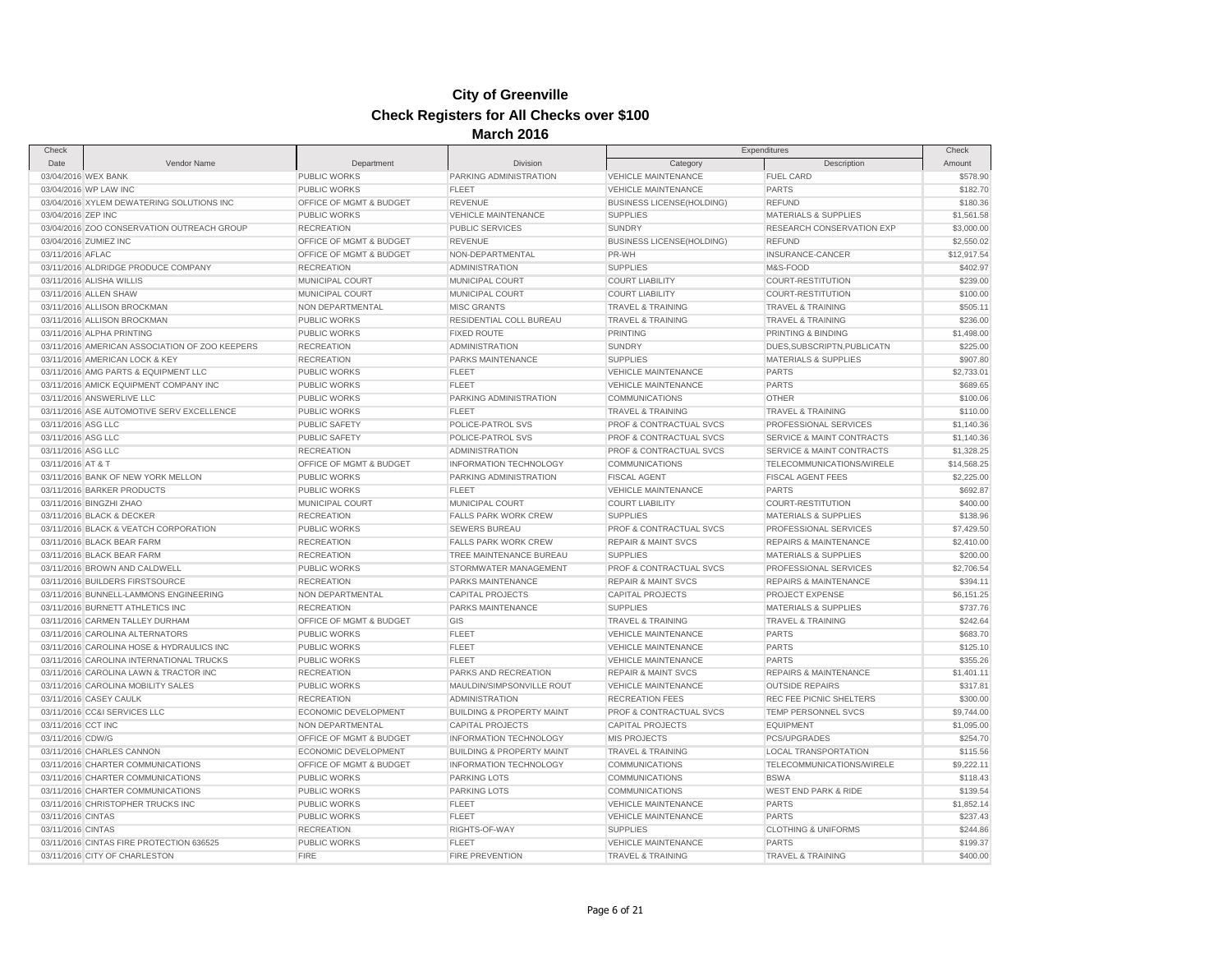| Check              |                                                |                           | was vo                           |                                | Expenditures                     |                 |
|--------------------|------------------------------------------------|---------------------------|----------------------------------|--------------------------------|----------------------------------|-----------------|
| Date               | Vendor Name                                    | Department                | <b>Division</b>                  | Category                       | Description                      | Check<br>Amount |
|                    | 03/11/2016 CLASSIC ACE HARDWARE - GREER        | PUBLIC SAFETY             | POLICE-PATROL SVS                | <b>SUPPLIES</b>                | <b>MATERIALS &amp; SUPPLIES</b>  | \$107.33        |
|                    | 03/11/2016 CLERK OF COURT                      | OFFICE OF MGMT & BUDGET   | NON-DEPARTMENTAL                 | PR-WH                          | <b>GARNISHMENTS</b>              | \$577.98        |
|                    | 03/11/2016 CLERK OF COURT -SPARTANBURG         | OFFICE OF MGMT & BUDGET   | NON-DEPARTMENTAL                 | PR-WH                          | <b>GARNISHMENTS</b>              | \$582.83        |
|                    | 03/11/2016 CLERK OF COURT PICKENS COUNTY       | OFFICE OF MGMT & BUDGET   | NON-DEPARTMENTAL                 | PR-WH                          | <b>GARNISHMENTS</b>              | \$304.34        |
|                    | 03/11/2016 CLINE HOSE & HYDRAULICS LLC         | PUBLIC WORKS              | <b>TROLLEY</b>                   | VEHICLE MAINTENANCE            | <b>PARTS</b>                     | \$2,458.48      |
|                    | 03/11/2016 COMMUNICATION SERVICE CENTER INC    | PUBLIC SAFETY             | POLICE-PATROL SVS                | <b>REPAIR &amp; MAINT SVCS</b> | REPAIRS & MAINTENANCE            | \$256.42        |
|                    | 03/11/2016 COMPANY WRENCH                      | <b>PUBLIC WORKS</b>       | <b>FLEET</b>                     | <b>VEHICLE MAINTENANCE</b>     | <b>PARTS</b>                     | \$698.61        |
|                    | 03/11/2016 CONCRETE SUPPLY COMPANY LLC         | C.D. DIVISION             | <b>CDBG PROJECTS</b>             | <b>CD PROJECTS</b>             | PUBLIC SERVICES (GENERAL)        | \$812.72        |
|                    | 03/11/2016 CONCRETE SUPPLY COMPANY LLC         | <b>PUBLIC WORKS</b>       | <b>STREETS BUREAU</b>            | <b>SUPPLIES</b>                | <b>MATERIALS &amp; SUPPLIES</b>  | \$707.25        |
|                    | 03/11/2016 CONSOLIDATED ELECTRICAL DISTRIBTORS | <b>RECREATION</b>         | <b>FALLS PARK WORK CREW</b>      | <b>SUPPLIES</b>                | <b>MATERIALS &amp; SUPPLIES</b>  | \$668.86        |
|                    | 03/11/2016 CORBIN TURF & ORNAMENTAL SUPPLY INC | <b>RECREATION</b>         | BEAUTIFICATION BUREAU            | <b>SUPPLIES</b>                | MATERIALS & SUPPLIES             | \$2,387.39      |
|                    | 03/11/2016 CORBIN TURF & ORNAMENTAL SUPPLY INC | <b>RECREATION</b>         | <b>FALLS PARK WORK CREW</b>      | <b>SUPPLIES</b>                | <b>MATERIALS &amp; SUPPLIES</b>  | \$5,147.89      |
|                    | 03/11/2016 CORBIN TURF & ORNAMENTAL SUPPLY INC | <b>RECREATION</b>         | PARKS MAINTENANCE                | <b>SUPPLIES</b>                | <b>MATERIALS &amp; SUPPLIES</b>  | \$7,161.36      |
|                    |                                                | MUNICIPAL COURT           |                                  |                                |                                  |                 |
|                    | 03/11/2016 CORNER MART                         |                           | MUNICIPAL COURT                  | <b>COURT LIABILITY</b>         | <b>COURT-RESTITUTION</b>         | \$250.00        |
| 03/11/2016 CROMERS |                                                | <b>RECREATION</b>         | <b>PUBLIC SERVICES</b>           | <b>SUPPLIES</b>                | SALE CONCESSIONS                 | \$185.27        |
|                    | 03/11/2016 CUMMINS ATLANTIC LLC                | <b>PUBLIC WORKS</b>       | <b>CLEMSON SHUTTLE</b>           | <b>VEHICLE MAINTENANCE</b>     | <b>PARTS</b>                     | \$646.48        |
|                    | 03/11/2016 CUMMINS ATLANTIC LLC                | PUBLIC WORKS              | <b>FLEET</b>                     | <b>VEHICLE MAINTENANCE</b>     | <b>OUTSIDE REPAIRS</b>           | \$650.90        |
|                    | 03/11/2016 CUMMINS ATLANTIC LLC                | PUBLIC WORKS              | <b>FLEET</b>                     | <b>VEHICLE MAINTENANCE</b>     | <b>PARTS</b>                     | \$2,406.28      |
|                    | 03/11/2016 CUMMINS ATLANTIC LLC                | PUBLIC WORKS              | <b>TROLLEY</b>                   | VEHICLE MAINTENANCE            | <b>PARTS</b>                     | \$1,519.34      |
|                    | 03/11/2016 D & T AUTO GLASS                    | <b>PUBLIC WORKS</b>       | <b>VEHICLE MAINTENANCE</b>       | <b>VEHICLE MAINTENANCE</b>     | <b>OUTSIDE REPAIRS</b>           | \$250.00        |
|                    | 03/11/2016 DANA SAFETY SUPPLY INC              | <b>PUBLIC SAFETY</b>      | POLICE-PATROL SVS                | <b>SUPPLIES</b>                | <b>MATERIALS &amp; SUPPLIES</b>  | \$2,411.50      |
|                    | 03/11/2016 DANEISHA WILLIAMS                   | OFFICE OF MGMT & BUDGET   | GIS                              | <b>TRAVEL &amp; TRAINING</b>   | <b>TRAVEL &amp; TRAINING</b>     | \$134.64        |
|                    | 03/11/2016 DAVID HOUGHTON                      | <b>FIRE</b>               | FIRE SUPPRESSION                 | <b>TRAVEL &amp; TRAINING</b>   | <b>TRAVEL &amp; TRAINING</b>     | \$115.00        |
|                    | 03/11/2016 DAVID SCOTT WINGO                   | MUNICIPAL COURT           | MUNICIPAL COURT                  | <b>COURT LIABILITY</b>         | COURT-RESTITUTION                | \$262.00        |
|                    | 03/11/2016 DESIGNLAB INC                       | <b>PUBLIC SAFETY</b>      | POLICE-PATROL SVS                | <b>SUPPLIES</b>                | <b>CLOTHING &amp; UNIFORMS</b>   | \$3,735.69      |
|                    | 03/11/2016 DIXIE RUBBER & PLASTICS INC         | <b>FIRE</b>               | <b>FIRE SUPPRESSION</b>          | VEHICLE MAINTENANCE            | <b>PARTS</b>                     | \$351.92        |
|                    | 03/11/2016 DOLAN CONSULTING GROUP LLC          | <b>PUBLIC SAFETY</b>      | FED EQUITABLE SHAR DOJ           | <b>TRAVEL &amp; TRAINING</b>   | <b>TRAVEL &amp; TRAINING</b>     | \$5,123.36      |
|                    | 03/11/2016 DOWNTOWN ALIVE                      | PUBLIC INFORMATION/EVENTS | PUBLIC INFORMATION               | <b>EVENT FEES</b>              | SPONSORSHIP REVENUE              | \$2,250.00      |
|                    | 03/11/2016 DUKE ENERGY                         | <b>FIRE</b>               | <b>FIRE SERVICES</b>             | <b>UTILITIES</b>               | <b>ELECTRICITY</b>               | \$2,020.54      |
|                    | 03/11/2016 DUKE ENERGY                         | PUBLIC WORKS              | <b>BUILDING SERVICE DIVISION</b> | <b>UTILITIES</b>               | <b>ELECTRICITY</b>               | \$17,481.96     |
|                    | 03/11/2016 DUKE ENERGY                         | <b>PUBLIC WORKS</b>       | CHURCH STREET GARAGE             | <b>UTILITIES</b>               | <b>ELECTRICITY</b>               | \$4,465.58      |
|                    | 03/11/2016 DUKE ENERGY                         | PUBLIC WORKS              | ONE GARAGE                       | <b>UTILITIES</b>               | ELECTRICITY                      | \$2,180.45      |
|                    | 03/11/2016 DUKE ENERGY                         | <b>PUBLIC WORKS</b>       | RIVERPLACE GARAGE                | <b>UTILITIES</b>               | <b>ELECTRICITY</b>               | \$2,165.68      |
|                    | 03/11/2016 DUKE ENERGY                         | <b>RECREATION</b>         | <b>ADMINISTRATION</b>            | <b>UTILITIES</b>               | <b>ELECTRICITY</b>               | \$5,193.70      |
|                    | 03/11/2016 DUKE ENERGY                         | <b>RECREATION</b>         | <b>COMMUNITY CENTERS</b>         | UTILITIES                      | <b>ELECTRICITY</b>               | \$875.28        |
|                    | 03/11/2016 DUKE ENERGY                         | <b>RECREATION</b>         | PARKS AND RECREATION             | <b>UTILITIES</b>               | <b>ELECTRICITY</b>               | \$1,078.26      |
|                    | 03/11/2016 DUKE ENERGY                         | <b>RECREATION</b>         | PARKS MAINTENANCE                | <b>UTILITIES</b>               | <b>ELECTRICITY</b>               | \$5,841.75      |
|                    | 03/11/2016 ECHOLS OIL COMPANY INC              | <b>PUBLIC WORKS</b>       | <b>ADMINISTRATION</b>            | VEHICLE MAINTENANCE            | <b>FUEL</b>                      | \$21,193.59     |
|                    | 03/11/2016 ECHOLS OIL COMPANY INC              | PUBLIC WORKS              | <b>FIXED ROUTE</b>               | <b>VEHICLE MAINTENANCE</b>     | <b>LUBRICANTS</b>                | \$111.38        |
|                    | 03/11/2016 ECHOLS OIL COMPANY INC              | <b>PUBLIC WORKS</b>       | <b>FLEET</b>                     | <b>VEHICLE MAINTENANCE</b>     | <b>FUEL</b>                      | \$11,763.73     |
|                    | 03/11/2016 ELGIN WILLIAMSON ENTERPRISES INC    | <b>PUBLIC WORKS</b>       | <b>FLEET</b>                     | <b>VEHICLE MAINTENANCE</b>     | <b>OUTSIDE REPAIRS</b>           | \$1,248.76      |
|                    | 03/11/2016 FAIRWAY FORD INC                    | PUBLIC WORKS              | <b>FLEET</b>                     | VEHICLE MAINTENANCE            | <b>PARTS</b>                     | \$1,555.45      |
|                    | 03/11/2016 FAMILY CT OF THE 13TH CIRCUIT       | OFFICE OF MGMT & BUDGET   | NON-DEPARTMENTAL                 | PR-WH                          | <b>GARNISHMENTS</b>              | \$5,548.22      |
|                    | 03/11/2016 FEDERAL EXPRESS CORP                | PUBLIC SAFETY             | POLICE-PATROL SVS                | <b>SUNDRY</b>                  | <b>MISCELLANEOUS</b>             | \$297.99        |
|                    | 03/11/2016 FGP INTERNATIONAL                   | OFFICE OF MGMT & BUDGET   | <b>REVENUE</b>                   | PROF & CONTRACTUAL SVCS        | TEMP PERSONNEL SVCS              | \$841.08        |
|                    | 03/11/2016 FOGGY MOUNTAIN NURSERY              | <b>RECREATION</b>         | PARKS MAINTENANCE                | <b>SUPPLIES</b>                | <b>MATERIALS &amp; SUPPLIES</b>  | \$123.00        |
|                    | 03/11/2016 FUN EXPRESS LLC                     | <b>RECREATION</b>         | <b>PUBLIC SERVICES</b>           | <b>SUPPLIES</b>                | <b>SALE CONCESSIONS</b>          | \$115.06        |
|                    | 03/11/2016 G & C APPRAISALS                    | C.D. DIVISION             | <b>CDBG PROJECTS</b>             | <b>CD PROJECTS</b>             | <b>LAND ACQUISITION</b>          | \$185.00        |
|                    | 03/11/2016 GCR TIRE CENTERS                    | <b>PUBLIC WORKS</b>       | <b>FLEET</b>                     | <b>VEHICLE MAINTENANCE</b>     | <b>OUTSIDE REPAIRS</b>           | \$180.00        |
|                    | 03/11/2016 GCR TIRE CENTERS                    | PUBLIC WORKS              | <b>FLEET</b>                     | VEHICLE MAINTENANCE            | <b>PARTS</b>                     | \$1,246.62      |
|                    | 03/11/2016 GEORGIA BARK COMPANY                | <b>RECREATION</b>         | BEAUTIFICATION BUREAU            | <b>SUPPLIES</b>                | MATERIALS & SUPPLIES             | \$545.18        |
|                    | 03/11/2016 GEORGIA BARK COMPANY                | <b>RECREATION</b>         | <b>FALLS PARK WORK CREW</b>      | <b>REPAIR &amp; MAINT SVCS</b> | <b>REPAIRS &amp; MAINTENANCE</b> | \$545.18        |
|                    | 03/11/2016 GEORGIA BARK COMPANY                | <b>RECREATION</b>         | <b>FALLS PARK WORK CREW</b>      | <b>SUPPLIES</b>                | <b>MATERIALS &amp; SUPPLIES</b>  | \$908.46        |
|                    |                                                |                           |                                  |                                |                                  |                 |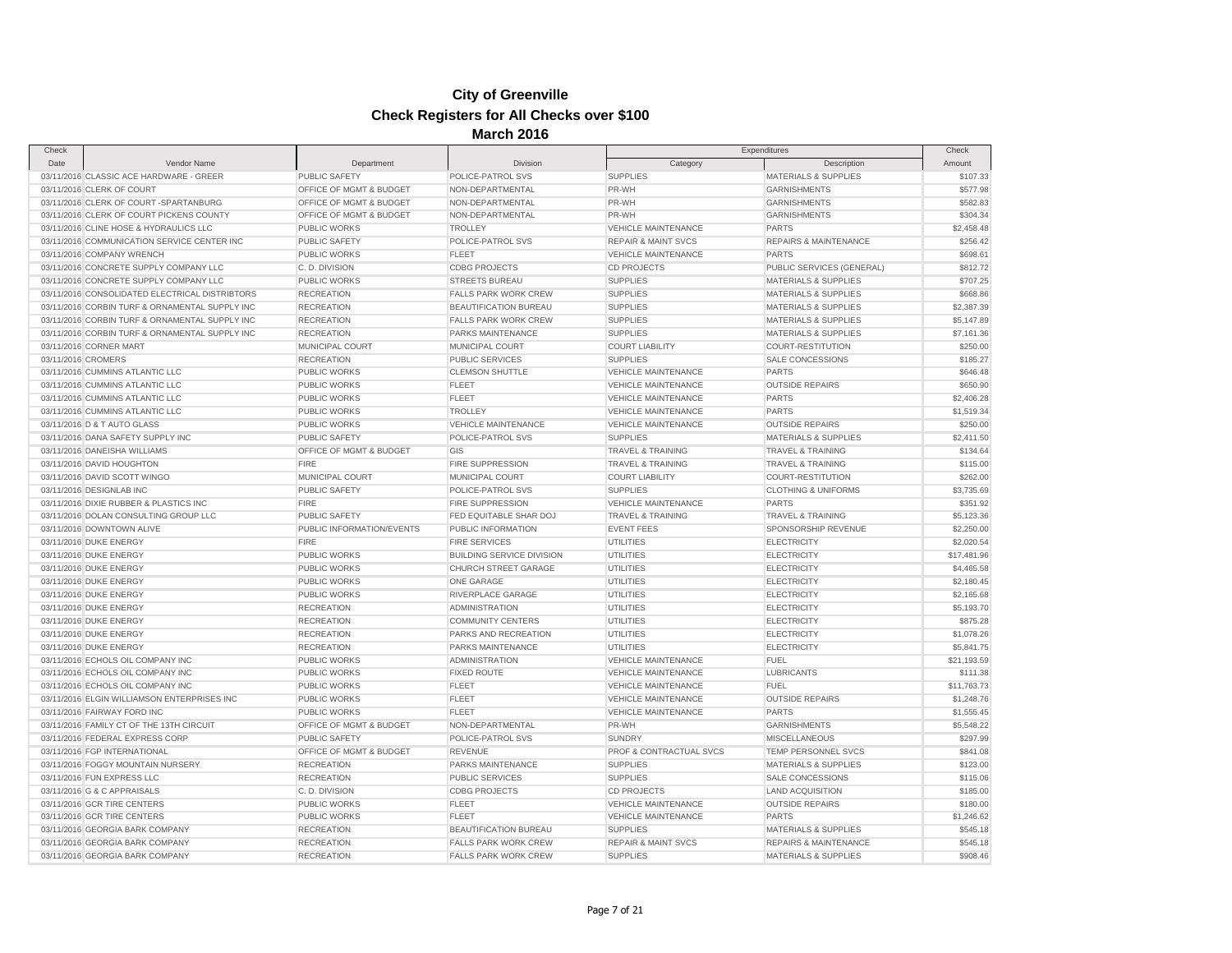| Check               |                                               |                         |                                      |                                | Expenditures                     | Check        |
|---------------------|-----------------------------------------------|-------------------------|--------------------------------------|--------------------------------|----------------------------------|--------------|
| Date                | Vendor Name                                   | Department              | Division                             | Category                       | Description                      | Amount       |
|                     | 03/11/2016 GEORGIA BARK COMPANY               | <b>RECREATION</b>       | PARKS MAINTENANCE                    | <b>SUPPLIES</b>                | <b>MATERIALS &amp; SUPPLIES</b>  | \$3,089.18   |
|                     | 03/11/2016 GILLIG LLC                         | PUBLIC WORKS            | <b>TROLLEY</b>                       | <b>VEHICLE MAINTENANCE</b>     | <b>PARTS</b>                     | \$1,408.18   |
|                     | 03/11/2016 GRAINGER 803858935                 | <b>FIRE</b>             | <b>FIRE SUPPRESSION</b>              | <b>SUPPLIES</b>                | <b>MATERIALS &amp; SUPPLIES</b>  | \$367.55     |
|                     | 03/11/2016 GRAINGER 803858935                 | PUBLIC WORKS            | <b>SEWERS BUREAU</b>                 | <b>SUPPLIES</b>                | <b>MATERIALS &amp; SUPPLIES</b>  | \$1,197.76   |
|                     | 03/11/2016 GREAT LAKES PETROLEUM              | PUBLIC WORKS            | <b>ADMINISTRATION</b>                | <b>VEHICLE MAINTENANCE</b>     | <b>FUEL</b>                      | \$9,392.65   |
|                     | 03/11/2016 GREENVILLE AREA DEVELOPMENT CORP   | ECONOMIC DEVELOPMENT    | ECONOMIC DEVELOPMENT                 | PROF & CONTRACTUAL SVCS        | PROFESSIONAL SERVICES            | \$1,500.00   |
|                     | 03/11/2016 GREENVILLE ARENA DISTRICT          | <b>PUBLIC WORKS</b>     | <b>PARKING LOTS</b>                  | <b>LIAB-BSWA PARKING</b>       | <b>PARKING LEASES</b>            | \$1,762.55   |
|                     | 03/11/2016 GREENVILLE COUNTY                  | PUBLIC SAFETY           | POLICE-PATROL SVS                    | PROF & CONTRACTUAL SVCS        | PROFESSIONAL SERVICES            | \$1,231.13   |
|                     | 03/11/2016 GREENVILLE COUNTY SOLID WASTE      | <b>PUBLIC WORKS</b>     | <b>GARBAGE DISPOSAL BUREAU</b>       | PROF & CONTRACTUAL SVCS        | <b>DISPOSAL CHARGES</b>          | \$17,797.84  |
|                     | 03/11/2016 GREENVILLE INDUSTRIAL RUBBER &     | <b>RECREATION</b>       | <b>ADMINISTRATION</b>                | <b>SUPPLIES</b>                | M&S-MAINTENANCE                  | \$136.91     |
|                     | 03/11/2016 GREENVILLE OFFICE SUPPLY CO INC    | ECONOMIC DEVELOPMENT    | <b>BUILDING &amp; PROPERTY MAINT</b> | <b>SUPPLIES</b>                | OFFICE SUPPLIES&MATERIALS        | \$322.87     |
|                     | 03/11/2016 GREENVILLE OFFICE SUPPLY CO INC    | <b>PUBLIC SAFETY</b>    | POLICE-PATROL SVS                    | <b>SUPPLIES</b>                | <b>MATERIALS &amp; SUPPLIES</b>  | \$571.92     |
|                     | 03/11/2016 GREENVILLE OFFICE SUPPLY CO INC    | <b>RECREATION</b>       | <b>FALLS PARK WORK CREW</b>          | <b>SUPPLIES</b>                | MATERIALS & SUPPLIES             | \$243.93     |
|                     | 03/11/2016 GREENVILLE OFFICE SUPPLY CO INC    | <b>RECREATION</b>       | PARKS AND RECREATION                 | <b>SUPPLIES</b>                | <b>MATERIALS &amp; SUPPLIES</b>  | \$140.33     |
|                     | 03/11/2016 GREENVILLE WATER                   | PUBLIC WORKS            | <b>BUILDING SERVICE DIVISION</b>     | <b>UTILITIES</b>               | <b>OTHER</b>                     | \$1,928.49   |
|                     | 03/11/2016 GREENVILLE WATER                   | PUBLIC WORKS            | NON VEHICLE MAINTENANCE              | <b>UTILITIES</b>               | WATER/SEWER                      | \$416.46     |
|                     | 03/11/2016 GREGORY PEST SOLUTIONS             | <b>PUBLIC WORKS</b>     | <b>BUILDING SERVICE DIVISION</b>     | PROF & CONTRACTUAL SVCS        | SERVICE & MAINT CONTRACTS        | \$150.00     |
|                     | 03/11/2016 GUITAR CENTER                      | MUNICIPAL COURT         | MUNICIPAL COURT                      | <b>COURT LIABILITY</b>         | COURT-RESTITUTION                | \$150.00     |
|                     | 03/11/2016 HARDWICK PRINTING                  | PUBLIC SAFETY           | POLICE-PATROL SVS                    | <b>SUPPLIES</b>                | <b>MATERIALS &amp; SUPPLIES</b>  | \$206.70     |
|                     | 03/11/2016 HARRISON'S WORKWEAR                | <b>PUBLIC WORKS</b>     | <b>STREETS BUREAU</b>                | <b>SUPPLIES</b>                | <b>CLOTHING &amp; UNIFORMS</b>   | \$127.19     |
|                     | 03/11/2016 HARRISON'S WORKWEAR                | <b>RECREATION</b>       | PARKS MAINTENANCE                    | <b>SUPPLIES</b>                | <b>CLOTHING &amp; UNIFORMS</b>   | \$132.49     |
|                     | 03/11/2016 HAWTHORNE SUITES                   | MUNICIPAL COURT         | MUNICIPAL COURT                      | <b>COURT LIABILITY</b>         | COURT-RESTITUTION                | \$100.00     |
|                     | 03/11/2016 HEATHER TRACY                      | MUNICIPAL COURT         | MUNICIPAL COURT                      | <b>COURT LIABILITY</b>         | COURT-RESTITUTION                | \$250.00     |
|                     | 03/11/2016 HERSHEY CREAMERY COMPANY           | <b>RECREATION</b>       | <b>PUBLIC SERVICES</b>               | <b>SUPPLIES</b>                | SALE CONCESSIONS                 | \$348.46     |
| 03/11/2016 HESC     |                                               | OFFICE OF MGMT & BUDGET | NON-DEPARTMENTAL                     | PR-WH                          | <b>GARNISHMENTS</b>              | \$171.77     |
|                     | 03/11/2016 HOGAN CONSTRUCTION GROUP LLC       | NON DEPARTMENTAL        | CAPITAL PROJECTS                     | <b>CAPITAL PROJECTS</b>        | CONSTRUCTION                     | \$109,849.77 |
|                     | 03/11/2016 HOME DEPOT CREDIT SERVICE 5906     | <b>PUBLIC WORKS</b>     | <b>BUILDING SERVICE DIVISION</b>     | <b>SUPPLIES</b>                | <b>MATERIALS &amp; SUPPLIES</b>  | \$314.61     |
|                     | 03/11/2016 HOME DEPOT CREDIT SERVICE 5922     | <b>RECREATION</b>       | <b>FALLS PARK WORK CREW</b>          | <b>SUPPLIES</b>                | MATERIALS & SUPPLIES             | \$382.30     |
|                     | 03/11/2016 HOME DEPOT CREDIT SERVICE 5922     | <b>RECREATION</b>       | PARKS MAINTENANCE                    | <b>SUPPLIES</b>                | <b>MATERIALS &amp; SUPPLIES</b>  | \$275.01     |
|                     | 03/11/2016 HOT SPRINGS OF GREENVILLE          | <b>RECREATION</b>       | <b>FALLS PARK WORK CREW</b>          | <b>SUPPLIES</b>                | <b>MATERIALS &amp; SUPPLIES</b>  | \$689.00     |
|                     | 03/11/2016 HUBBELL LIGHTING INC               | NON DEPARTMENTAL        | CAPITAL PROJECTS                     | CAPITAL PROJECTS               | <b>EQUIPMENT</b>                 | \$3,625.20   |
|                     | 03/11/2016 INDUSTRIAL CLEANING EQUIPMENT      | <b>PUBLIC WORKS</b>     | <b>FLEET</b>                         | <b>VEHICLE MAINTENANCE</b>     | <b>OUTSIDE REPAIRS</b>           | \$240.56     |
|                     | 03/11/2016 INTERNAL REVENUE SERVICE           | OFFICE OF MGMT & BUDGET | NON-DEPARTMENTAL                     | PR-WH                          | <b>GARNISHMENTS</b>              | \$252.50     |
|                     | 03/11/2016 INTERNATIONAL CONSTRUCTION LLC     | NON DEPARTMENTAL        | <b>CAPITAL PROJECTS</b>              | <b>CAPITAL PROJECTS</b>        | PROJECT EXPENSE                  | \$14,463.90  |
|                     | 03/11/2016 INTERNATIONAL DOWNTOWN ASSOCIATION | ECONOMIC DEVELOPMENT    | ECONOMIC DEVELOPMENT                 | <b>SUNDRY</b>                  | DUES, SUBSCRIPTN, PUBLICATN      | \$480.00     |
|                     | 03/11/2016 IPROMOTEU                          | PUBLIC SAFETY           | POLICE-PATROL SVS                    | <b>SUPPLIES</b>                | <b>MATERIALS &amp; SUPPLIES</b>  | \$693.71     |
|                     | 03/11/2016 IRON MOUNTAIN 27129                | OFFICE OF MGMT & BUDGET | <b>INFORMATION TECHNOLOGY</b>        | PROF & CONTRACTUAL SVCS        | SERVICE & MAINT CONTRACTS        | \$420.84     |
|                     | 03/11/2016 ISA INTERNATIONAL SOCIETY OF       | <b>RECREATION</b>       | BEAUTIFICATION BUREAU                | <b>TRAVEL &amp; TRAINING</b>   | <b>TRAVEL &amp; TRAINING</b>     | \$160.00     |
|                     |                                               |                         |                                      |                                |                                  |              |
|                     | 03/11/2016 IVEY COMMUNICATIONS INC            | NON DEPARTMENTAL        | <b>CAPITAL PROJECTS</b>              | <b>CAPITAL PROJECTS</b>        | <b>EQUIPMENT</b>                 | \$1,703.21   |
|                     | 03/11/2016 IVEY COMMUNICATIONS INC            | <b>RECREATION</b>       | <b>COMMUNITY CENTERS</b>             | PROF & CONTRACTUAL SVCS        | PROFESSIONAL SERVICES            | \$214.38     |
|                     | 03/11/2016 JEFF AND NINA NADOLNY              | MUNICIPAL COURT         | MUNICIPAL COURT                      | <b>COURT LIABILITY</b>         | COURT-RESTITUTION                | \$200.00     |
|                     | 03/11/2016 JENNIFER ROBERTSON                 | MUNICIPAL COURT         | MUNICIPAL COURT                      | <b>COURT LIABILITY</b>         | COURT-RESTITUTION                | \$125.00     |
|                     | 03/11/2016 JOHN BARNETT                       | MUNICIPAL COURT         | MUNICIPAL COURT                      | <b>COURT LIABILITY</b>         | COURT-RESTITUTION                | \$100.00     |
| 03/11/2016 JUN WANG |                                               | MUNICIPAL COURT         | MUNICIPAL COURT                      | <b>COURT LIABILITY</b>         | COURT-RESTITUTION                | \$150.00     |
|                     | 03/11/2016 K & M INTERNATIONAL WILD REPULIC   | <b>RECREATION</b>       | PUBLIC SERVICES                      | <b>SUPPLIES</b>                | <b>SALE GIFTS</b>                | \$1,263.34   |
|                     | 03/11/2016 KATHRYN WATSON                     | MUNICIPAL COURT         | MUNICIPAL COURT                      | <b>COURT LIABILITY</b>         | <b>COURT-RESTITUTION</b>         | \$200.00     |
|                     | 03/11/2016 KENNETH MILLER                     | PUBLIC SAFETY           | FED EQUITABLE SHAR DOJ               | <b>TRAVEL &amp; TRAINING</b>   | <b>TRAVEL &amp; TRAINING</b>     | \$475.00     |
|                     | 03/11/2016 KEVIN LANNING                      | <b>FIRE</b>             | FIRE SUPPRESSION                     | <b>TRAVEL &amp; TRAINING</b>   | <b>TRAVEL &amp; TRAINING</b>     | \$115.00     |
|                     | 03/11/2016 KEVIN WHITAKER CHEVROLET INC       | PUBLIC WORKS            | <b>FLEET</b>                         | <b>VEHICLE MAINTENANCE</b>     | <b>PARTS</b>                     | \$432.46     |
|                     | 03/11/2016 KEYPER SYSTEMS                     | PUBLIC SAFETY           | POLICE-PATROL SVS                    | <b>SUPPLIES</b>                | <b>MATERIALS &amp; SUPPLIES</b>  | \$301.69     |
|                     | 03/11/2016 KIMBERLY BURTON                    | <b>RECREATION</b>       | <b>ADMINISTRATION</b>                | <b>RECREATION FEES</b>         | <b>REC FEES ATHLETICS</b>        | \$140.00     |
|                     | 03/11/2016 KT BRAKE & SPRING OF SC INC        | PUBLIC WORKS            | <b>TROLLEY</b>                       | VEHICLE MAINTENANCE            | <b>PARTS</b>                     | \$439.00     |
|                     | 03/11/2016 KUSTOM SIGNALS INC                 | PUBLIC SAFETY           | POLICE-PATROL SVS                    | <b>REPAIR &amp; MAINT SVCS</b> | <b>REPAIRS &amp; MAINTENANCE</b> | \$112.57     |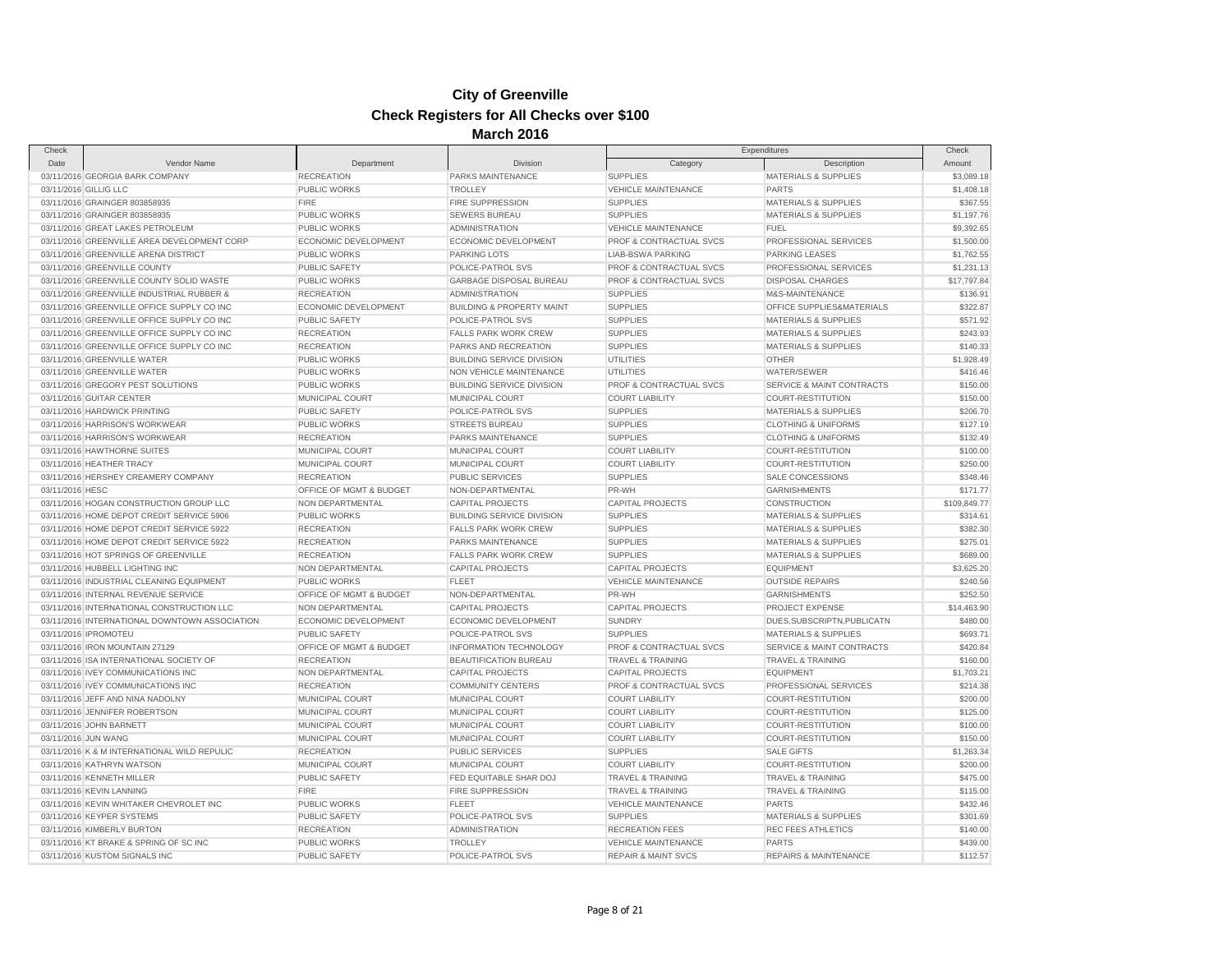| Check                |                                                |                         |                                      |                                | Expenditures                     | Check        |
|----------------------|------------------------------------------------|-------------------------|--------------------------------------|--------------------------------|----------------------------------|--------------|
| Date                 | Vendor Name                                    | Department              | Division                             | Category                       | Description                      | Amount       |
| 03/11/2016 L-J INC   |                                                | NON DEPARTMENTAL        | CAPITAL PROJECTS                     | <b>CAPITAL PROJECTS</b>        | CONSTRUCTION                     | \$109,233.46 |
|                      | 03/11/2016 LABORATORY CORPORATION OF AMERICA   | <b>HUMAN RESOURCES</b>  | <b>OCCUPATIONAL HEALTH</b>           | PROF & CONTRACTUAL SVCS        | PROFESSIONAL SERVICES            | \$2,751.04   |
|                      | 03/11/2016 LAWMEN'S SAFETY SUPPLY              | PUBLIC SAFETY           | POLICE-PATROL SVS                    | <b>SUPPLIES</b>                | <b>CLOTHING &amp; UNIFORMS</b>   | \$315.74     |
|                      | 03/11/2016 LEXISNEXIS 1239194                  | <b>PUBLIC SAFETY</b>    | POLICE-PATROL SVS                    | PROF & CONTRACTUAL SVCS        | PROFESSIONAL SERVICES            | \$318.00     |
|                      | 03/11/2016 LEXISNEXIS 1403290                  | ECONOMIC DEVELOPMENT    | <b>BUILDING &amp; PROPERTY MAINT</b> | PROF & CONTRACTUAL SVCS        | PROFESSIONAL SERVICES            | \$156.35     |
|                      | 03/11/2016 LINDER INDUSTRIAL MACHINERY COMPANY | <b>PUBLIC WORKS</b>     | <b>FLEET</b>                         | <b>VEHICLE MAINTENANCE</b>     | <b>PARTS</b>                     | \$141.01     |
|                      | 03/11/2016 LONG TRAILER & BODY SERVICE INC     | <b>PUBLIC WORKS</b>     | <b>FLEET</b>                         | <b>VEHICLE MAINTENANCE</b>     | <b>PARTS</b>                     | \$967.62     |
| 03/11/2016 LOWES     |                                                | <b>FIRE</b>             | <b>FIRE SUPPRESSION</b>              | <b>SUPPLIES</b>                | <b>MATERIALS &amp; SUPPLIES</b>  | \$349.96     |
| 03/11/2016 LOWES     |                                                | <b>RECREATION</b>       | <b>COMMUNITY CENTERS</b>             | <b>SUPPLIES</b>                | <b>MATERIALS &amp; SUPPLIES</b>  | \$148.95     |
|                      | 03/11/2016 LYNNSTAR CONSTRUCTION CO INC        | NON DEPARTMENTAL        | <b>CAPITAL PROJECTS</b>              | <b>CAPITAL PROJECTS</b>        | <b>CONSTRUCTION</b>              | \$17,869.96  |
| 03/11/2016 MARK TEAL |                                                | OFFICE OF MGMT & BUDGET | <b>RISK MANAGEMENT</b>               | <b>TRAVEL &amp; TRAINING</b>   | <b>TRAVEL &amp; TRAINING</b>     | \$438.06     |
|                      | 03/11/2016 MARYLAND CHILD SUPPORT ACCOUNT      | OFFICE OF MGMT & BUDGET | NON-DEPARTMENTAL                     | PR-WH                          | <b>GARNISHMENTS</b>              | \$129.40     |
|                      | 03/11/2016 MASTERMAN'S LLP                     | <b>PUBLIC WORKS</b>     | <b>STREETS BUREAU</b>                | <b>SUPPLIES</b>                | <b>MATERIALS &amp; SUPPLIES</b>  | \$376.63     |
|                      | 03/11/2016 MCKINNEY LUMBER & HARDWARE LLC      | <b>RECREATION</b>       | PARKS MAINTENANCE                    | <b>SUPPLIES</b>                | <b>MATERIALS &amp; SUPPLIES</b>  | \$215.64     |
|                      | 03/11/2016 MELISSA & DOUG LLC                  | <b>RECREATION</b>       | <b>PUBLIC SERVICES</b>               | <b>SUPPLIES</b>                | <b>SALE GIFTS</b>                | \$1,565.99   |
|                      | 03/11/2016 MIKE'S BODY SHOP                    | PUBLIC WORKS            | <b>FLEET</b>                         | VEHICLE MAINTENANCE            | <b>OUTSIDE REPAIRS</b>           | \$1,127.49   |
|                      | 03/11/2016 MILDRED LEE                         | NON DEPARTMENTAL        | <b>MISC GRANTS</b>                   | <b>TRAVEL &amp; TRAINING</b>   | <b>TRAVEL &amp; TRAINING</b>     | \$116.96     |
|                      | 03/11/2016 MILDRED LEE                         | PUBLIC WORKS            | RESIDENTIAL COLL BUREAU              | <b>TRAVEL &amp; TRAINING</b>   | TRAVEL & TRAINING                | \$216.00     |
|                      | 03/11/2016 MOORE MEDICAL CORP                  | <b>HUMAN RESOURCES</b>  | OCCUPATIONAL HEALTH                  | <b>SUPPLIES</b>                | <b>MATERIALS &amp; SUPPLIES</b>  | \$1,076.79   |
|                      | 03/11/2016 MULCH IN MOTION                     | <b>RECREATION</b>       | <b>FALLS PARK WORK CREW</b>          | PROF & CONTRACTUAL SVCS        | SERVICE & MAINT CONTRACTS        | \$1,496.00   |
|                      | 03/11/2016 MULCH IN MOTION                     | <b>RECREATION</b>       | <b>FALLS PARK WORK CREW</b>          | <b>SUPPLIES</b>                | <b>MATERIALS &amp; SUPPLIES</b>  | \$1,496.00   |
|                      | 03/11/2016 MUNICIPAL ASSOC OF SC               | MUNICIPAL COURT         | MUNICIPAL COURT                      | TRAVEL & TRAINING              | TRAVEL & TRAINING                | \$300.00     |
|                      | 03/11/2016 NANCY WHITWORTH                     | ECONOMIC DEVELOPMENT    | ECONOMIC DEVELOPMENT                 | <b>TRAVEL &amp; TRAINING</b>   | <b>TRAVEL &amp; TRAINING</b>     | \$717.65     |
|                      | 03/11/2016 NAPA AUTO PARTS OF GREENVILLE       | <b>FIRE</b>             | FIRE SUPPRESSION                     | <b>VEHICLE MAINTENANCE</b>     | <b>PARTS</b>                     | \$195.87     |
|                      | 03/11/2016 NAPA AUTO PARTS OF GREENVILLE       | <b>PUBLIC WORKS</b>     | <b>FLEET</b>                         | <b>VEHICLE MAINTENANCE</b>     | <b>PARTS</b>                     | \$202.22     |
|                      | 03/11/2016 NAPA AUTO PARTS OF GREENVILLE       | PUBLIC WORKS            | <b>TROLLEY</b>                       | <b>VEHICLE MAINTENANCE</b>     | <b>PARTS</b>                     | \$266.04     |
|                      | 03/11/2016 NAPA AUTO PARTS OF GREENVILLE       | <b>PUBLIC WORKS</b>     | <b>VEHICLE MAINTENANCE</b>           | <b>SUPPLIES</b>                | <b>MATERIALS &amp; SUPPLIES</b>  | \$189.30     |
|                      | 03/11/2016 NATHAN RUDD                         | <b>FIRE</b>             | FIRE SUPPRESSION                     | TRAVEL & TRAINING              | <b>TRAVEL &amp; TRAINING</b>     | \$115.00     |
|                      | 03/11/2016 NATIONAL ANIMAL CONTROL ASSOCIATION | <b>PUBLIC SAFETY</b>    | POLICE-PATROL SVS                    | <b>SUNDRY</b>                  | DUES, SUBSCRIPTN, PUBLICATN      | \$125.00     |
|                      | 03/11/2016 NORRIS SUPPLY CO                    | PUBLIC WORKS            | <b>TRAFFIC ENGINEERING</b>           | <b>SUPPLIES</b>                | M&S-WORKZONE                     | \$302.10     |
|                      | 03/11/2016 NORTHERN SAFETY CO INC              | <b>RECREATION</b>       | <b>ADMINISTRATION</b>                | <b>SUPPLIES</b>                | M&S-MEDICINE                     | \$437.17     |
|                      | 03/11/2016 NORTHERN TOOL & EQUIPMENT           | PUBLIC WORKS            | <b>FLEET</b>                         | <b>VEHICLE MAINTENANCE</b>     | <b>PARTS</b>                     | \$296.77     |
|                      | 03/11/2016 O'REILLY AUTO PARTS                 | PUBLIC WORKS            | <b>FLEET</b>                         | <b>VEHICLE MAINTENANCE</b>     | <b>PARTS</b>                     | \$146.75     |
|                      | 03/11/2016 OFFICE DEPOT BSD                    | PUBLIC WORKS            | RESIDENTIAL COLL BUREAU              | <b>SUPPLIES</b>                | <b>MATERIALS &amp; SUPPLIES</b>  | \$164.34     |
|                      | 03/11/2016 OGLETREE DEAKINS NASH SMOAK & STEWA | <b>FIRE</b>             | <b>FIRE</b>                          | PROF & CONTRACTUAL SVCS        | PROFESSIONAL SERVICES            | \$1,120.00   |
|                      | 03/11/2016 OLD DOMINION BRUSH CO INC           | PUBLIC WORKS            | <b>FLEET</b>                         | <b>VEHICLE MAINTENANCE</b>     | <b>PARTS</b>                     | \$962.17     |
|                      | 03/11/2016 PALMETTO UTILITY PROTECTION INC     | <b>PUBLIC WORKS</b>     | <b>SEWERS BUREAU</b>                 | PROF & CONTRACTUAL SVCS        | PROFESSIONAL SERVICES            | \$1,027.60   |
|                      | 03/11/2016 PANAGAKOS ASPHALT INC               | PUBLIC WORKS            | SEWERS BUREAU                        | <b>SUPPLIES</b>                | <b>MATERIALS &amp; SUPPLIES</b>  | \$164.52     |
|                      | 03/11/2016 PANAGAKOS ASPHALT INC               | <b>PUBLIC WORKS</b>     | STORM DRAINS BUREAU                  | <b>SUPPLIES</b>                | <b>MATERIALS &amp; SUPPLIES</b>  | \$164.52     |
|                      | 03/11/2016 PANAGAKOS ASPHALT INC               | PUBLIC WORKS            | <b>STREETS BUREAU</b>                | <b>SUPPLIES</b>                | <b>MATERIALS &amp; SUPPLIES</b>  | \$329.05     |
|                      | 03/11/2016 PAYNE MCGINN & CUMMINS INC          | NON DEPARTMENTAL        | <b>CAPITAL PROJECTS</b>              | CAPITAL PROJECTS               | CONSTRUCTION                     | \$229,493.04 |
|                      | 03/11/2016 PECAN PIE PRODUCTIONS               | <b>RECREATION</b>       | PUBLIC SERVICES                      | <b>SUPPLIES</b>                | SUPPLIES PROMOTIONS              | \$266.66     |
|                      | 03/11/2016 PEPSI-COLA BOTTLING CO              | <b>RECREATION</b>       | PUBLIC SERVICES                      | <b>SUPPLIES</b>                | SALE CONCESSIONS                 | \$1,324.59   |
| 03/11/2016 PET DAIRY |                                                | <b>RECREATION</b>       | <b>PUBLIC SERVICES</b>               | <b>SUPPLIES</b>                | <b>SALE CONCESSIONS</b>          | \$406.08     |
|                      | 03/11/2016 PIEDMONT ELECTRICAL DISTRIBUTORS    | PUBLIC WORKS            | <b>BUILDING SERVICE DIVISION</b>     | <b>SUPPLIES</b>                | <b>MATERIALS &amp; SUPPLIES</b>  | \$788.44     |
| 03/11/2016 PINK BEE  |                                                | MUNICIPAL COURT         | MUNICIPAL COURT                      | <b>COURT LIABILITY</b>         | <b>COURT-RESTITUTION</b>         | \$200.00     |
|                      | 03/11/2016 PLANTANTIONS AT HAYWOOD             | <b>MUNICIPAL COURT</b>  | MUNICIPAL COURT                      | <b>COURT LIABILITY</b>         | COURT-RESTITUTION                | \$100.00     |
|                      | 03/11/2016 PLAYWORLD PREFERRED                 | NON DEPARTMENTAL        | <b>CAPITAL PROJECTS</b>              | <b>CAPITAL PROJECTS</b>        | CONSTRUCTION                     | \$4,650.00   |
|                      | 03/11/2016 PRESORT PLUS INC                    | <b>RECREATION</b>       | <b>EDUCATION</b>                     | <b>PRINTING</b>                | PRINTING & BINDING               | \$607.38     |
|                      | 03/11/2016 PROSOURCE LLC                       | <b>PUBLIC WORKS</b>     | NON VEHICLE MAINTENANCE              | <b>SUPPLIES</b>                | <b>MATERIALS &amp; SUPPLIES</b>  | \$280.00     |
|                      | 03/11/2016 PUBLIC WORKS EQUIPMENT & SUPPLY INC | <b>PUBLIC WORKS</b>     | FLEET                                | <b>VEHICLE MAINTENANCE</b>     | <b>PARTS</b>                     | \$431.35     |
|                      | 03/11/2016 R J SHIRLEY INC                     | <b>RECREATION</b>       | TREE MAINTENANCE BUREAU              | PROF & CONTRACTUAL SVCS        | PROFESSIONAL SERVICES            | \$776.63     |
|                      | 03/11/2016 R J THOMAS MFG CO INC               | <b>RECREATION</b>       | <b>BEAUTIFICATION BUREAU</b>         | <b>REPAIR &amp; MAINT SVCS</b> | <b>REPAIRS &amp; MAINTENANCE</b> | \$2,000.00   |
|                      |                                                |                         |                                      |                                |                                  |              |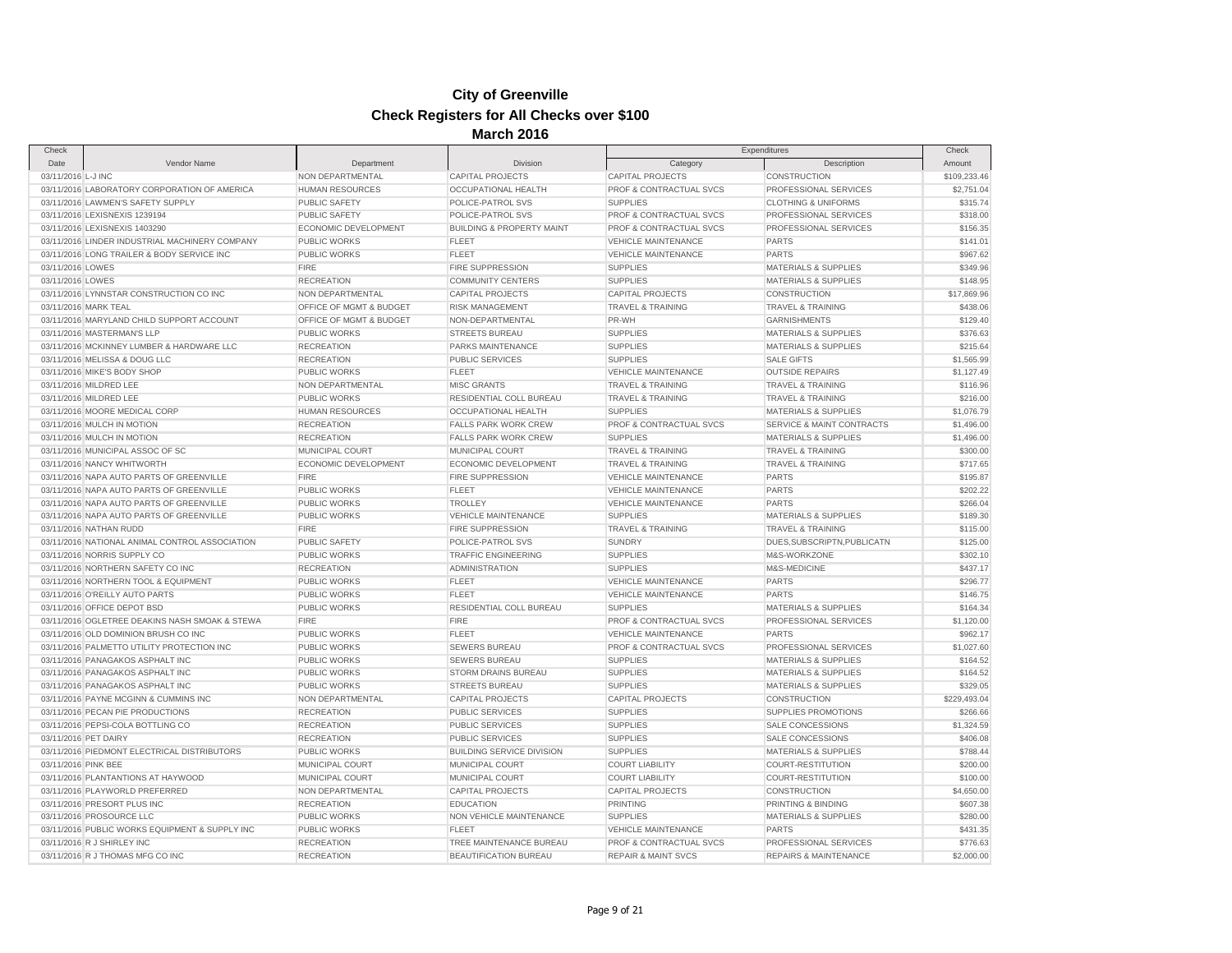| Check                                         |             |                         |                                      |                                    | Check                            |                        |
|-----------------------------------------------|-------------|-------------------------|--------------------------------------|------------------------------------|----------------------------------|------------------------|
| Date                                          | Vendor Name | Department              | <b>Division</b>                      | Category                           | Expenditures<br>Description      | Amount                 |
| 03/11/2016 R J THOMAS MFG CO INC              |             | <b>RECREATION</b>       | PARKS MAINTENANCE                    | <b>SUPPLIES</b>                    | <b>MATERIALS &amp; SUPPLIES</b>  | \$214.40               |
| 03/11/2016 R J THOMAS MFG CO INC              |             | <b>RECREATION</b>       | RIGHTS-OF-WAY                        | <b>SUPPLIES</b>                    | <b>MATERIALS &amp; SUPPLIES</b>  | \$2,000.00             |
| 03/11/2016 RANDALL HABEGGER                   |             | PUBLIC WORKS            | UTILITY UNDERGROUNDING FU            | <b>SUNDRY</b>                      | METER BOX CONVERSIONS            | \$300.00               |
| 03/11/2016 RAYMOND CITRONE                    |             | <b>FIRE</b>             | FIRE SUPPRESSION                     | TRAVEL & TRAINING                  | <b>TRAVEL &amp; TRAINING</b>     | \$115.00               |
| 03/11/2016 REBUILD UPSTATE                    |             | C.D. DIVISION           | <b>CDBG PROJECTS</b>                 | <b>CD PROJECTS</b>                 | PUBLIC INFORMATION               | \$3,296.54             |
| 03/11/2016 RECSOFT LLC                        |             | <b>RECREATION</b>       | <b>COMMUNITY CENTERS</b>             | PROF & CONTRACTUAL SVCS            | PROFESSIONAL SERVICES            | \$3,300.00             |
| 03/11/2016 RHODE ISLAND NOVELTY INC           |             | <b>RECREATION</b>       | <b>PUBLIC SERVICES</b>               | <b>SUPPLIES</b>                    | <b>SALE GIFTS</b>                | \$1,250.21             |
| 03/11/2016 ROSA MATTRESS                      |             | PUBLIC WORKS            | UTILITY UNDERGROUNDING FU            | <b>SUNDRY</b>                      | METER BOX CONVERSIONS            | \$300.00               |
| 03/11/2016 ROWLAND RADIATOR                   |             | PUBLIC WORKS            | <b>FLEET</b>                         | <b>VEHICLE MAINTENANCE</b>         | <b>PARTS</b>                     | \$734.60               |
| 03/11/2016 S C DEPARTMENT OF REVENUE          |             | OFFICE OF MGMT & BUDGET | NON-DEPARTMENTAL                     | PR-WH                              | <b>GARNISHMENTS</b>              | \$381.83               |
| 03/11/2016 S C DEPARTMENT OF REVENUE          |             | <b>RECREATION</b>       | <b>PUBLIC SERVICES</b>               | <b>TAX LIABILITIES</b>             | <b>ADMISSION TAXES</b>           | \$2,759.57             |
| 03/11/2016 S C DEPARTMENT OF REVENUE          |             | <b>RECREATION</b>       | <b>PUBLIC SERVICES</b>               | <b>TAX LIABILITIES</b>             | <b>SALES TAXES</b>               | \$1,645.60             |
| 03/11/2016 S C RETIREMENT SYSTEM              |             | OFFICE OF MGMT & BUDGET | NON-DEPARTMENTAL                     | PR-WH                              | RETIREMENT SVS PURCHASE          | \$712.66               |
| 03/11/2016 SAM'S CLUB                         |             | <b>FIRE</b>             | <b>FIRE SERVICES</b>                 | <b>SUPPLIES</b>                    | <b>MATERIALS &amp; SUPPLIES</b>  | \$180.00               |
| 03/11/2016 SAM'S CLUB                         |             | <b>FIRE</b>             | FIRE SUPPRESSION                     | <b>SUPPLIES</b>                    | <b>MATERIALS &amp; SUPPLIES</b>  | \$1,627.75             |
| 03/11/2016 SETH JAMES                         |             | <b>FIRE</b>             | <b>FIRE SUPPRESSION</b>              | <b>TRAVEL &amp; TRAINING</b>       | <b>TRAVEL &amp; TRAINING</b>     | \$115.00               |
|                                               |             |                         |                                      |                                    |                                  |                        |
| 03/11/2016 SHELLEY JACKSON                    |             | MUNICIPAL COURT         | MUNICIPAL COURT                      | <b>COURT LIABILITY</b>             | COURT-RESTITUTION                | \$300.00<br>\$1,942.50 |
| 03/11/2016 SITE DESIGN INC                    |             | NON DEPARTMENTAL        | <b>CAPITAL PROJECTS</b>              | <b>CAPITAL PROJECTS</b>            | PLANNING/DESIGN                  |                        |
| 03/11/2016 SITEONE LANDSCAPE SUPPLY LLC       |             | <b>RECREATION</b>       | <b>FALLS PARK WORK CREW</b>          | <b>SUPPLIES</b>                    | <b>MATERIALS &amp; SUPPLIES</b>  | \$1,425.45             |
| 03/11/2016 SNIDER FLEET SOLUTIONS             |             | PUBLIC WORKS            | <b>FLEET</b>                         | <b>VEHICLE MAINTENANCE</b>         | <b>OUTSIDE REPAIRS</b>           | \$946.16               |
| 03/11/2016 SNIDER FLEET SOLUTIONS             |             | PUBLIC WORKS            | <b>FLEET</b>                         | <b>VEHICLE MAINTENANCE</b>         | <b>PARTS</b>                     | \$3,665.04             |
| 03/11/2016 SNIDER FLEET SOLUTIONS             |             | <b>PUBLIC WORKS</b>     | MAULDIN/SIMPSONVILLE ROUT            | <b>VEHICLE MAINTENANCE</b>         | <b>TIRES AND TUBES</b>           | \$111.00               |
| 03/11/2016 SOUTHEASTERN PAPER GROUP           |             | <b>PUBLIC WORKS</b>     | <b>BUILDING SERVICE DIVISION</b>     | <b>SUPPLIES</b>                    | <b>JANITORIAL SUPPLIES</b>       | \$624.09               |
| 03/11/2016 SOUTHEASTERN PAPER GROUP           |             | <b>RECREATION</b>       | <b>FALLS PARK WORK CREW</b>          | <b>SUPPLIES</b>                    | <b>JANITORIAL SUPPLIES</b>       | \$242.34               |
| 03/11/2016 SOUTHEASTERN PAPER GROUP           |             | <b>RECREATION</b>       | PARKS AND RECREATION                 | <b>SUPPLIES</b>                    | <b>MATERIALS &amp; SUPPLIES</b>  | \$1,111.21             |
| 03/11/2016 SPARTAN FIRE & EMERGENCY APPARATUS |             | NON DEPARTMENTAL        | <b>CAPITAL PROJECTS</b>              | <b>VEHICLES</b>                    | <b>VEHICLE</b>                   | \$1,047,846.34         |
| 03/11/2016 SPECIALTY STEELS INC               |             | <b>RECREATION</b>       | <b>ADMINISTRATION</b>                | <b>SUPPLIES</b>                    | M&S-EXHIBITS                     | \$825.02               |
| 03/11/2016 SPRING SERVICE GREENVILLE          |             | <b>PUBLIC WORKS</b>     | <b>VEHICLE MAINTENANCE</b>           | <b>VEHICLE MAINTENANCE</b>         | <b>OUTSIDE REPAIRS</b>           | \$454.78               |
| 03/11/2016 SPX GENFARE                        |             | PUBLIC WORKS            | <b>FIXED ROUTE</b>                   | PRINTING                           | PRINTING & BINDING               | \$632.75               |
| 03/11/2016 STATE BUDGET AND CONTROL BOARD     |             | PUBLIC SAFETY           | POLICE-PATROL SVS                    | PROF & CONTRACTUAL SVCS            | SERVICE & MAINT CONTRACTS        | \$112.00               |
| 03/11/2016 STATE TREASURER                    |             | MUNICIPAL COURT         | MUNICIPAL COURT                      | <b>COURT LIABILITY</b>             | <b>COURT-DRUG SURCHARGE</b>      | \$1,699.15             |
| 03/11/2016 STATE TREASURER                    |             | MUNICIPAL COURT         | MUNICIPAL COURT                      | <b>COURT LIABILITY</b>             | <b>COURT-DUI HWY PATRL SURCH</b> | \$352.59               |
| 03/11/2016 STATE TREASURER                    |             | MUNICIPAL COURT         | MUNICIPAL COURT                      | <b>COURT LIABILITY</b>             | <b>COURT-DUI SPINAL CORD SUR</b> | \$352.63               |
| 03/11/2016 STATE TREASURER                    |             | MUNICIPAL COURT         | MUNICIPAL COURT                      | <b>COURT LIABILITY</b>             | <b>COURT-STATE ASSESSMENT</b>    | \$21,803.32            |
| 03/11/2016 STATE TREASURER                    |             | MUNICIPAL COURT         | MUNICIPAL COURT                      | <b>COURT LIABILITY</b>             | COURT-TRAFFIC SURCHARGE          | \$8,789.60             |
| 03/11/2016 STATE TREASURER                    |             | MUNICIPAL COURT         | MUNICIPAL COURT                      | <b>COURT LIABILITY</b>             | <b>DUS HWY PATROL</b>            | \$1,117.35             |
| 03/11/2016 STATE TREASURER                    |             | MUNICIPAL COURT         | MUNICIPAL COURT                      | <b>COURT LIABILITY</b>             | SC CRIMINAL JUSTICE ACADE        | \$1,712.98             |
| 03/11/2016 STERLING INFOSYSTEMS, INC          |             | <b>HUMAN RESOURCES</b>  | <b>HUMAN RESOURCES</b>               | PROF & CONTRACTUAL SVCS            | PROFESSIONAL SERVICES            | \$1,478.69             |
| 03/11/2016 STEVEN JOHNSON                     |             | ECONOMIC DEVELOPMENT    | <b>BUILDING &amp; PROPERTY MAINT</b> | <b>TRAVEL &amp; TRAINING</b>       | LOCAL TRANSPORTATION             | \$125.28               |
| 03/11/2016 STOCKMAN OIL TWO INC               |             | PUBLIC WORKS            | <b>FLEET</b>                         | VEHICLE MAINTENANCE                | <b>PARTS</b>                     | \$1,057.88             |
| 03/11/2016 STONE AVE NURSERY LLC              |             | <b>RECREATION</b>       | BEAUTIFICATION BUREAU                | <b>SUPPLIES</b>                    | <b>MATERIALS &amp; SUPPLIES</b>  | \$135.00               |
| 03/11/2016 SUBURBAN PROPANE                   |             | <b>RECREATION</b>       | PARKS AND RECREATION                 | UTILITIES                          | GAS                              | \$609.83               |
| 03/11/2016 TALENT MANAGEMENT SOLUTIONS        |             | <b>PUBLIC WORKS</b>     | <b>FLEET</b>                         | PROF & CONTRACTUAL SVCS            | <b>TEMP PERSONNEL SVCS</b>       | \$687.12               |
| 03/11/2016 TALENT MANAGEMENT SOLUTIONS        |             | <b>PUBLIC WORKS</b>     | MAINTENANCE                          | PROF & CONTRACTUAL SVCS            | <b>TEMP PERSONNEL SVCS</b>       | \$543.68               |
| 03/11/2016 TALENT MANAGEMENT SOLUTIONS        |             | PUBLIC WORKS            | RESIDENTIAL COLL BUREAU              | PROF & CONTRACTUAL SVCS            | TEMP PERSONNEL SVCS              | \$10,000.93            |
| 03/11/2016 TALENT MANAGEMENT SOLUTIONS        |             | PUBLIC WORKS            | <b>STREETS BUREAU</b>                | PROF & CONTRACTUAL SVCS            | TEMP PERSONNEL SVCS              | \$581.76               |
| 03/11/2016 TALENT MANAGEMENT SOLUTIONS        |             | <b>PUBLIC WORKS</b>     | <b>VEHICLE MAINTENANCE</b>           | <b>PROF &amp; CONTRACTUAL SVCS</b> | <b>TEMP PERSONNEL SVCS</b>       | \$4,570.71             |
| 03/11/2016 TALENT MANAGEMENT SOLUTIONS        |             | <b>RECREATION</b>       | <b>ADMINISTRATION</b>                | PROF & CONTRACTUAL SVCS            | <b>TEMP PERSONNEL SVCS</b>       | \$628.40               |
| 03/11/2016 TALENT MANAGEMENT SOLUTIONS        |             | <b>RECREATION</b>       | <b>COMMUNITY CENTERS</b>             | PROF & CONTRACTUAL SVCS            | TEMP PERSONNEL SVCS              | \$743.16               |
| 03/11/2016 TALENT MANAGEMENT SOLUTIONS        |             | <b>RECREATION</b>       | <b>FALLS PARK WORK CREW</b>          | PROF & CONTRACTUAL SVCS            | TEMP PERSONNEL SVCS              | \$1,224.60             |
| 03/11/2016 TALENT MANAGEMENT SOLUTIONS        |             | <b>RECREATION</b>       | <b>PUBLIC SERVICES</b>               | PROF & CONTRACTUAL SVCS            | TEMP PERSONNEL SVCS              | \$942.30               |
| 03/11/2016 TD CARD SERVICES                   |             | PUBLIC WORKS            | <b>VEHICLE MAINTENANCE</b>           | <b>SUPPLIES</b>                    | <b>MATERIALS &amp; SUPPLIES</b>  | \$223.96               |
| 03/11/2016 TD CARD SERVICES                   |             | PUBLIC WORKS            | <b>VEHICLE MAINTENANCE</b>           | <b>TRAVEL &amp; TRAINING</b>       | <b>TRAVEL &amp; TRAINING</b>     | \$364.04               |
|                                               |             |                         |                                      |                                    |                                  |                        |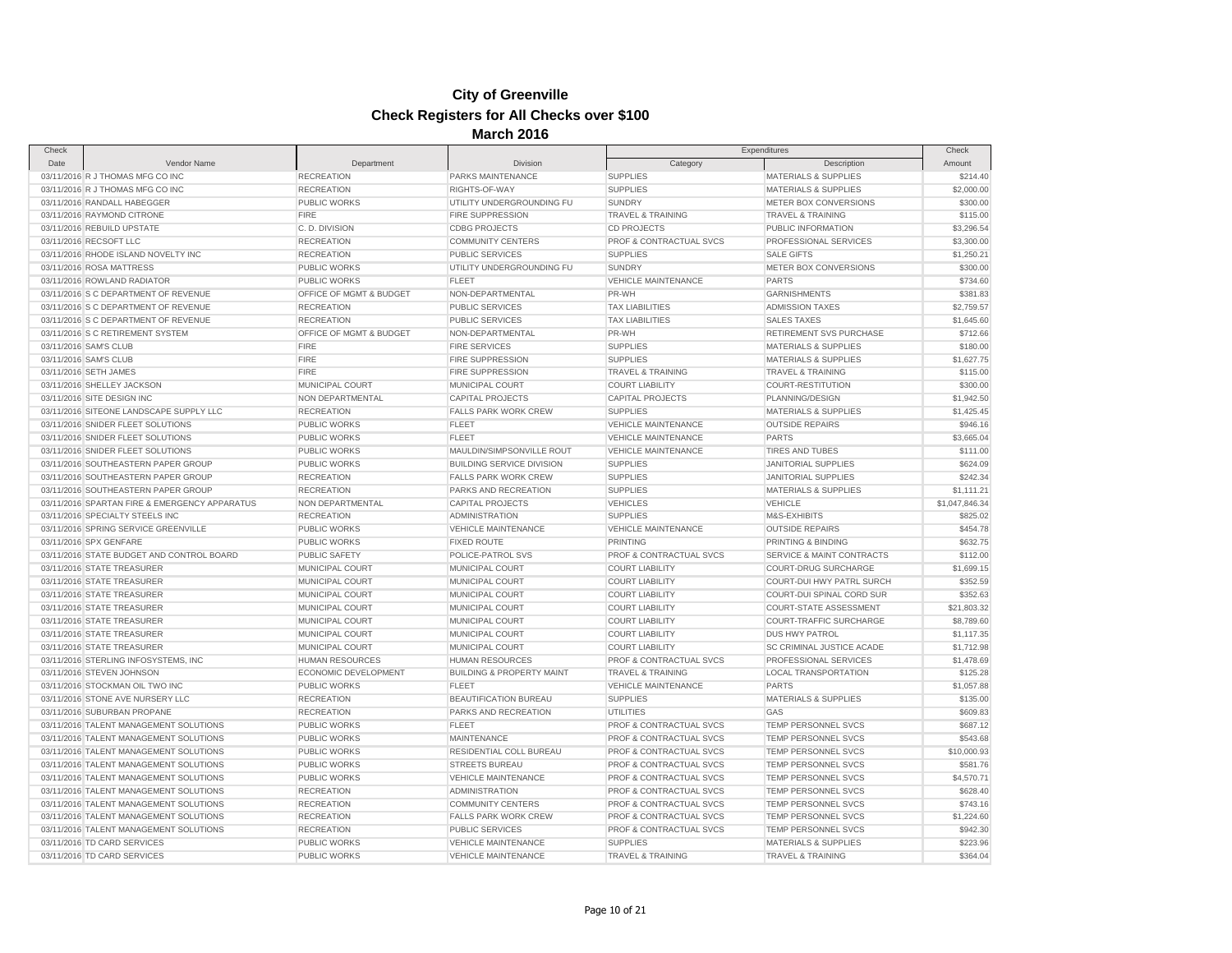| Check               |                                                                   |                         | 11141 VII                                            |                                | Expenditures                     | Check       |
|---------------------|-------------------------------------------------------------------|-------------------------|------------------------------------------------------|--------------------------------|----------------------------------|-------------|
| Date                | Vendor Name                                                       | Department              | Division                                             | Category                       | Description                      | Amount      |
|                     | 03/11/2016 TD CONVENTION CENTER                                   | <b>FIRE</b>             | <b>FIRE SERVICES</b>                                 | <b>SUPPLIES</b>                | MATERIALS & SUPPLIES             | \$299.12    |
|                     | 03/11/2016 TENNANT SALES AND SERVICE COMPANY                      | <b>PUBLIC WORKS</b>     | <b>FLEET</b>                                         | <b>VEHICLE MAINTENANCE</b>     | <b>PARTS</b>                     | \$227.53    |
| 03/11/2016 TGA      |                                                                   | NON DEPARTMENTAL        | <b>CAPITAL PROJECTS</b>                              | <b>CAPITAL PROJECTS</b>        | <b>EQUIPMENT</b>                 | \$1,722.92  |
| 03/11/2016 TGA      |                                                                   | NON DEPARTMENTAL        | <b>CAPITAL PROJECTS</b>                              | <b>CAPITAL PROJECTS</b>        | PROJECT EXPENSE                  | \$2,067.40  |
| 03/11/2016 TGA      |                                                                   | OFFICE OF MGMT & BUDGET | <b>INFORMATION TECHNOLOGY</b>                        | PROF & CONTRACTUAL SVCS        | <b>EQUIPMENT RENTAL</b>          | \$2,298.08  |
|                     | 03/11/2016 THERMO KING OF GREENVILLE                              | <b>PUBLIC WORKS</b>     | <b>TROLLEY</b>                                       | <b>VEHICLE MAINTENANCE</b>     | <b>PARTS</b>                     | \$328.98    |
|                     | 03/11/2016 TIM GUERIN                                             | <b>PUBLIC WORKS</b>     | STREETS BUREAU                                       | <b>SUPPLIES</b>                | <b>CLOTHING &amp; UNIFORMS</b>   | \$143.07    |
|                     | 03/11/2016 TIMOTHY BRIEL                                          | MUNICIPAL COURT         | <b>MUNICIPAL COURT</b>                               | <b>COURT LIABILITY</b>         | <b>COURT-RESTITUTION</b>         | \$100.00    |
|                     | 03/11/2016 TMS SOUTH INC                                          | <b>PUBLIC WORKS</b>     | <b>BUILDING SERVICE DIVISION</b>                     | <b>SUPPLIES</b>                | <b>MATERIALS &amp; SUPPLIES</b>  | \$110.88    |
|                     | 03/11/2016 TOLEDO TICKET COMPANY                                  | NON DEPARTMENTAL        | <b>CAPITAL PROJECTS</b>                              | <b>CAPITAL PROJECTS</b>        | <b>EQUIPMENT</b>                 | \$438.00    |
| 03/11/2016 TPM      |                                                                   | NON DEPARTMENTAL        | <b>CAPITAL PROJECTS</b>                              | <b>CAPITAL PROJECTS</b>        | <b>CONSTRUCTION</b>              | \$191.49    |
|                     | 03/11/2016 TRAVELERS REST FEED & SEED INC                         | <b>RECREATION</b>       | <b>ADMINISTRATION</b>                                | <b>SUPPLIES</b>                | M&S-FOOD                         | \$280.00    |
|                     | 03/11/2016 TRUCKPRO LLC                                           | <b>FIRE</b>             | <b>FIRE SUPPRESSION</b>                              | <b>VEHICLE MAINTENANCE</b>     | <b>PARTS</b>                     | \$1,120.42  |
|                     | 03/11/2016 TRUCKPRO LLC                                           | <b>PUBLIC WORKS</b>     | <b>FLEET</b>                                         | VEHICLE MAINTENANCE            | <b>PARTS</b>                     | \$124.06    |
|                     |                                                                   | ECONOMIC DEVELOPMENT    |                                                      | <b>PRINTING</b>                |                                  | \$204.75    |
|                     | 03/11/2016 TRUCOLOR<br>03/11/2016 TURBO DIESEL & ELECTRIC SYSTEMS | <b>PUBLIC WORKS</b>     | <b>BUILDING &amp; PROPERTY MAINT</b><br><b>FLEET</b> |                                | PRINTING & BINDING               |             |
|                     |                                                                   |                         |                                                      | <b>VEHICLE MAINTENANCE</b>     | <b>PARTS</b>                     | \$1,325.00  |
| 03/11/2016 U S BANK |                                                                   | NON DEPARTMENTAL        | <b>HOSPITALITY TAX</b>                               | <b>FISCAL AGENT</b>            | <b>FISCAL AGENT FEES</b>         | \$2,370.50  |
| 03/11/2016 U S BANK |                                                                   | <b>PUBLIC WORKS</b>     | <b>SEWERS BUREAU</b>                                 | <b>FISCAL AGENT</b>            | <b>FISCAL AGENT FEES</b>         | \$2,370.50  |
| 03/11/2016 U S BANK |                                                                   | <b>PUBLIC WORKS</b>     | STORMWATER MANAGEMENT                                | <b>FISCAL AGENT</b>            | <b>FISCAL AGENT FEES</b>         | \$2,370.50  |
|                     | 03/11/2016 U S DEPARTMENT OF EDUCATION                            | OFFICE OF MGMT & BUDGET | NON-DEPARTMENTAL                                     | PR-WH                          | <b>GARNISHMENTS</b>              | \$294.74    |
| 03/11/2016 UNIFIRST |                                                                   | <b>PUBLIC WORKS</b>     | <b>VEHICLE MAINTENANCE</b>                           | <b>SUPPLIES</b>                | <b>CLOTHING &amp; UNIFORMS</b>   | \$424.80    |
|                     | 03/11/2016 UNITED WAY OF GREENVILLE COUNTY                        | OFFICE OF MGMT & BUDGET | NON-DEPARTMENTAL                                     | PR-WH                          | <b>UNITED WAY</b>                | \$1,574.65  |
|                     | 03/11/2016 UPSTATE PARENT MAGAZINE                                | <b>RECREATION</b>       | <b>EDUCATION</b>                                     | <b>PRINTING</b>                | PRINTING & BINDING               | \$698.00    |
|                     | 03/11/2016 VERNE CASSADAY                                         | MUNICIPAL COURT         | MUNICIPAL COURT                                      | <b>COURT LIABILITY</b>         | COURT-RESTITUTION                | \$200.00    |
|                     | 03/11/2016 W N WATSON-WEST TIRE & AUTOMOTIVE                      | <b>FIRE</b>             | FIRE SUPPRESSION                                     | <b>VEHICLE MAINTENANCE</b>     | <b>PARTS</b>                     | \$400.02    |
|                     | 03/11/2016 W N WATSON-WEST TIRE & AUTOMOTIVE                      | <b>PUBLIC WORKS</b>     | <b>FLEET</b>                                         | <b>VEHICLE MAINTENANCE</b>     | <b>PARTS</b>                     | \$243.78    |
|                     | 03/11/2016 WAL-MART COMMUNITY BRC                                 | PUBLIC SAFETY           | FED EQUITABLE SHAR DOJ                               | TRAVEL & TRAINING              | <b>TRAVEL &amp; TRAINING</b>     | \$103.60    |
|                     | 03/11/2016 WAL-MART COMMUNITY BRC                                 | <b>PUBLIC SAFETY</b>    | POLICE-PATROL SVS                                    | <b>SUPPLIES</b>                | MATERIALS & SUPPLIES             | \$955.07    |
|                     | 03/11/2016 WILL GODFREY                                           | FIRE                    | <b>FIRE SUPPRESSION</b>                              | <b>TRAVEL &amp; TRAINING</b>   | <b>TRAVEL &amp; TRAINING</b>     | \$115.00    |
|                     | 03/11/2016 WILLIS OF SOUTH CAROLINA INC                           | OFFICE OF MGMT & BUDGET | <b>RISK MANAGEMENT</b>                               | <b>RISK MANAGEMENT</b>         | <b>WC SERVICE FEES</b>           | \$540.00    |
|                     | 03/11/2016 WILLIS OF SOUTH CAROLINA INC                           | OFFICE OF MGMT & BUDGET | <b>RISK MANAGEMENT</b>                               | <b>SERVICE FEES</b>            | ADMIN FEES-GEN/PROP LIA          | \$12,960.00 |
|                     | 03/11/2016 WILLIS OF SOUTH CAROLINA INC                           | OFFICE OF MGMT & BUDGET | <b>RISK MANAGEMENT</b>                               | <b>SERVICE FEES</b>            | PREMIUM AUTO LIAB                | \$23,240.00 |
|                     | 03/11/2016 WILLIS OF SOUTH CAROLINA INC                           | OFFICE OF MGMT & BUDGET | <b>RISK MANAGEMENT</b>                               | <b>SERVICE FEES</b>            | PREMIUM GENERAL LIAB             | \$51,110.70 |
|                     | 03/11/2016 WILLIS OF SOUTH CAROLINA INC                           | OFFICE OF MGMT & BUDGET | <b>RISK MANAGEMENT</b>                               | <b>SERVICE FEES</b>            | PREMIUM LAW ENFORCEMENT          | \$32,098.92 |
|                     | 03/11/2016 WILLIS OF SOUTH CAROLINA INC                           | OFFICE OF MGMT & BUDGET | <b>RISK MANAGEMENT</b>                               | <b>SERVICE FEES</b>            | PREMIUM PUBLIC OFFICIALS         | \$9,935.38  |
|                     | 03/11/2016 WILLIS OF SOUTH CAROLINA INC                           | OFFICE OF MGMT & BUDGET | <b>RISK MANAGEMENT</b>                               | <b>SERVICE FEES</b>            | PREMIUM VEHICLE PROPERTY         | \$5,810.25  |
|                     | 03/11/2016 WP LAW INC                                             | <b>RECREATION</b>       | <b>BEAUTIFICATION BUREAU</b>                         | <b>SUPPLIES</b>                | <b>MATERIALS &amp; SUPPLIES</b>  | \$189.82    |
|                     | 03/11/2016 WP LAW INC                                             | <b>RECREATION</b>       | <b>FALLS PARK WORK CREW</b>                          | <b>REPAIR &amp; MAINT SVCS</b> | <b>REPAIRS &amp; MAINTENANCE</b> | \$378.23    |
|                     | 03/11/2016 WYOMING CHILD SUPPORT ENFORCEMENT                      | OFFICE OF MGMT & BUDGET | NON-DEPARTMENTAL                                     | PR-WH                          | <b>GARNISHMENTS</b>              | \$154.61    |
|                     | 03/18/2016 13TH CIRCUIT ASSET FORFEITURES                         | POLICE                  | POLICE                                               | COURT LIAB-CLAIMS/JUDGMNT      | LEC-CONFISCATED MONIES           | \$300.00    |
|                     | 03/18/2016 A & H LAWN MAINTENANCE                                 | <b>RECREATION</b>       | PARKS MAINTENANCE                                    | PROF & CONTRACTUAL SVCS        | SERVICE & MAINT CONTRACTS        | \$2,100.00  |
|                     | 03/18/2016 ABBIE RICKOFF                                          | ECONOMIC DEVELOPMENT    | PLANNING AND ZONING                                  | <b>TRAVEL &amp; TRAINING</b>   | <b>TRAVEL &amp; TRAINING</b>     | \$409.71    |
|                     | 03/18/2016 ADT SECURITY SERVICES                                  | <b>RECREATION</b>       | <b>COMMUNITY CENTERS</b>                             | PROF & CONTRACTUAL SVCS        | PROFESSIONAL SERVICES            | \$203.99    |
|                     | 03/18/2016 ADVANCE AUTO PARTS                                     | <b>PUBLIC WORKS</b>     | <b>FLEET</b>                                         | <b>VEHICLE MAINTENANCE</b>     | <b>PARTS</b>                     | \$104.11    |
|                     | 03/18/2016 ADVERTISING AUTHORITIES                                | <b>RECREATION</b>       | <b>EDUCATION</b>                                     | <b>SUPPLIES</b>                | <b>OVERNIGHTS</b>                | \$481.45    |
|                     | 03/18/2016 AID UPSTATE INC                                        | C.D. DIVISION           | <b>HOPWA</b>                                         | <b>CD PROJECTS</b>             | <b>ADMIN - AID UPSTATE</b>       | \$1,388.93  |
|                     | 03/18/2016 AID UPSTATE INC                                        | C.D. DIVISION           | <b>HOPWA</b>                                         | <b>CD PROJECTS</b>             | HOUSING PLACEMNT-AID UPST        | \$300.00    |
|                     | 03/18/2016 AID UPSTATE INC                                        | C.D. DIVISION           | <b>HOPWA</b>                                         | <b>CD PROJECTS</b>             | PROJ CARE OP COST-AID UPS        | \$2,500.00  |
|                     | 03/18/2016 AID UPSTATE INC                                        | C.D. DIVISION           | <b>HOPWA</b>                                         | <b>CD PROJECTS</b>             | S-T RENT, MORT, UTIL-AID UP      | \$12,875.77 |
|                     |                                                                   |                         |                                                      |                                | SUPPORTING SVC-AID UPSTAT        |             |
|                     | 03/18/2016 AID UPSTATE INC                                        | C.D. DIVISION           | <b>HOPWA</b>                                         | CD PROJECTS                    |                                  | \$7,764.57  |
|                     | 03/18/2016 AID UPSTATE INC                                        | C.D. DIVISION           | <b>HOPWA</b>                                         | <b>CD PROJECTS</b>             | TENANT RENT ASSIST-AID UP        | \$4,912.22  |
|                     | 03/18/2016 AIRGAS USA LLC                                         | <b>PUBLIC WORKS</b>     | <b>FLEET</b>                                         | <b>VEHICLE MAINTENANCE</b>     | <b>PARTS</b>                     | \$1,112.92  |
|                     | 03/18/2016 ALDRIDGE PRODUCE COMPANY                               | <b>RECREATION</b>       | <b>ADMINISTRATION</b>                                | <b>SUPPLIES</b>                | M&S-FOOD                         | \$478.29    |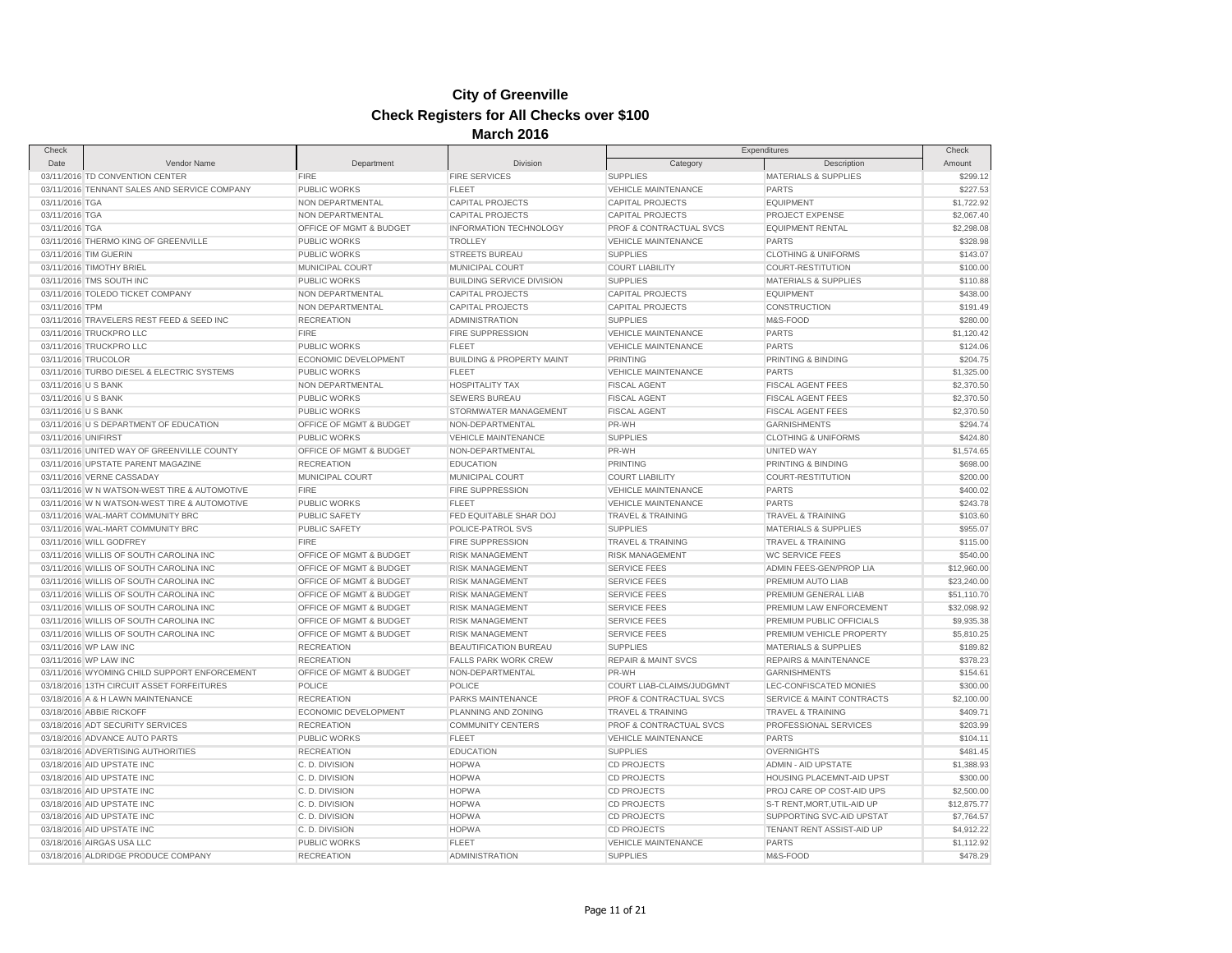| Check                  |                                                |                                     |                                  | Expenditures                       |                                  | Check        |
|------------------------|------------------------------------------------|-------------------------------------|----------------------------------|------------------------------------|----------------------------------|--------------|
| Date                   | Vendor Name                                    | Department                          | Division                         | Category                           | Description                      | Amount       |
|                        | 03/18/2016 AMERICAN INDUSTRIES INC             | PUBLIC WORKS                        | <b>FLEET</b>                     | <b>VEHICLE MAINTENANCE</b>         | <b>PARTS</b>                     | \$272.78     |
|                        | 03/18/2016 AMG PARTS & EQUIPMENT LLC           | PUBLIC WORKS                        | <b>FLEET</b>                     | VEHICLE MAINTENANCE                | <b>PARTS</b>                     | \$1,219.00   |
|                        | 03/18/2016 ARTGAME LIMITED                     | <b>RECREATION</b>                   | <b>PUBLIC SERVICES</b>           | <b>SUPPLIES</b>                    | <b>SALE GIFTS</b>                | \$609.60     |
| 03/18/2016 ASG LLC     |                                                | <b>RECREATION</b>                   | <b>ADMINISTRATION</b>            | PROF & CONTRACTUAL SVCS            | SERVICE & MAINT CONTRACTS        | \$1,328.25   |
|                        |                                                |                                     |                                  |                                    |                                  | \$344.73     |
| 03/18/2016 AT & T      |                                                | OFFICE OF MGMT & BUDGET             | INFORMATION TECHNOLOGY           | <b>COMMUNICATIONS</b>              | TELECOMMUNICATIONS/WIRELE        |              |
|                        | 03/18/2016 AT & T MOBILITY                     | <b>FIRE</b>                         | <b>FIRE</b>                      | COMMUNICATIONS                     | <b>OTHER</b>                     | \$247.81     |
|                        | 03/18/2016 ATLANTIC SUPPLY & EQUIPMENT CO INC  | NON DEPARTMENTAL                    | <b>CAPITAL PROJECTS</b>          | <b>CAPITAL PROJECTS</b>            | CONSTRUCTION                     | \$384.36     |
|                        | 03/18/2016 ATLANTIC SUPPLY & EQUIPMENT CO INC  | <b>PUBLIC WORKS</b>                 | <b>STORM DRAINS BUREAU</b>       | <b>REPAIR &amp; MAINT SVCS</b>     | <b>REPAIRS &amp; MAINTENANCE</b> | \$408.10     |
|                        | 03/18/2016 AURORA WORLD INC                    | <b>RECREATION</b>                   | <b>PUBLIC SERVICES</b>           | <b>SUPPLIES</b>                    | <b>SALE GIFTS</b>                | \$403.20     |
|                        | 03/18/2016 BAGATELLE CATERERS                  | PUBLIC SAFETY                       | POLICE-PATROL SVS                | <b>SUPPLIES</b>                    | MATERIALS & SUPPLIES             | \$577.28     |
|                        | 03/18/2016 BATTERY SPECIALISTS INC             | <b>PUBLIC WORKS</b>                 | <b>SEWERS BUREAU</b>             | <b>SUPPLIES</b>                    | <b>MATERIALS &amp; SUPPLIES</b>  | \$253.11     |
|                        | 03/18/2016 BETTY J MACKEY                      | C.D. DIVISION                       | <b>CDBG PROJECTS</b>             | <b>CD PROJECTS</b>                 | <b>LAND ACQUISITION</b>          | \$879.36     |
|                        | 03/18/2016 BINSWANGER GLASS                    | <b>PUBLIC WORKS</b>                 | <b>BUILDING SERVICE DIVISION</b> | <b>REPAIR &amp; MAINT SVCS</b>     | <b>REPAIRS &amp; MAINTENANCE</b> | \$235.64     |
|                        | 03/18/2016 BLACK & VEATCH CORPORATION          | <b>PUBLIC WORKS</b>                 | SEWERS BUREAU                    | PROF & CONTRACTUAL SVCS            | PROFESSIONAL SERVICES            | \$4,953.00   |
|                        | 03/18/2016 BLANCHARD MACHINERY CO              | <b>PUBLIC WORKS</b>                 | <b>FLEET</b>                     | <b>VEHICLE MAINTENANCE</b>         | <b>PARTS</b>                     | \$853.84     |
|                        | 03/18/2016 BLOSSMAN GAS INC 052                | <b>PUBLIC WORKS</b>                 | <b>FLEET</b>                     | <b>VEHICLE MAINTENANCE</b>         | <b>FUEL</b>                      | \$106.21     |
|                        | 03/18/2016 BREATHING AIR SYSTEMS               | <b>FIRE</b>                         | <b>FIRE SUPPRESSION</b>          | <b>REPAIR &amp; MAINT SVCS</b>     | <b>REPAIRS &amp; MAINTENANCE</b> | \$629.80     |
|                        | 03/18/2016 BROOKS OFFICE EQUIPMENT             | <b>CITY ATTORNEY</b>                | <b>CITY ATTORNEY</b>             | <b>SUPPLIES</b>                    | <b>MATERIALS &amp; SUPPLIES</b>  | \$316.94     |
|                        | 03/18/2016 BSN/PASSON'S/GSC/COLIN SPORTS       | <b>RECREATION</b>                   | <b>COMMUNITY CENTERS</b>         | <b>SUPPLIES</b>                    | <b>MATERIALS &amp; SUPPLIES</b>  | \$184.41     |
|                        | 03/18/2016 BUILDERS FIRSTSOURCE                | <b>PUBLIC WORKS</b>                 | <b>BUILDING SERVICE DIVISION</b> | <b>SUPPLIES</b>                    | <b>MATERIALS &amp; SUPPLIES</b>  | \$425.63     |
|                        | 03/18/2016 C O G RETIREE INSURANCE             | <b>HUMAN RESOURCES</b>              | <b>HEALTH CARE</b>               | OTHER INSURANCE                    | <b>HEALTH MEDICARE SUPPL</b>     | \$16,166.00  |
|                        | 03/18/2016 CAMERON CAMPBELL                    | <b>RECREATION</b>                   | <b>COMMUNITY CENTERS</b>         | REC CLASS INSTRUCTOR LIAB          | <b>REFUND</b>                    | \$140.00     |
|                        | 03/18/2016 CANCER SURVIVORS PARK ALLIANCE      | NON DEPARTMENTAL                    | <b>CAPITAL PROJECTS</b>          | <b>CAPITAL PROJECTS</b>            | <b>CONSTRUCTION</b>              | \$151,500.00 |
|                        | 03/18/2016 CAROLINA ENVIRONMENTAL SYSTEMS INC  | <b>PUBLIC WORKS</b>                 | <b>FLEET</b>                     | <b>VEHICLE MAINTENANCE</b>         | <b>OUTSIDE REPAIRS</b>           | \$1,123.13   |
|                        | 03/18/2016 CAROLINA INTERNATIONAL TRUCKS       | PUBLIC WORKS                        | FLEET                            | VEHICLE MAINTENANCE                | <b>PARTS</b>                     | \$2,187.84   |
|                        | 03/18/2016 CAROLINA SECURITY SERVICES INC      | OFFICE OF MGMT & BUDGET             | <b>REVENUE</b>                   | <b>BUSINESS LIC &amp; PERMITS</b>  | <b>BUSINESS LIC-SERVICE</b>      | \$397.14     |
|                        | 03/18/2016 CARSON'S NUT-BOLT & TOOL CO INC     | <b>PUBLIC WORKS</b>                 | <b>TRAFFIC ENGINEERING</b>       | <b>SUPPLIES</b>                    | M&S-SIGNALS                      | \$118.30     |
|                        | 03/18/2016 CHARLES F GANDY CAPT. VFW POST 6734 | COUNCIL                             | <b>CITY COUNCIL</b>              | <b>SUNDRY</b>                      | <b>MISCELLANEOUS</b>             | \$110.00     |
|                        | 03/18/2016 CHRIS SHIPMAN                       | <b>FIRE</b>                         | <b>FIRE SUPPRESSION</b>          | TRAVEL & TRAINING                  | TRAVEL & TRAINING                | \$223.00     |
|                        | 03/18/2016 CHRISTOPHER TRUCKS INC              | <b>PUBLIC WORKS</b>                 | <b>FLEET</b>                     | <b>VEHICLE MAINTENANCE</b>         | <b>PARTS</b>                     | \$681.87     |
| 03/18/2016 CINTAS      |                                                | PUBLIC WORKS                        | <b>FLEET</b>                     | <b>SUPPLIES</b>                    | <b>CLOTHING &amp; UNIFORMS</b>   | \$416.60     |
| 03/18/2016 CINTAS      |                                                | PUBLIC WORKS                        | <b>FLEET</b>                     | VEHICLE MAINTENANCE                | <b>PARTS</b>                     | \$229.44     |
| 03/18/2016 CINTAS      |                                                | <b>PUBLIC WORKS</b>                 | SEWERS BUREAU                    | <b>SUPPLIES</b>                    | <b>CLOTHING &amp; UNIFORMS</b>   | \$172.68     |
| 03/18/2016 CINTAS      |                                                | <b>RECREATION</b>                   | <b>ADMINISTRATION</b>            | <b>SUPPLIES</b>                    | <b>CLOTHING &amp; UNIFORMS</b>   | \$382.13     |
|                        | 03/18/2016 CINTAS FIRE PROTECTION 636525       | <b>PUBLIC WORKS</b>                 | <b>BUILDING SERVICE DIVISION</b> | PROF & CONTRACTUAL SVCS            | SERVICE & MAINT CONTRACTS        | \$128.46     |
|                        | 03/18/2016 CITY WELDING SERVICE                | PUBLIC WORKS                        | <b>FLEET</b>                     | <b>VEHICLE MAINTENANCE</b>         | <b>OUTSIDE REPAIRS</b>           | \$2,685.00   |
|                        | 03/18/2016 CLINE HOSE & HYDRAULICS LLC         | <b>PUBLIC WORKS</b>                 | <b>FLEET</b>                     | <b>VEHICLE MAINTENANCE</b>         | <b>PARTS</b>                     | \$204.91     |
|                        | 03/18/2016 CLINE HOSE & HYDRAULICS LLC         | PUBLIC WORKS                        | <b>TROLLEY</b>                   | <b>VEHICLE MAINTENANCE</b>         | <b>PARTS</b>                     | \$208.31     |
| 03/18/2016 CLINT MOORE |                                                | <b>PUBLIC WORKS</b>                 | <b>STORM DRAINS BUREAU</b>       | <b>TRAVEL &amp; TRAINING</b>       | <b>TRAVEL &amp; TRAINING</b>     | \$300.29     |
|                        | 03/18/2016 CONCRETE SUPPLY COMPANY LLC         | <b>PUBLIC WORKS</b>                 | <b>CBD TIF CREW</b>              | <b>SUPPLIES</b>                    | <b>MATERIALS &amp; SUPPLIES</b>  | \$368.86     |
|                        | 03/18/2016 CONCRETE SUPPLY COMPANY LLC         | <b>PUBLIC WORKS</b>                 | <b>SEWERS BUREAU</b>             | <b>SUPPLIES</b>                    | MATERIALS & SUPPLIES             | \$300.22     |
|                        | 03/18/2016 CONCRETE SUPPLY COMPANY LLC         | <b>PUBLIC WORKS</b>                 | <b>STREETS BUREAU</b>            | <b>SUPPLIES</b>                    | <b>MATERIALS &amp; SUPPLIES</b>  | \$1,177.86   |
|                        | 03/18/2016 CONTINENTAL ENGINES                 | <b>PUBLIC WORKS</b>                 | <b>SEWERS BUREAU</b>             | <b>PROF &amp; CONTRACTUAL SVCS</b> | PROFESSIONAL SERVICES            | \$273.08     |
|                        | 03/18/2016 CORBIN TURF & ORNAMENTAL SUPPLY INC | <b>RECREATION</b>                   | PARKS MAINTENANCE                | <b>SUPPLIES</b>                    | <b>MATERIALS &amp; SUPPLIES</b>  | \$795.00     |
|                        | 03/18/2016 CREW NETWORK                        | <b>ECONOMIC DEVELOPMENT</b>         | PLANNING AND ZONING              | <b>SUNDRY</b>                      | DUES, SUBSCRIPTN, PUBLICATN      | \$175.00     |
|                        | 03/18/2016 DELL MARKETING LP                   | <b>PUBLIC SAFETY</b>                | FED EQUITABLE SHAR DOJ           | MACHINERY AND EQUIPMENT            | MACHINERY AND EQUIPMENT          | \$14,997.46  |
|                        |                                                |                                     |                                  |                                    |                                  |              |
|                        | 03/18/2016 DESIGNLAB INC                       | <b>PUBLIC SAFETY</b><br><b>FIRE</b> | POLICE-PATROL SVS                | <b>SUPPLIES</b>                    | <b>CLOTHING &amp; UNIFORMS</b>   | \$1,441.85   |
| 03/18/2016 DIRECTV     |                                                |                                     | <b>FIRE SERVICES</b>             | PROF & CONTRACTUAL SVCS            | SERVICE & MAINT CONTRACTS        | \$112.33     |
|                        | 03/18/2016 DYNA SYSTEMS                        | <b>PUBLIC WORKS</b>                 | <b>FLEET</b>                     | <b>VEHICLE MAINTENANCE</b>         | <b>PARTS</b>                     | \$212.85     |
|                        | 03/18/2016 ECHOLS OIL COMPANY INC              | <b>PUBLIC WORKS</b>                 | <b>ADMINISTRATION</b>            | <b>VEHICLE MAINTENANCE</b>         | <b>FUEL</b>                      | \$10,157.40  |
|                        | 03/18/2016 ECHOLS OIL COMPANY INC              | <b>PUBLIC WORKS</b>                 | <b>FLEET</b>                     | <b>VEHICLE MAINTENANCE</b>         | <b>FUEL</b>                      | \$10,346.38  |
|                        | 03/18/2016 EXXONMOBIL OIL CORPORATION          | PUBLIC WORKS                        | <b>FLEET</b>                     | <b>VEHICLE MAINTENANCE</b>         | PARTS                            | \$3,157.90   |
|                        | 03/18/2016 FAIRWAY FORD INC                    | PUBLIC WORKS                        | FLEET                            | <b>VEHICLE MAINTENANCE</b>         | <b>PARTS</b>                     | \$567.81     |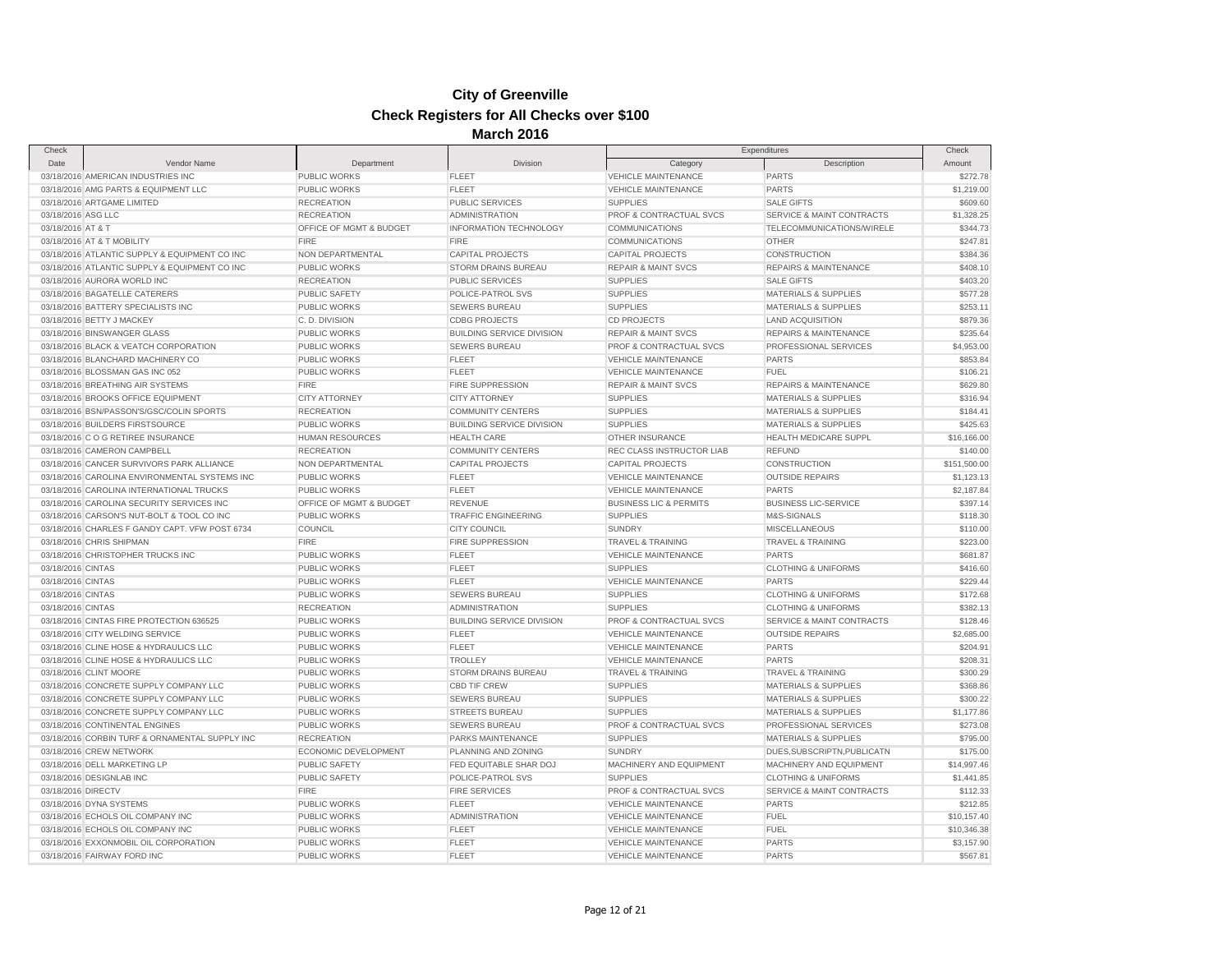| Check                  |                                               |                         | was vo                               | Expenditures                       |                                      | Check       |
|------------------------|-----------------------------------------------|-------------------------|--------------------------------------|------------------------------------|--------------------------------------|-------------|
| Date                   | Vendor Name                                   | Department              | Division                             | Category                           | Description                          | Amount      |
|                        | 03/18/2016 FGP INTERNATIONAL                  | OFFICE OF MGMT & BUDGET | <b>REVENUE</b>                       | PROF & CONTRACTUAL SVCS            | TEMP PERSONNEL SVCS                  | \$811.73    |
|                        | 03/18/2016 FLINT TRADING INC                  | <b>PUBLIC WORKS</b>     | <b>TRAFFIC ENGINEERING</b>           | <b>SUPPLIES</b>                    | M&S-MARKINGS                         | \$380.71    |
|                        | 03/18/2016 FLORES & ASSOCIATES LLC            | <b>HUMAN RESOURCES</b>  | <b>HEALTH CARE</b>                   | <b>HEALTH</b>                      | <b>FSA ADMIN FEES</b>                | \$710.00    |
|                        | 03/18/2016 FORMS & SUPPLY INC                 | <b>RECREATION</b>       | PUBLIC SERVICES                      | <b>PRINTING</b>                    | PRINTING & BINDING                   | \$131.02    |
|                        | 03/18/2016 GEORGE FLETCHER                    | COUNCIL                 | <b>CITY COUNCIL</b>                  | <b>TRAVEL &amp; TRAINING</b>       | <b>TRAVEL &amp; TRAINING</b>         | \$558.24    |
|                        | 03/18/2016 GEORGIA BARK COMPANY               | NON DEPARTMENTAL        | NON DEPARTMENTAL                     | <b>SUPPLIES</b>                    | <b>MATERIALS &amp; SUPPLIES</b>      | \$6,360.00  |
|                        | 03/18/2016 GEORGIA BARK COMPANY               | <b>RECREATION</b>       | BEAUTIFICATION BUREAU                | <b>SUPPLIES</b>                    | <b>MATERIALS &amp; SUPPLIES</b>      | \$1,362.95  |
|                        | 03/18/2016 GEORGIA BARK COMPANY               | <b>RECREATION</b>       | <b>FALLS PARK WORK CREW</b>          | <b>REPAIR &amp; MAINT SVCS</b>     | <b>REPAIRS &amp; MAINTENANCE</b>     | \$1,362.95  |
|                        | 03/18/2016 GEORGIA BARK COMPANY               | <b>RECREATION</b>       | <b>FALLS PARK WORK CREW</b>          | <b>SUPPLIES</b>                    | <b>MATERIALS &amp; SUPPLIES</b>      | \$2,271.15  |
|                        | 03/18/2016 GEORGIA BARK COMPANY               | <b>RECREATION</b>       | PARKS MAINTENANCE                    | <b>SUPPLIES</b>                    | <b>MATERIALS &amp; SUPPLIES</b>      | \$1,362.95  |
|                        | 03/18/2016 GILBERTO FRANCO                    | <b>PUBLIC SAFETY</b>    | FED EQUITABLE SHAR DOJ               | <b>TRAVEL &amp; TRAINING</b>       | <b>TRAVEL &amp; TRAINING</b>         | \$169.20    |
|                        | 03/18/2016 GOODWILL INDUSTRIES                | <b>FIRE</b>             | <b>FIRE SERVICES</b>                 | PROF & CONTRACTUAL SVCS            | SERVICE & MAINT CONTRACTS            | \$420.07    |
|                        | 03/18/2016 GOODWILL INDUSTRIES                | MUNICIPAL COURT         | MUNICIPAL COURT                      | PROF & CONTRACTUAL SVCS            | SERVICE & MAINT CONTRACTS            | \$1,299.53  |
|                        |                                               |                         |                                      |                                    |                                      |             |
|                        | 03/18/2016 GOODWILL INDUSTRIES                | <b>PUBLIC WORKS</b>     | <b>BUILDING SERVICE DIVISION</b>     | PROF & CONTRACTUAL SVCS            | SERVICE & MAINT CONTRACTS            | \$5,365.76  |
|                        | 03/18/2016 GOODWILL INDUSTRIES                | <b>PUBLIC WORKS</b>     | <b>FLEET</b>                         | <b>PROF &amp; CONTRACTUAL SVCS</b> | PROFESSIONAL SERVICES                | \$451.80    |
|                        | 03/18/2016 GOODWILL INDUSTRIES                | <b>PUBLIC WORKS</b>     | <b>FLEET</b>                         | <b>PROF &amp; CONTRACTUAL SVCS</b> | <b>SERVICE &amp; MAINT CONTRACTS</b> | \$129.20    |
|                        | 03/18/2016 GOODWILL INDUSTRIES                | <b>PUBLIC WORKS</b>     | <b>TRAFFIC ENGINEERING</b>           | PROF & CONTRACTUAL SVCS            | SERVICE & MAINT CONTRACTS            | \$242.52    |
|                        | 03/18/2016 GRAINGER 803858620                 | <b>PUBLIC WORKS</b>     | RESIDENTIAL COLL BUREAU              | <b>SUPPLIES</b>                    | <b>MATERIALS &amp; SUPPLIES</b>      | \$485.98    |
|                        | 03/18/2016 GRAINGER 803858935                 | <b>FIRE</b>             | <b>FIRE SERVICES</b>                 | <b>SUPPLIES</b>                    | MATERIALS & SUPPLIES                 | \$194.62    |
|                        | 03/18/2016 GRAINGER 803858935                 | <b>FIRE</b>             | FIRE SUPPRESSION                     | VEHICLE MAINTENANCE                | <b>PARTS</b>                         | \$105.51    |
|                        | 03/18/2016 GREENVILLE CHAMBER OF COMMERCE     | <b>CITY MANAGER</b>     | <b>CITY MANAGER</b>                  | <b>SUNDRY</b>                      | <b>MISCELLANEOUS</b>                 | \$500.00    |
|                        | 03/18/2016 GREENVILLE COUNTY                  | POLICE                  | <b>POLICE</b>                        | COURT LIAB-CLAIMS/JUDGMNT          | LEC-CONFISCATED MONIES               | \$4,567.57  |
|                        | 03/18/2016 GREENVILLE COUNTY ANIMAL CARE SERV | <b>PUBLIC SAFETY</b>    | POLICE-PATROL SVS                    | PROF & CONTRACTUAL SVCS            | SERVICE & MAINT CONTRACTS            | \$1,500.00  |
|                        | 03/18/2016 GREENVILLE OFFICE SUPPLY CO INC    | OFFICE OF MGMT & BUDGET | <b>REVENUE</b>                       | <b>SUPPLIES</b>                    | OFFICE SUPPLIES&MATERIALS            | \$646.22    |
|                        | 03/18/2016 GREENVILLE OFFICE SUPPLY CO INC    | <b>RECREATION</b>       | <b>PUBLIC SERVICES</b>               | <b>SUPPLIES</b>                    | OFFICE SUPPLIES&MATERIALS            | \$127.35    |
|                        | 03/18/2016 GREENVILLE TRACTOR CO INC          | <b>PUBLIC WORKS</b>     | <b>FLEET</b>                         | <b>VEHICLE MAINTENANCE</b>         | <b>PARTS</b>                         | \$141.40    |
|                        | 03/18/2016 GUY MURPHY                         | ECONOMIC DEVELOPMENT    | <b>BUILDING &amp; PROPERTY MAINT</b> | TRAVEL & TRAINING                  | <b>LOCAL TRANSPORTATION</b>          | \$558.36    |
|                        | 03/18/2016 HENRY SCHEIN ANIMAL HEALTH         | <b>RECREATION</b>       | <b>ADMINISTRATION</b>                | <b>SUPPLIES</b>                    | M&S-MEDICINE                         | \$337.94    |
|                        | 03/18/2016 HENRY SCHEIN ANIMAL HEALTH         | <b>RECREATION</b>       | <b>ADMINISTRATION</b>                | <b>SUPPLIES</b>                    | M&S-VETERINARY                       | \$206.64    |
| 03/18/2016 HI-LINE INC |                                               | <b>PUBLIC WORKS</b>     | <b>FLEET</b>                         | <b>VEHICLE MAINTENANCE</b>         | <b>PARTS</b>                         | \$378.88    |
|                        | 03/18/2016 HM LIFE INSURANCE COMPANY          | <b>HUMAN RESOURCES</b>  | <b>HEALTH CARE</b>                   | <b>HEALTH</b>                      | <b>HEALTH STOP LOSS</b>              | \$71,375.94 |
|                        | 03/18/2016 HOME DEPOT CREDIT SERVICE 4123     | <b>PUBLIC WORKS</b>     | <b>STREETS BUREAU</b>                | <b>SUPPLIES</b>                    | <b>MATERIALS &amp; SUPPLIES</b>      | \$168.10    |
|                        | 03/18/2016 HOME DEPOT CREDIT SERVICE 5898     | <b>FIRE</b>             | <b>FIRE SERVICES</b>                 | <b>SUPPLIES</b>                    | <b>MATERIALS &amp; SUPPLIES</b>      | \$113.87    |
|                        | 03/18/2016 HOME DEPOT CREDIT SERVICE 5906     | PUBLIC WORKS            | <b>BUILDING SERVICE DIVISION</b>     | <b>SUPPLIES</b>                    | MATERIALS & SUPPLIES                 | \$593.50    |
|                        | 03/18/2016 HOME DEPOT CREDIT SERVICE 5914     | <b>RECREATION</b>       | ADMINISTRATION                       | <b>SUPPLIES</b>                    | M&S-MAINTENANCE                      | \$378.47    |
|                        | 03/18/2016 HOUSES AND THEN SOME               | C.D. DIVISION           | <b>CDBG PROJECTS</b>                 | <b>CD PROJECTS</b>                 | <b>LAND ACQUISITION</b>              | \$607.20    |
|                        | 03/18/2016 HYDRAULIC SPECIALISTS LLC          | PUBLIC WORKS            | <b>FLEET</b>                         | <b>VEHICLE MAINTENANCE</b>         | <b>OUTSIDE REPAIRS</b>               | \$2,166.38  |
| 03/18/2016 J & R FENCE |                                               | NON DEPARTMENTAL        | <b>CAPITAL PROJECTS</b>              | <b>CAPITAL PROJECTS</b>            | <b>CONSTRUCTION</b>                  | \$7,422.00  |
|                        | 03/18/2016 JAVIERE BENSON                     | C.D. DIVISION           | <b>CDBG PROJECTS</b>                 | <b>CD PROJECTS</b>                 | <b>LAND ACQUISITION</b>              | \$1,275.60  |
|                        | 03/18/2016 JET-VAC SEWER EQUIPMENT CO         | PUBLIC WORKS            | <b>SEWERS BUREAU</b>                 | <b>VEHICLE MAINTENANCE</b>         | <b>PARTS</b>                         | \$297.37    |
|                        | 03/18/2016 JOHN BRYSON                        | ECONOMIC DEVELOPMENT    | <b>BUILDING &amp; PROPERTY MAINT</b> | <b>TRAVEL &amp; TRAINING</b>       | LOCAL TRANSPORTATION                 | \$805.14    |
|                        | 03/18/2016 JOHNSTONE SUPPLY OF GREENVILLE     | PUBLIC WORKS            | <b>BUILDING SERVICE DIVISION</b>     | <b>SUPPLIES</b>                    | <b>MATERIALS &amp; SUPPLIES</b>      | \$437.74    |
|                        | 03/18/2016 K & M INTERNATIONAL WILD REPULIC   | <b>RECREATION</b>       | PUBLIC SERVICES                      | <b>SUPPLIES</b>                    | <b>SALE GIFTS</b>                    | \$2,666.00  |
|                        | 03/18/2016 KESSLER CONSULTING INC             | PUBLIC WORKS            | RESIDENTIAL COLL BUREAU              | <b>PROF &amp; CONTRACTUAL SVCS</b> | PROFESSIONAL SERVICES                | \$1,377.50  |
|                        | 03/18/2016 KROC CENTER GREENVILLE             | NON DEPARTMENTAL        | <b>MISC GRANTS</b>                   | <b>SUPPLIES</b>                    | <b>MATERIALS &amp; SUPPLIES</b>      | \$127.50    |
|                        | 03/18/2016 LAKITA SCOTLAND-BROWN              | <b>RECREATION</b>       | <b>ADMINISTRATION</b>                | <b>RECREATION FEES</b>             | <b>REC FEES ATHLETICS</b>            | \$230.00    |
|                        | 03/18/2016 LAWMEN'S SAFETY SUPPLY             | <b>PUBLIC SAFETY</b>    | POLICE-PATROL SVS                    | <b>SUPPLIES</b>                    | <b>MATERIALS &amp; SUPPLIES</b>      | \$6,010.20  |
|                        | 03/18/2016 LIBERTY PRESS                      | PUBLIC SAFETY           | POLICE-PATROL SVS                    | <b>SUPPLIES</b>                    | MATERIALS & SUPPLIES                 | \$1,171.80  |
|                        | 03/18/2016 LILLIAN B. FLEMMING                | COUNCIL                 | <b>CITY COUNCIL</b>                  | <b>TRAVEL &amp; TRAINING</b>       | <b>TRAVEL &amp; TRAINING</b>         | \$285.80    |
| 03/18/2016 LINA        |                                               | <b>HUMAN RESOURCES</b>  | <b>HEALTH CARE</b>                   | OTHER INSURANCE                    | SHORT-TERM DISABILITY                | \$541.32    |
|                        | 03/18/2016 LONG TRAILER & BODY SERVICE INC    | <b>PUBLIC WORKS</b>     | <b>FLEET</b>                         | VEHICLE MAINTENANCE                | <b>PARTS</b>                         | \$507.41    |
|                        | 03/18/2016 LORI SONDOV                        | <b>CITY MANAGER</b>     | <b>CITY CLERK</b>                    | <b>TRAVEL &amp; TRAINING</b>       | <b>TRAVEL &amp; TRAINING</b>         | \$209.48    |
| 03/18/2016 LOWES       |                                               | <b>FIRE</b>             | <b>FIRE SUPPRESSION</b>              | <b>SUPPLIES</b>                    | <b>MATERIALS &amp; SUPPLIES</b>      | \$346.14    |
|                        |                                               |                         |                                      |                                    |                                      |             |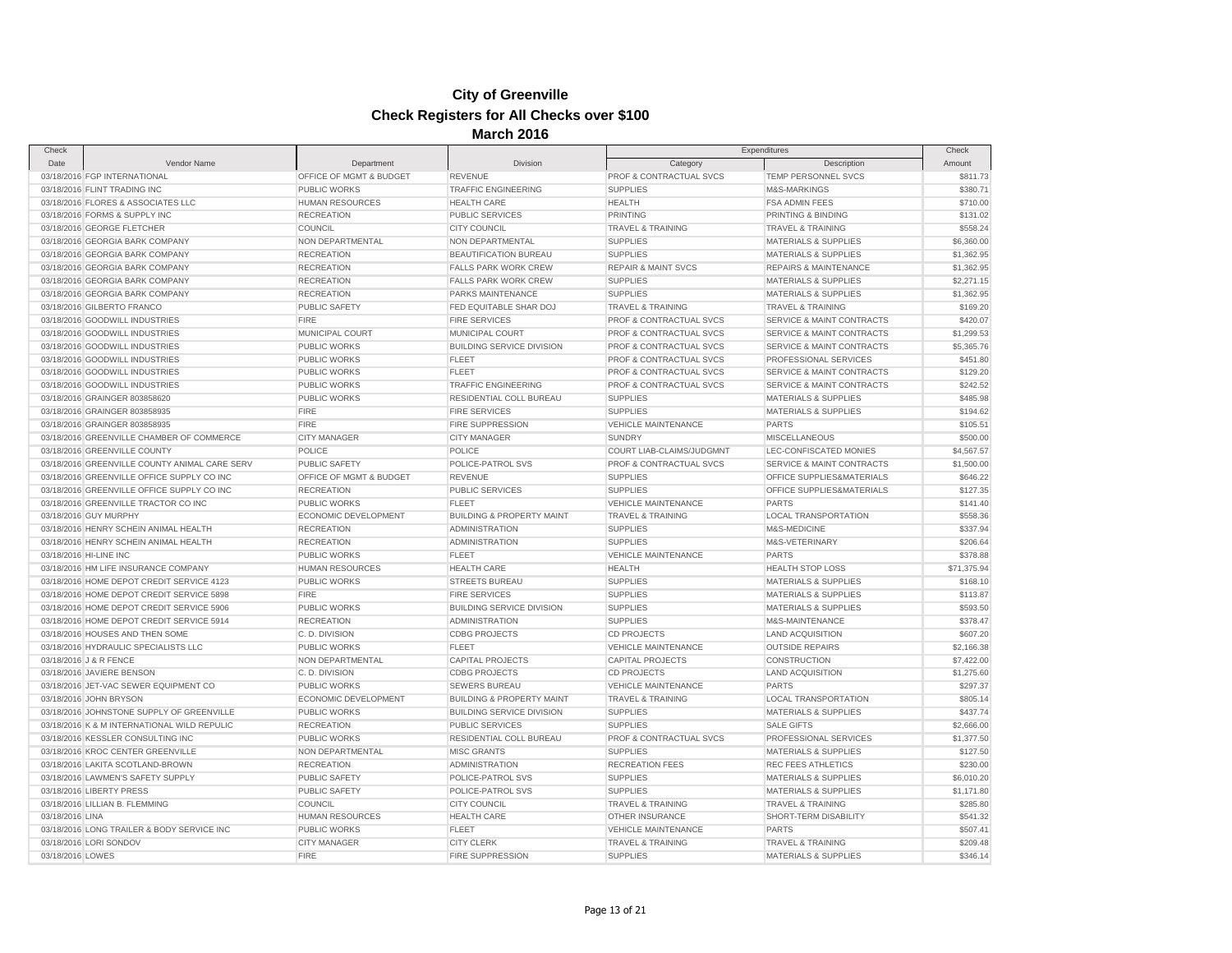| Check                                    |                                                |                                     |                                            |                                    | Check                                |             |
|------------------------------------------|------------------------------------------------|-------------------------------------|--------------------------------------------|------------------------------------|--------------------------------------|-------------|
| Date                                     | Vendor Name                                    | Department                          | <b>Division</b>                            | Category                           | Expenditures<br>Description          | Amount      |
| 03/18/2016 LOWES                         |                                                | NON DEPARTMENTAL                    | <b>CAPITAL PROJECTS</b>                    | <b>CAPITAL PROJECTS</b>            | <b>CONSTRUCTION</b>                  | \$482.39    |
| 03/18/2016 LOWES                         |                                                | <b>PUBLIC WORKS</b>                 | <b>STORM DRAINS BUREAU</b>                 | <b>REPAIR &amp; MAINT SVCS</b>     | <b>REPAIRS &amp; MAINTENANCE</b>     | \$646.30    |
| 03/18/2016 LOWES                         |                                                | PUBLIC WORKS                        | <b>STORM DRAINS BUREAU</b>                 | <b>SUPPLIES</b>                    | <b>MATERIALS &amp; SUPPLIES</b>      | \$144.54    |
| 03/18/2016 MASC                          |                                                | OFFICE OF MGMT & BUDGET             | <b>REVENUE</b>                             | TRAVEL & TRAINING                  | <b>TRAVEL &amp; TRAINING</b>         | \$195.00    |
|                                          | 03/18/2016 MCKINNEY LUMBER & HARDWARE LLC      | <b>RECREATION</b>                   | PARKS MAINTENANCE                          | <b>SUPPLIES</b>                    | <b>MATERIALS &amp; SUPPLIES</b>      | \$490.78    |
|                                          | 03/18/2016 MCLEOD LANDSCAPE ARCHITECTS LLC     | NON DEPARTMENTAL                    | <b>CAPITAL PROJECTS</b>                    | <b>CAPITAL PROJECTS</b>            | PLANNING/DESIGN                      | \$4,900.00  |
| 03/18/2016 MICHAEL KERSKI                |                                                | ECONOMIC DEVELOPMENT                | PLANNING AND ZONING                        | <b>TRAVEL &amp; TRAINING</b>       | <b>TRAVEL &amp; TRAINING</b>         | \$1,131.00  |
| 03/18/2016 MICHAEL PANASKO               |                                                | ECONOMIC DEVELOPMENT                | ECONOMIC DEVELOPMENT                       | <b>SUNDRY</b>                      | <b>MISCELLANEOUS</b>                 | \$208.84    |
| 03/18/2016 MID-ATLANTIC ASSOCIATES INC   |                                                | NON DEPARTMENTAL                    | <b>MISC GRANTS</b>                         | <b>CAPITAL PROJECTS</b>            | PROJECT EXPENSE                      | \$6,657.50  |
| 03/18/2016 MODERN ICON LLC               |                                                | <b>CITY MANAGER</b>                 | <b>DONATIONS</b>                           | CONTRIBUTIONS/DONATIONS            | <b>K9 PROGRAM</b>                    | \$114.70    |
| 03/18/2016 MOORE MEDICAL CORP            |                                                | <b>FIRE</b>                         | <b>FIRE SUPPRESSION</b>                    | <b>SUPPLIES</b>                    | OTHER MEDICAL SUPPLIES               | \$476.78    |
| 03/18/2016 MOTOROLA SOLUTIONS            |                                                | <b>PUBLIC SAFETY</b>                | POLICE-DISPATCH BUREAU                     | <b>REPAIR &amp; MAINT SVCS</b>     | RADIO MAINTENANCE                    | \$14,231.53 |
| 03/18/2016 MST CONCRETE PRODUCTS         |                                                | PUBLIC WORKS                        | STORM DRAINS BUREAU                        | <b>REPAIR &amp; MAINT SVCS</b>     | <b>REPAIRS &amp; MAINTENANCE</b>     | \$1,952.52  |
| 03/18/2016 NAPA AUTO PARTS OF GREENVILLE |                                                | <b>FIRE</b>                         | <b>FIRE SUPPRESSION</b>                    | <b>VEHICLE MAINTENANCE</b>         | <b>PARTS</b>                         | \$268.53    |
| 03/18/2016 NAPA AUTO PARTS OF GREENVILLE |                                                | PUBLIC WORKS                        | <b>FLEET</b>                               | <b>VEHICLE MAINTENANCE</b>         | <b>PARTS</b>                         | \$939.74    |
| 03/18/2016 NAPA AUTO PARTS OF GREENVILLE |                                                | <b>PUBLIC WORKS</b>                 | <b>TROLLEY</b>                             | <b>VEHICLE MAINTENANCE</b>         | <b>PARTS</b>                         | \$436.65    |
| 03/18/2016 NATHALIE SCHMIDT              |                                                | ECONOMIC DEVELOPMENT                | PLANNING AND ZONING                        | <b>TRAVEL &amp; TRAINING</b>       | <b>TRAVEL &amp; TRAINING</b>         | \$1,064.99  |
| 03/18/2016 NORRIS SUPPLY CO              |                                                | <b>PUBLIC WORKS</b>                 | <b>SEWERS BUREAU</b>                       | <b>SUPPLIES</b>                    | <b>MATERIALS &amp; SUPPLIES</b>      | \$1,616.50  |
|                                          |                                                | PUBLIC WORKS                        |                                            |                                    | <b>REPAIRS &amp; MAINTENANCE</b>     | \$762.14    |
| 03/18/2016 NORRIS SUPPLY CO              |                                                |                                     | STORM DRAINS BUREAU                        | <b>REPAIR &amp; MAINT SVCS</b>     |                                      |             |
| 03/18/2016 NORRIS SUPPLY CO              |                                                | PUBLIC WORKS<br><b>PUBLIC WORKS</b> | <b>TRAFFIC ENGINEERING</b><br><b>FLEET</b> | <b>SUPPLIES</b>                    | M&S-WORKZONE                         | \$1,208.40  |
| 03/18/2016 O'REILLY AUTO PARTS           |                                                |                                     |                                            | <b>VEHICLE MAINTENANCE</b>         | <b>PARTS</b>                         | \$914.49    |
| 03/18/2016 ONTARIO INVESTMENTS INC       |                                                | ECONOMIC DEVELOPMENT                | PLANNING AND ZONING                        | <b>PRINTING</b>                    | <b>COPYING</b>                       | \$226.74    |
|                                          | 03/18/2016 OPTUMHEALTH FINANCIAL SVC-OVERPAYME | <b>HUMAN RESOURCES</b>              | <b>HUMAN RESOURCES</b>                     | <b>EXTERNAL REIMBURSEMENTS</b>     | REIMBURSED CLAIMS-HEALTH             | \$441.50    |
|                                          | 03/18/2016 OTTO ENVIRONMENTAL SYSTEMS NC LLC   | <b>PUBLIC WORKS</b>                 | <b>RECYCLING</b>                           | <b>SUPPLIES</b>                    | <b>MATERIALS &amp; SUPPLIES</b>      | \$2,268.34  |
|                                          | 03/18/2016 OTTO ENVIRONMENTAL SYSTEMS NC LLC   | PUBLIC WORKS                        | RESIDENTIAL COLL BUREAU                    | <b>SUPPLIES</b>                    | M&S-CARTS                            | \$21,751.20 |
| 03/18/2016 PANAGAKOS ASPHALT INC         |                                                | <b>PUBLIC WORKS</b>                 | <b>SEWERS BUREAU</b>                       | <b>SUPPLIES</b>                    | <b>MATERIALS &amp; SUPPLIES</b>      | \$329.05    |
| 03/18/2016 PANAGAKOS ASPHALT INC         |                                                | <b>PUBLIC WORKS</b>                 | <b>STORM DRAINS BUREAU</b>                 | <b>SUPPLIES</b>                    | <b>MATERIALS &amp; SUPPLIES</b>      | \$329.05    |
| 03/18/2016 PANAGAKOS ASPHALT INC         |                                                | <b>PUBLIC WORKS</b>                 | <b>STREETS BUREAU</b>                      | <b>SUPPLIES</b>                    | <b>MATERIALS &amp; SUPPLIES</b>      | \$658.08    |
| 03/18/2016 PAUL B WICKENSIMER            |                                                | MUNICIPAL COURT                     | MUNICIPAL COURT                            | <b>COURT LIABILITY</b>             | <b>COURT-STATE BOND</b>              | \$2,500.00  |
| 03/18/2016 PAWFORMERS LLC                |                                                | PUBLIC INFORMATION/EVENTS           | <b>EVENTS MANAGEMENT</b>                   | PROF & CONTRACTUAL SVCS            | PROFESSIONAL SERVICES                | \$400.00    |
| 03/18/2016 PEPSI-COLA BOTTLING CO        |                                                | PUBLIC INFORMATION/EVENTS           | <b>EVENTS MANAGEMENT</b>                   | <b>SUPPLIES</b>                    | M&S-FOOD & BEVERAGE                  | \$220.80    |
| 03/18/2016 PERFECT DELIVERY INC          |                                                | <b>CITY MANAGER</b>                 | <b>DONATIONS</b>                           | CONTRIBUTIONS/DONATIONS            | POLICE SAFE NEIGHBORHOODS            | \$261.36    |
| 03/18/2016 PET DAIRY                     |                                                | <b>RECREATION</b>                   | <b>PUBLIC SERVICES</b>                     | <b>SUPPLIES</b>                    | <b>SALE CONCESSIONS</b>              | \$297.12    |
| 03/18/2016 PIEDMONT ASSOCIATES CO LLC    |                                                | <b>PUBLIC WORKS</b>                 | <b>FLEET</b>                               | <b>VEHICLE MAINTENANCE</b>         | <b>PARTS</b>                         | \$159.04    |
| 03/18/2016 PRESORT PLUS INC              |                                                | OFFICE OF MGMT & BUDGET             | PURCHASING                                 | <b>COMMUNICATIONS</b>              | POSTAGE                              | \$8,580.58  |
| 03/18/2016 PRO AUTO PARTS WAREHOUSE      |                                                | PUBLIC WORKS                        | <b>FLEET</b>                               | <b>VEHICLE MAINTENANCE</b>         | <b>PARTS</b>                         | \$901.16    |
| 03/18/2016 PROFORMA                      |                                                | NON DEPARTMENTAL                    | <b>MISC GRANTS</b>                         | <b>SUPPLIES</b>                    | <b>MATERIALS &amp; SUPPLIES</b>      | \$148.93    |
| 03/18/2016 PSYCHEMEDICS CORPORATION      |                                                | <b>HUMAN RESOURCES</b>              | OCCUPATIONAL HEALTH                        | <b>PROF &amp; CONTRACTUAL SVCS</b> | PROFESSIONAL SERVICES                | \$1,123.00  |
|                                          | 03/18/2016 PUBLIC WORKS EQUIPMENT & SUPPLY INC | <b>PUBLIC WORKS</b>                 | <b>FLEET</b>                               | <b>VEHICLE MAINTENANCE</b>         | <b>PARTS</b>                         | \$204.08    |
| 03/18/2016 PUREWORKS INC                 |                                                | OFFICE OF MGMT & BUDGET             | INFORMATION TECHNOLOGY                     | PROF & CONTRACTUAL SVCS            | <b>SERVICE &amp; MAINT CONTRACTS</b> | \$6,187.22  |
| 03/18/2016 REBUILD UPSTATE               |                                                | C.D. DIVISION                       | <b>CDBG PROJECTS</b>                       | <b>CD PROJECTS</b>                 | PUBLIC INFORMATION                   | \$2,936.36  |
| 03/18/2016 RHODE ISLAND NOVELTY INC      |                                                | <b>RECREATION</b>                   | <b>PUBLIC SERVICES</b>                     | <b>SUPPLIES</b>                    | <b>SALE GIFTS</b>                    | \$1,257.68  |
| 03/18/2016 RICHARD MULLINAX              |                                                | <b>FIRE</b>                         | <b>FIRE SUPPRESSION</b>                    | <b>TRAVEL &amp; TRAINING</b>       | <b>TRAVEL &amp; TRAINING</b>         | \$223.00    |
|                                          | 03/18/2016 ROGERS & CALLCOTT ENVIRONMENTAL     | <b>PUBLIC WORKS</b>                 | <b>SEWERS BUREAU</b>                       | PROF & CONTRACTUAL SVCS            | PROFESSIONAL SERVICES                | \$207.93    |
| 03/18/2016 RONNIE'S TRIM SHOP            |                                                | PUBLIC WORKS                        | <b>FLEET</b>                               | <b>VEHICLE MAINTENANCE</b>         | <b>OUTSIDE REPAIRS</b>               | \$100.00    |
| 03/18/2016 ROWLAND RADIATOR              |                                                | PUBLIC WORKS                        | <b>VEHICLE MAINTENANCE</b>                 | <b>VEHICLE MAINTENANCE</b>         | <b>OUTSIDE REPAIRS</b>               | \$145.00    |
| 03/18/2016 SAFE INDUSTRIES               |                                                | <b>FIRE</b>                         | <b>FIRE SUPPRESSION</b>                    | <b>SUPPLIES</b>                    | <b>CLOTHING &amp; UNIFORMS</b>       | \$1,846.48  |
| 03/18/2016 SAFE INDUSTRIES               |                                                | <b>FIRE</b>                         | <b>FIRE SUPPRESSION</b>                    | <b>SUPPLIES</b>                    | <b>MATERIALS &amp; SUPPLIES</b>      | \$530.00    |
| 03/18/2016 SAM'S CLUB                    |                                                | <b>RECREATION</b>                   | <b>EDUCATION</b>                           | <b>SUPPLIES</b>                    | <b>OVERNIGHTS</b>                    | \$157.94    |
| 03/18/2016 SAM'S CLUB                    |                                                | <b>RECREATION</b>                   | <b>PUBLIC SERVICES</b>                     | <b>SUPPLIES</b>                    | SALE CONCESSIONS                     | \$694.52    |
| 03/18/2016 SHARP BUSINESS SYSTEMS        |                                                | ECONOMIC DEVELOPMENT                | PLANNING AND ZONING                        | PRINTING                           | <b>COPYING</b>                       | \$669.92    |
| 03/18/2016 SIF OPERATIONS                |                                                | OFFICE OF MGMT & BUDGET             | <b>RISK MANAGEMENT</b>                     | <b>RISK MANAGEMENT</b>             | WC 2ND INJURY TAX                    | \$25,671.60 |
| 03/18/2016 SITE DESIGN INC               |                                                | C.D. DIVISION                       | <b>CDBG PROJECTS</b>                       | <b>CD PROJECTS</b>                 | <b>LAND ACQUISITION</b>              | \$1,800.00  |
|                                          |                                                |                                     |                                            |                                    |                                      |             |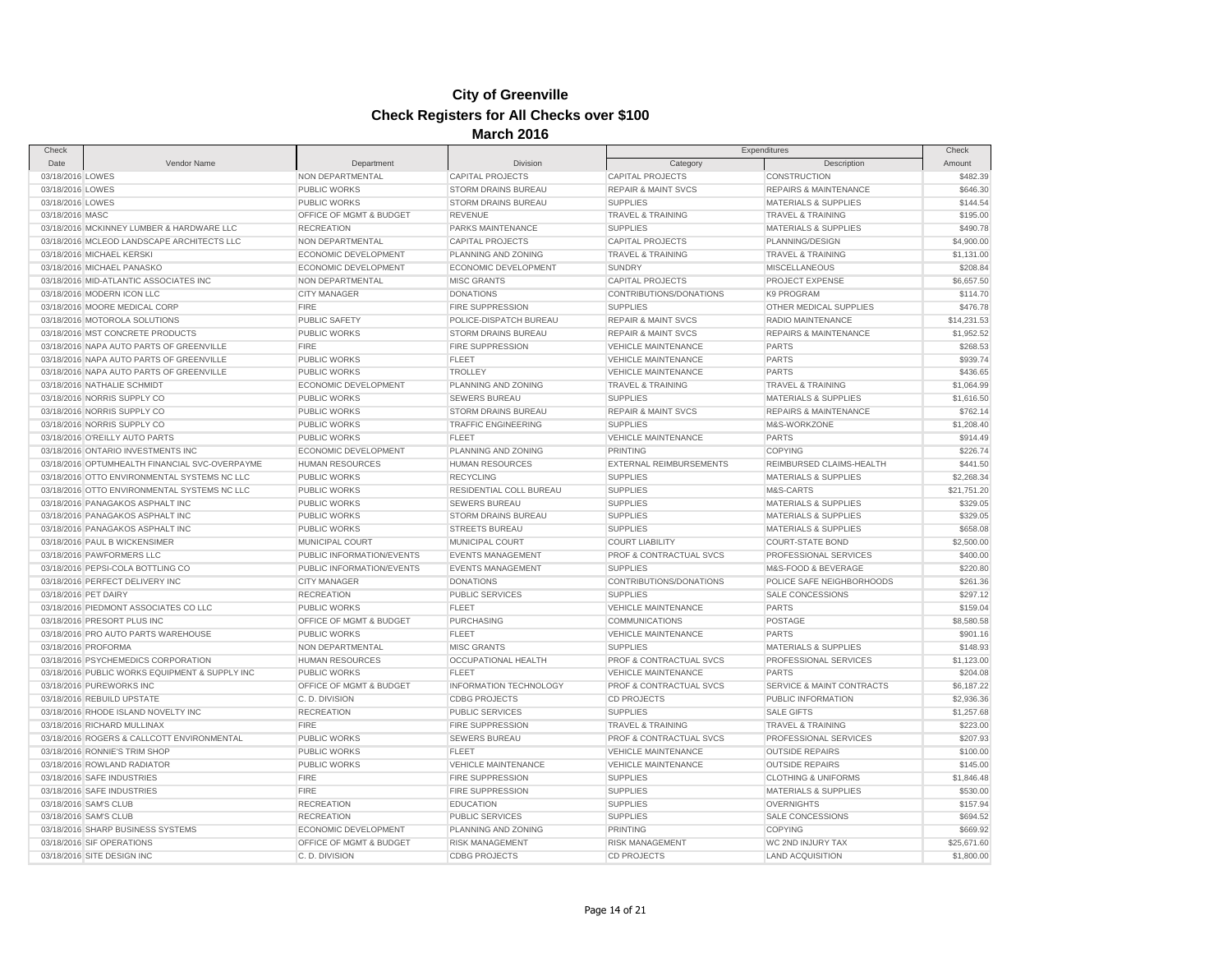| Check          |                                                            |                                       |                                        | Expenditures                     |                                 | Check                  |
|----------------|------------------------------------------------------------|---------------------------------------|----------------------------------------|----------------------------------|---------------------------------|------------------------|
| Date           | Vendor Name                                                | Department                            | Division                               | Category                         | Description                     | Amount                 |
|                | 03/18/2016 SITE DESIGN INC                                 | NON DEPARTMENTAL                      | <b>CAPITAL PROJECTS</b>                | CAPITAL PROJECTS                 | PLANNING/DESIGN                 | \$1,570.00             |
|                | 03/18/2016 SKYLINE EXHIBITS & DESIGN                       | <b>PUBLIC SAFETY</b>                  | POLICE-PATROL SVS                      | <b>SUNDRY</b>                    | <b>RECRUITMENT ADS</b>          | \$1,477.90             |
| 03/18/2016 SMG |                                                            | NON DEPARTMENTAL                      | NON DEPARTMENTAL                       | PROF & CONTRACTUAL SVCS          | MANAGEMENT FEES                 | \$12,750.00            |
|                | 03/18/2016 SMITH TURF & IRRIGATION CO.                     | <b>PUBLIC WORKS</b>                   | <b>FLEET</b>                           | <b>VEHICLE MAINTENANCE</b>       | <b>PARTS</b>                    | \$658.75               |
|                | 03/18/2016 SNIDER FLEET SOLUTIONS                          | PUBLIC WORKS                          | <b>FLEET</b>                           | <b>VEHICLE MAINTENANCE</b>       | <b>OUTSIDE REPAIRS</b>          | \$219.68               |
|                | 03/18/2016 SNIDER FLEET SOLUTIONS                          | <b>PUBLIC WORKS</b>                   | <b>FLEET</b>                           | <b>VEHICLE MAINTENANCE</b>       | <b>PARTS</b>                    | \$7,839.86             |
|                | 03/18/2016 SNIDER FLEET SOLUTIONS                          | <b>PUBLIC WORKS</b>                   | MAULDIN/SIMPSONVILLE ROUT              | <b>VEHICLE MAINTENANCE</b>       | <b>TIRES AND TUBES</b>          | \$1,534.79             |
|                | 03/18/2016 STACEY OWENS                                    | PUBLIC SAFETY                         | FED EQUITABLE SHAR DOJ                 | <b>TRAVEL &amp; TRAINING</b>     | TRAVEL & TRAINING               | \$964.09               |
|                | 03/18/2016 STATE TREASURER                                 | POLICE                                | <b>POLICE</b>                          | COURT LIAB-CLAIMS/JUDGMNT        | LEC-CONFISCATED MONIES          | \$1,091.89             |
|                | 03/18/2016 STONE AVE NURSERY LLC                           | <b>RECREATION</b>                     | <b>COMMUNITY CENTERS</b>               | <b>CAPITAL PROJECTS</b>          | <b>CONSTRUCTION</b>             | \$2,439.30             |
|                | 03/18/2016 STRATUS BUILDING SOLUTIONS                      | <b>PUBLIC SAFETY</b>                  | POLICE-PATROL SVS                      | PROF & CONTRACTUAL SVCS          | SERVICE & MAINT CONTRACTS       | \$651.00               |
|                | 03/18/2016 SUMMIT MEDIA LLC                                | NON DEPARTMENTAL                      | <b>MISC GRANTS</b>                     | <b>SUPPLIES</b>                  | <b>MATERIALS &amp; SUPPLIES</b> | \$2,780.00             |
|                | 03/18/2016 SUTPHEN CORPORATION                             | <b>FIRE</b>                           | <b>FIRE SUPPRESSION</b>                | <b>VEHICLE MAINTENANCE</b>       | PARTS                           | \$607.91               |
|                | 03/18/2016 TALENT MANAGEMENT SOLUTIONS                     | PUBLIC SAFETY                         | POLICE-DISPATCH BUREAU                 | PROF & CONTRACTUAL SVCS          | TEMP PERSONNEL SVCS             | \$330.24               |
|                | 03/18/2016 TALENT MANAGEMENT SOLUTIONS                     | <b>PUBLIC WORKS</b>                   | <b>FLEET</b>                           | PROF & CONTRACTUAL SVCS          | TEMP PERSONNEL SVCS             | \$592.10               |
|                | 03/18/2016 TALENT MANAGEMENT SOLUTIONS                     | PUBLIC WORKS                          | <b>MAINTENANCE</b>                     | PROF & CONTRACTUAL SVCS          | TEMP PERSONNEL SVCS             | \$679.60               |
|                | 03/18/2016 TALENT MANAGEMENT SOLUTIONS                     | <b>PUBLIC WORKS</b>                   | RESIDENTIAL COLL BUREAU                | PROF & CONTRACTUAL SVCS          | TEMP PERSONNEL SVCS             | \$9,799.02             |
|                | 03/18/2016 TALENT MANAGEMENT SOLUTIONS                     | <b>PUBLIC WORKS</b>                   | <b>VEHICLE MAINTENANCE</b>             | PROF & CONTRACTUAL SVCS          | TEMP PERSONNEL SVCS             | \$4,638.22             |
|                | 03/18/2016 TALENT MANAGEMENT SOLUTIONS                     | <b>RECREATION</b>                     | <b>ADMINISTRATION</b>                  | PROF & CONTRACTUAL SVCS          | TEMP PERSONNEL SVCS             | \$634.29               |
|                | 03/18/2016 TALENT MANAGEMENT SOLUTIONS                     | <b>RECREATION</b>                     | <b>COMMUNITY CENTERS</b>               | PROF & CONTRACTUAL SVCS          | <b>TEMP PERSONNEL SVCS</b>      | \$657.36               |
|                | 03/18/2016 TALENT MANAGEMENT SOLUTIONS                     | <b>RECREATION</b>                     | <b>FALLS PARK WORK CREW</b>            | PROF & CONTRACTUAL SVCS          | <b>TEMP PERSONNEL SVCS</b>      | \$1,256.00             |
|                | 03/18/2016 TALENT MANAGEMENT SOLUTIONS                     | <b>RECREATION</b>                     | PUBLIC SERVICES                        | PROF & CONTRACTUAL SVCS          | TEMP PERSONNEL SVCS             | \$1,005.12             |
|                | 03/18/2016 TD CARD SERVICES                                | <b>CITY MANAGER</b>                   | <b>CITY CLERK</b>                      | <b>TRAVEL &amp; TRAINING</b>     | <b>TRAVEL &amp; TRAINING</b>    | \$223.92               |
|                | 03/18/2016 TD CARD SERVICES                                | COUNCIL                               | <b>CITY COUNCIL</b>                    | <b>SUNDRY</b>                    | <b>MISCELLANEOUS</b>            | \$577.49               |
|                | 03/18/2016 TD CARD SERVICES                                | <b>COUNCIL</b>                        | <b>CITY COUNCIL</b>                    | <b>SUPPLIES</b>                  | <b>MATERIALS &amp; SUPPLIES</b> | \$181.71               |
|                | 03/18/2016 TD CARD SERVICES                                | ECONOMIC DEVELOPMENT                  | <b>BUILDING &amp; PROPERTY MAINT</b>   | <b>TRAVEL &amp; TRAINING</b>     | <b>TRAVEL &amp; TRAINING</b>    | \$1,754.69             |
|                | 03/18/2016 TD CARD SERVICES                                | ECONOMIC DEVELOPMENT                  | ECONOMIC DEVELOPMENT                   | <b>TRAVEL &amp; TRAINING</b>     | <b>TRAVEL &amp; TRAINING</b>    | \$950.01               |
|                | 03/18/2016 TD CARD SERVICES                                | <b>FIRE</b>                           | <b>FIRE PREVENTION</b>                 | <b>SUNDRY</b>                    | DUES, SUBSCRIPTN, PUBLICATN     | \$379.00               |
|                | 03/18/2016 TD CARD SERVICES                                | <b>FIRE</b>                           | <b>FIRE PREVENTION</b>                 | <b>SUPPLIES</b>                  | <b>MATERIALS &amp; SUPPLIES</b> | \$341.70               |
|                | 03/18/2016 TD CARD SERVICES                                | <b>FIRE</b>                           | <b>FIRE PREVENTION</b>                 | TRAVEL & TRAINING                | <b>TRAVEL &amp; TRAINING</b>    | \$569.41               |
|                | 03/18/2016 TD CARD SERVICES                                | <b>FIRE</b>                           | <b>FIRE SERVICES</b>                   | <b>SUPPLIES</b>                  | <b>MATERIALS &amp; SUPPLIES</b> | \$203.86               |
|                | 03/18/2016 TD CARD SERVICES                                | <b>FIRE</b>                           | <b>FIRE SERVICES</b>                   | <b>TRAVEL &amp; TRAINING</b>     | <b>TRAVEL &amp; TRAINING</b>    | \$148.00               |
|                | 03/18/2016 TD CARD SERVICES                                | <b>FIRE</b>                           | FIRE SUPPRESSION                       | <b>SUPPLIES</b>                  | MATERIALS & SUPPLIES            | \$411.02               |
|                | 03/18/2016 TD CARD SERVICES                                | <b>FIRE</b>                           | <b>FIRE SUPPRESSION</b>                | <b>TRAVEL &amp; TRAINING</b>     | <b>TRAVEL &amp; TRAINING</b>    | \$257.98               |
|                | 03/18/2016 TD CARD SERVICES                                | <b>FIRE</b>                           | FIRE SUPPRESSION                       | <b>VEHICLE MAINTENANCE</b>       | <b>PARTS</b>                    | \$295.38               |
|                | 03/18/2016 TD CARD SERVICES                                | <b>HUMAN RESOURCES</b>                | <b>HEALTH CARE</b>                     | <b>SUNDRY</b>                    | <b>WELLNESS ACTIVITIES</b>      | \$130.00               |
|                | 03/18/2016 TD CARD SERVICES                                | <b>HUMAN RESOURCES</b>                | <b>HUMAN RESOURCES</b>                 | <b>SUNDRY</b>                    | <b>MISCELLANEOUS</b>            | \$146.79               |
|                | 03/18/2016 TD CARD SERVICES                                | <b>HUMAN RESOURCES</b>                | <b>HUMAN RESOURCES</b>                 | TRAVEL & TRAINING                | TRAVEL & TRAINING               | \$464.00               |
|                | 03/18/2016 TD CARD SERVICES                                | <b>HUMAN RESOURCES</b>                | <b>OCCUPATIONAL HEALTH</b>             | <b>TRAVEL &amp; TRAINING</b>     | <b>TRAVEL &amp; TRAINING</b>    | \$128.00               |
|                | 03/18/2016 TD CARD SERVICES                                | NON DEPARTMENTAL                      | <b>CAPITAL PROJECTS</b>                | <b>CAPITAL PROJECTS</b>          | <b>EQUIPMENT</b>                | \$1,806.67             |
|                | 03/18/2016 TD CARD SERVICES                                | OFFICE OF MGMT & BUDGET               | <b>ADMINISTRATION</b>                  | <b>SUNDRY</b>                    | <b>MISCELLANEOUS</b>            | \$102.20               |
|                | 03/18/2016 TD CARD SERVICES                                | OFFICE OF MGMT & BUDGET               | <b>ADMINISTRATION</b>                  | <b>TRAVEL &amp; TRAINING</b>     | <b>TRAVEL &amp; TRAINING</b>    | \$1,041.52             |
|                | 03/18/2016 TD CARD SERVICES                                | OFFICE OF MGMT & BUDGET               | <b>REVENUE</b>                         | <b>SUPPLIES</b>                  | OFFICE SUPPLIES&MATERIALS       | \$130.95               |
|                | 03/18/2016 TD CARD SERVICES                                | PUBLIC INFORMATION/EVENTS             | <b>EVENTS MANAGEMENT</b>               | <b>TRAVEL &amp; TRAINING</b>     | TRAVEL & TRAINING               | \$499.00               |
|                | 03/18/2016 TD CARD SERVICES                                | PUBLIC INFORMATION/EVENTS             | PUBLIC INFORMATION                     | PROF & CONTRACTUAL SVCS          | PROFESSIONAL SERVICES           | \$149.75               |
|                | 03/18/2016 TD CARD SERVICES                                | PUBLIC INFORMATION/EVENTS             | PUBLIC INFORMATION                     | <b>SUNDRY</b>                    | DUES, SUBSCRIPTN, PUBLICATN     | \$118.76               |
|                | 03/18/2016 TD CARD SERVICES                                | PUBLIC INFORMATION/EVENTS             | PUBLIC INFORMATION                     | <b>SUPPLIES</b>                  | <b>MATERIALS &amp; SUPPLIES</b> | \$199.96               |
|                | 03/18/2016 TD CARD SERVICES                                | <b>PUBLIC SAFETY</b>                  | FED EQUITABLE SHAR DOJ                 | <b>TRAVEL &amp; TRAINING</b>     | <b>TRAVEL &amp; TRAINING</b>    | \$1,080.61             |
|                |                                                            |                                       |                                        |                                  |                                 |                        |
|                | 03/18/2016 TD CARD SERVICES<br>03/18/2016 TD CARD SERVICES | PUBLIC SAFETY<br><b>PUBLIC SAFETY</b> | POLICE-PATROL SVS<br>POLICE-PATROL SVS | <b>SUNDRY</b><br><b>SUPPLIES</b> | <b>MISCELLANEOUS</b>            | \$579.45<br>\$2,678.87 |
|                |                                                            |                                       |                                        |                                  | <b>MATERIALS &amp; SUPPLIES</b> |                        |
|                | 03/18/2016 TD CARD SERVICES                                | <b>PUBLIC WORKS</b>                   | <b>BUILDING SERVICE DIVISION</b>       | <b>SUPPLIES</b>                  | <b>MATERIALS &amp; SUPPLIES</b> | \$247.03               |
|                | 03/18/2016 TD CARD SERVICES                                | PUBLIC WORKS                          | <b>CONSTRUCTION &amp; INSPECTION</b>   | <b>TRAVEL &amp; TRAINING</b>     | <b>TRAVEL &amp; TRAINING</b>    | \$675.00               |
|                | 03/18/2016 TD CARD SERVICES                                | <b>PUBLIC WORKS</b>                   | <b>SEWERS BUREAU</b>                   | <b>SUPPLIES</b>                  | <b>MATERIALS &amp; SUPPLIES</b> | \$245.83               |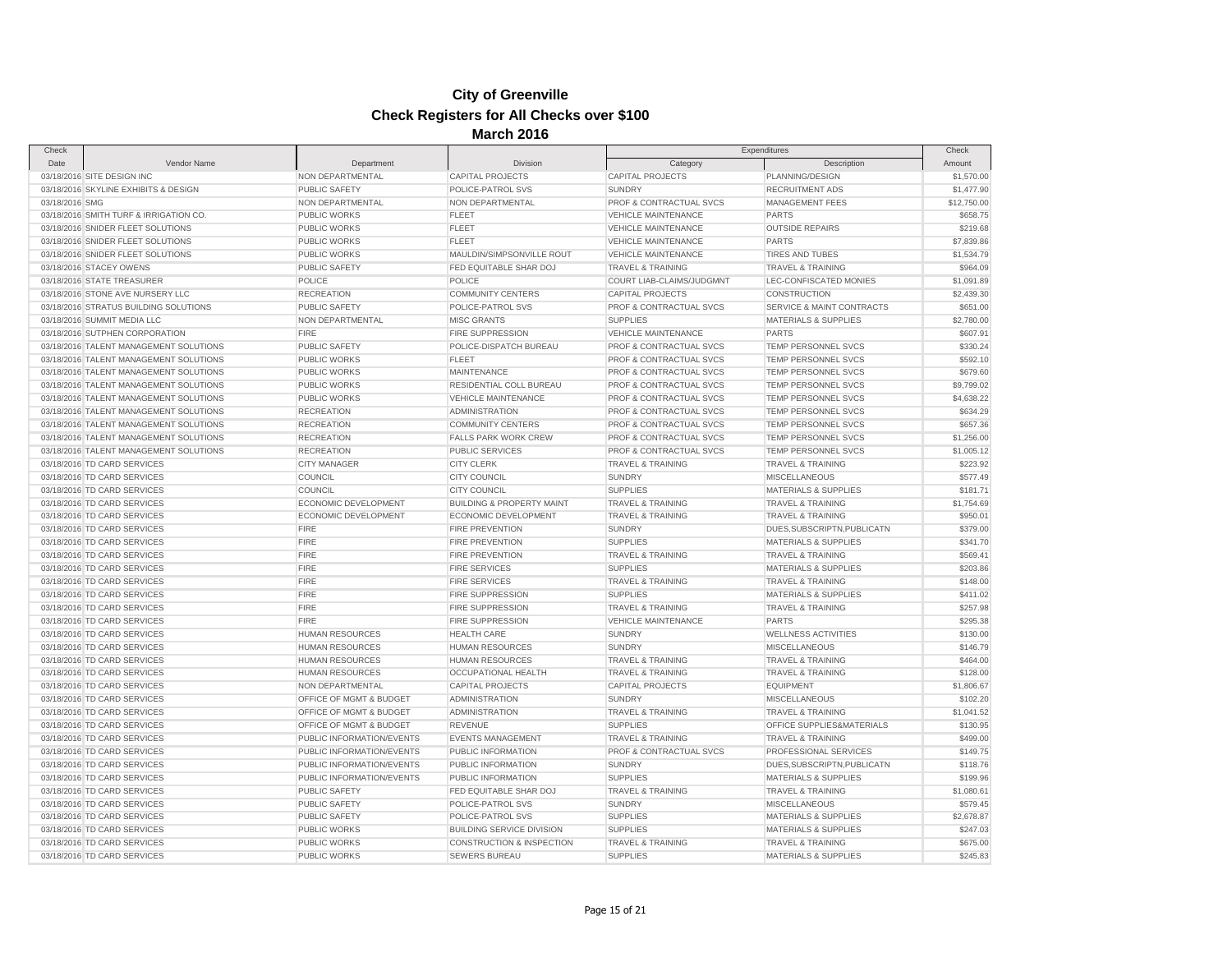| Check          |                                              |                           |                                      | Expenditures                   |                                 | Check       |
|----------------|----------------------------------------------|---------------------------|--------------------------------------|--------------------------------|---------------------------------|-------------|
| Date           | Vendor Name                                  | Department                | Division                             | Category                       | Description                     | Amount      |
|                | 03/18/2016 TD CARD SERVICES                  | PUBLIC WORKS              | <b>STREETS BUREAU</b>                | <b>REPAIR &amp; MAINT SVCS</b> | RADIO MAINTENANCE               | \$192.07    |
|                | 03/18/2016 TD CARD SERVICES                  | <b>RECREATION</b>         | <b>ADMINISTRATION</b>                | PROF & CONTRACTUAL SVCS        | PROFESSIONAL SERVICES           | \$125.00    |
|                | 03/18/2016 TD CARD SERVICES                  | <b>RECREATION</b>         | BEAUTIFICATION BUREAU                | <b>TRAVEL &amp; TRAINING</b>   | <b>TRAVEL &amp; TRAINING</b>    | \$150.00    |
|                | 03/18/2016 TD CARD SERVICES                  | <b>RECREATION</b>         | <b>COMMUNITY CENTERS</b>             | <b>SUPPLIES</b>                | <b>MATERIALS &amp; SUPPLIES</b> | \$141.80    |
|                | 03/18/2016 TD CARD SERVICES                  | <b>RECREATION</b>         | <b>COMMUNITY CENTERS</b>             | <b>TRAVEL &amp; TRAINING</b>   | <b>TRAVEL &amp; TRAINING</b>    | \$391.98    |
|                | 03/18/2016 TD CARD SERVICES                  | <b>RECREATION</b>         | <b>EDUCATION</b>                     | <b>SUNDRY</b>                  | <b>MISCELLANEOUS</b>            | \$130.40    |
|                | 03/18/2016 TD CARD SERVICES                  | <b>RECREATION</b>         | <b>EDUCATION</b>                     | <b>SUNDRY</b>                  | RESTRD DONATION EXPENSE         | \$166.61    |
|                | 03/18/2016 TD CARD SERVICES                  | <b>RECREATION</b>         | PARKS AND RECREATION                 | <b>SUNDRY</b>                  | DUES, SUBSCRIPTN, PUBLICATN     | \$180.95    |
|                | 03/18/2016 TD CARD SERVICES                  | <b>RECREATION</b>         | PARKS MAINTENANCE                    | <b>SUPPLIES</b>                | <b>MATERIALS &amp; SUPPLIES</b> | \$1,300.89  |
|                | 03/18/2016 TD CONVENTION CENTER              | <b>CITY MANAGER</b>       | NON-DEPARTMENTAL                     | <b>SUNDRY</b>                  | CONTINGENCY                     | \$4,999.98  |
|                | 03/18/2016 TD CONVENTION CENTER              | <b>PUBLIC WORKS</b>       | <b>ENGINEERING</b>                   | <b>SUNDRY</b>                  | <b>MISCELLANEOUS</b>            | \$2,418.70  |
| 03/18/2016 TGA |                                              | NON DEPARTMENTAL          | <b>CAPITAL PROJECTS</b>              | <b>CAPITAL PROJECTS</b>        | <b>EQUIPMENT</b>                | \$5,152.45  |
|                | 03/18/2016 THOMSON REUTERS - WEST            | <b>CITY ATTORNEY</b>      | <b>CITY ATTORNEY</b>                 | PROF & CONTRACTUAL SVCS        | PROFESSIONAL SERVICES           | \$2,232.55  |
|                | 03/18/2016 TOYOTA OF GREENVILLE              | <b>PUBLIC WORKS</b>       | <b>FLEET</b>                         | <b>VEHICLE MAINTENANCE</b>     | <b>OUTSIDE REPAIRS</b>          | \$267.22    |
|                | 03/18/2016 TRUCKPRO LLC                      | <b>FIRE</b>               | <b>FIRE SUPPRESSION</b>              | <b>VEHICLE MAINTENANCE</b>     | <b>PARTS</b>                    | \$105.04    |
|                | 03/18/2016 TRUCKPRO LLC                      | PUBLIC WORKS              | <b>FLEET</b>                         | <b>VEHICLE MAINTENANCE</b>     | <b>PARTS</b>                    | \$299.80    |
|                | 03/18/2016 TRUCKPRO LLC                      | <b>PUBLIC WORKS</b>       | <b>TROLLEY</b>                       | <b>VEHICLE MAINTENANCE</b>     | <b>PARTS</b>                    | \$1,060.83  |
|                |                                              | <b>FIRE</b>               |                                      |                                |                                 | \$856.77    |
|                | 03/18/2016 UNITED CHEMICAL & SUPPLY CO INC   |                           | FIRE SUPPRESSION                     | <b>SUPPLIES</b>                | JANITORIAL SUPPLIES             |             |
|                | 03/18/2016 US LAWNS OF GREENVILLE            | <b>RECREATION</b>         | <b>FALLS PARK WORK CREW</b>          | PROF & CONTRACTUAL SVCS        | SERVICE & MAINT CONTRACTS       | \$2,097.76  |
|                | 03/18/2016 VERIZON WIRELESS                  | ECONOMIC DEVELOPMENT      | <b>BUILDING &amp; PROPERTY MAINT</b> | <b>COMMUNICATIONS</b>          | <b>OTHER</b>                    | \$636.64    |
|                | 03/18/2016 VERIZON WIRELESS                  | ECONOMIC DEVELOPMENT      | ECONOMIC DEVELOPMENT                 | <b>COMMUNICATIONS</b>          | <b>OTHER</b>                    | \$181.97    |
|                | 03/18/2016 VERIZON WIRELESS                  | <b>FIRE</b>               | <b>FIRE</b>                          | COMMUNICATIONS                 | OTHER                           | \$2,718.90  |
|                | 03/18/2016 VERIZON WIRELESS                  | <b>HUMAN RESOURCES</b>    | <b>HUMAN RESOURCES</b>               | <b>COMMUNICATIONS</b>          | <b>OTHER</b>                    | \$104.56    |
|                | 03/18/2016 VERIZON WIRELESS                  | NON DEPARTMENTAL          | <b>CAPITAL PROJECTS</b>              | <b>CAPITAL PROJECTS</b>        | <b>EQUIPMENT</b>                | \$836.22    |
|                | 03/18/2016 VERIZON WIRELESS                  | OFFICE OF MGMT & BUDGET   | <b>ADMINISTRATION</b>                | <b>COMMUNICATIONS</b>          | <b>OTHER</b>                    | \$104.56    |
|                | 03/18/2016 VERIZON WIRELESS                  | OFFICE OF MGMT & BUDGET   | INFORMATION TECHNOLOGY               | <b>COMMUNICATIONS</b>          | TELECOMMUNICATIONS/WIRELE       | \$770.46    |
|                | 03/18/2016 VERIZON WIRELESS                  | OFFICE OF MGMT & BUDGET   | <b>REVENUE</b>                       | <b>COMMUNICATIONS</b>          | <b>OTHER</b>                    | \$228.06    |
|                | 03/18/2016 VERIZON WIRELESS                  | PUBLIC INFORMATION/EVENTS | <b>SPECIAL EVENTS</b>                | <b>COMMUNICATIONS</b>          | OTHER                           | \$232.96    |
|                | 03/18/2016 VERIZON WIRELESS                  | <b>PUBLIC WORKS</b>       | <b>BUILDING SERVICE DIVISION</b>     | <b>COMMUNICATIONS</b>          | <b>OTHER</b>                    | \$375.97    |
|                | 03/18/2016 VERIZON WIRELESS                  | PUBLIC WORKS              | <b>CONSTRUCTION &amp; INSPECTION</b> | COMMUNICATIONS                 | OTHER                           | \$801.59    |
|                | 03/18/2016 VERIZON WIRELESS                  | <b>PUBLIC WORKS</b>       | <b>ENGINEERING</b>                   | <b>COMMUNICATIONS</b>          | <b>OTHER</b>                    | \$765.89    |
|                | 03/18/2016 VERIZON WIRELESS                  | PUBLIC WORKS              | <b>FLEET</b>                         | <b>COMMUNICATIONS</b>          | <b>OTHER</b>                    | \$576.07    |
|                | 03/18/2016 VERIZON WIRELESS                  | <b>PUBLIC WORKS</b>       | NON VEHICLE MAINTENANCE              | <b>COMMUNICATIONS</b>          | <b>OTHER</b>                    | \$1,247.68  |
|                | 03/18/2016 VERIZON WIRELESS                  | PUBLIC WORKS              | PARKING ADMINISTRATION               | <b>COMMUNICATIONS</b>          | OTHER                           | \$1,475.56  |
|                | 03/18/2016 VERIZON WIRELESS                  | PUBLIC WORKS              | <b>PUBLIC WORKS</b>                  | <b>COMMUNICATIONS</b>          | <b>OTHER</b>                    | \$508.83    |
|                | 03/18/2016 VERIZON WIRELESS                  | PUBLIC WORKS              | RESIDENTIAL COLL BUREAU              | COMMUNICATIONS                 | OTHER                           | \$623.06    |
|                | 03/18/2016 VERIZON WIRELESS                  | <b>PUBLIC WORKS</b>       | <b>SEWERS BUREAU</b>                 | <b>COMMUNICATIONS</b>          | <b>OTHER</b>                    | \$1,225.57  |
|                | 03/18/2016 VERIZON WIRELESS                  | PUBLIC WORKS              | STORM DRAINS BUREAU                  | <b>COMMUNICATIONS</b>          | <b>OTHER</b>                    | \$637.36    |
|                | 03/18/2016 VERIZON WIRELESS                  | PUBLIC WORKS              | <b>STREETS BUREAU</b>                | <b>COMMUNICATIONS</b>          | <b>OTHER</b>                    | \$905.38    |
|                | 03/18/2016 VERIZON WIRELESS                  | <b>RECREATION</b>         | <b>EDUCATION</b>                     | <b>SUNDRY</b>                  | <b>RESTRD DONATION EXPENSE</b>  | \$152.04    |
|                | 03/18/2016 VERIZON WIRELESS                  | <b>RECREATION</b>         | PARKS MAINTENANCE                    | <b>COMMUNICATIONS</b>          | OTHER                           | \$831.30    |
|                | 03/18/2016 VULCAN SAFETY SHOES               | <b>FIRE</b>               | FIRE SUPPRESSION                     | <b>SUPPLIES</b>                | <b>CLOTHING &amp; UNIFORMS</b>  | \$230.00    |
|                | 03/18/2016 W N WATSON-WEST TIRE & AUTOMOTIVE | PUBLIC WORKS              | <b>FLEET</b>                         | <b>VEHICLE MAINTENANCE</b>     | <b>PARTS</b>                    | \$459.16    |
|                | 03/18/2016 WAL-MART COMMUNITY BRC            | <b>RECREATION</b>         | <b>COMMUNITY CENTERS</b>             | <b>SUPPLIES</b>                | <b>MATERIALS &amp; SUPPLIES</b> | \$399.68    |
|                | 03/18/2016 WATEREE CONSTRUCTION COMPANY AND  | NON DEPARTMENTAL          | <b>CAPITAL PROJECTS</b>              | <b>CAPITAL PROJECTS</b>        | <b>CONSTRUCTION</b>             | \$47,377.94 |
|                | 03/18/2016 WESTIN POINSETT                   | <b>RECREATION</b>         | PARKS AND RECREATION                 | <b>TRAVEL &amp; TRAINING</b>   | TRAVEL & TRAINING               | \$724.40    |
|                | 03/18/2016 WHITE HORSE PACKAGING CO          | <b>RECREATION</b>         | <b>ADMINISTRATION</b>                | <b>SUPPLIES</b>                | <b>JANITORIAL SUPPLIES</b>      | \$551.82    |
|                |                                              |                           |                                      |                                |                                 |             |
|                | 03/18/2016 WISHPETS                          | <b>RECREATION</b>         | <b>PUBLIC SERVICES</b>               | <b>SUPPLIES</b>                | <b>SALE GIFTS</b>               | \$1,026.20  |
|                | 03/18/2016 WOOLPERT INC                      | NON DEPARTMENTAL          | <b>CAPITAL PROJECTS</b>              | <b>CAPITAL PROJECTS</b>        | PLANNING/DESIGN                 | \$1,927.50  |
|                | 03/23/2016 CYNTHIA VILARDO                   | <b>CITY MANAGER</b>       | <b>CITY MANAGER</b>                  | <b>SUNDRY</b>                  | <b>MISCELLANEOUS</b>            | \$188.55    |
|                | 03/23/2016 DUKE ENERGY                       | C.D. DIVISION             | <b>CDBG PROJECTS</b>                 | <b>CD PROJECTS</b>             | PUBLIC SERVICES (GENERAL)       | \$102.34    |
|                | 03/23/2016 DUKE ENERGY                       | <b>FIRE</b>               | <b>FIRE SERVICES</b>                 | <b>UTILITIES</b>               | <b>ELECTRICITY</b>              | \$1,319.69  |
|                | 03/23/2016 DUKE ENERGY                       | MUNICIPAL COURT           | MUNICIPAL COURT                      | UTILITIES                      | <b>ELECTRICITY</b>              | \$1,358.95  |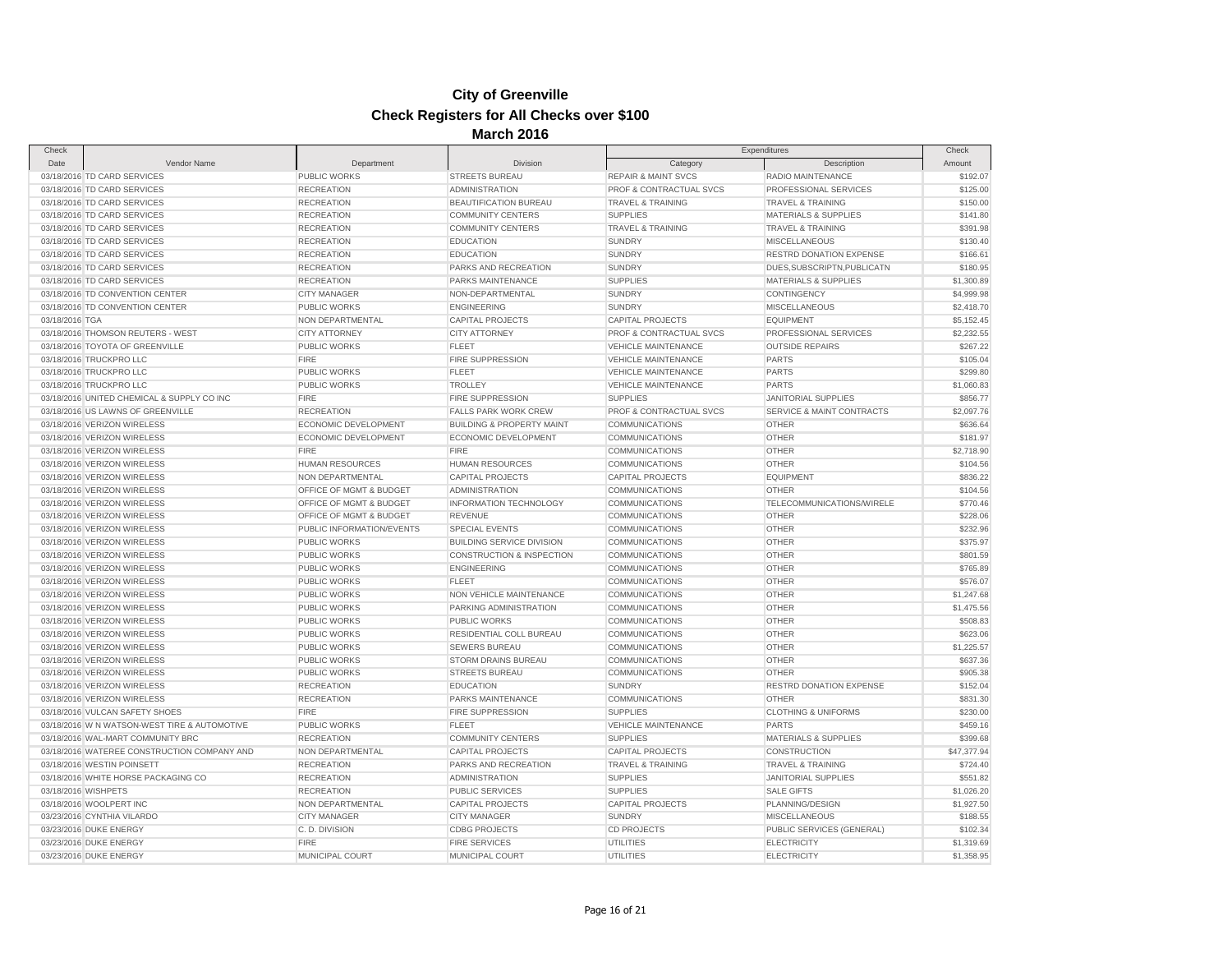| Check              |                                          |                                      |                                      |                                    | Expenditures                     | Check        |
|--------------------|------------------------------------------|--------------------------------------|--------------------------------------|------------------------------------|----------------------------------|--------------|
| Date               | Vendor Name                              | Department                           | Division                             | Category                           | Description                      | Amount       |
|                    | 03/23/2016 DUKE ENERGY                   | PUBLIC SAFETY                        | POLICE-PATROL SVS                    | <b>UTILITIES</b>                   | <b>ELECTRICITY</b>               | \$1,358.95   |
|                    | 03/23/2016 DUKE ENERGY                   | <b>PUBLIC WORKS</b>                  | <b>BUILDING SERVICE DIVISION</b>     | UTILITIES                          | <b>ELECTRICITY</b>               | \$1,003.03   |
|                    | 03/23/2016 DUKE ENERGY                   | <b>PUBLIC WORKS</b>                  | <b>COMMONS GARAGE</b>                | UTILITIES                          | <b>ELECTRICITY</b>               | \$1,583.71   |
|                    | 03/23/2016 DUKE ENERGY                   | PUBLIC WORKS                         | <b>FIXED ROUTE</b>                   | <b>UTILITIES</b>                   | <b>ELECTRICITY</b>               | \$2,883.45   |
|                    | 03/23/2016 DUKE ENERGY                   | PUBLIC WORKS                         | <b>FLEET</b>                         | <b>UTILITIES</b>                   | <b>ELECTRICITY</b>               | \$1,233.72   |
|                    | 03/23/2016 DUKE ENERGY                   | PUBLIC WORKS                         | LIBERTY SQUARE GARAGE                | <b>UTILITIES</b>                   | <b>ELECTRICITY</b>               | \$1,892.78   |
|                    | 03/23/2016 DUKE ENERGY                   | <b>PUBLIC WORKS</b>                  | N LAURENS ST GARAGE                  | <b>UTILITIES</b>                   | <b>ELECTRICITY</b>               | \$447.38     |
|                    | 03/23/2016 DUKE ENERGY                   | <b>PUBLIC WORKS</b>                  | NON VEHICLE MAINTENANCE              | <b>UTILITIES</b>                   | <b>ELECTRICITY</b>               | \$958.00     |
|                    | 03/23/2016 DUKE ENERGY                   | PUBLIC WORKS                         | PARKING ADMINISTRATION               | <b>UTILITIES</b>                   | <b>ELECTRICITY</b>               | \$394.12     |
|                    | 03/23/2016 DUKE ENERGY                   | <b>PUBLIC WORKS</b>                  | POINSETT GARAGE                      | UTILITIES                          | <b>ELECTRICITY</b>               | \$2,361.44   |
|                    | 03/23/2016 DUKE ENERGY                   | <b>PUBLIC WORKS</b>                  | <b>PUBLIC WORKS</b>                  | UTILITIES                          | <b>ELECTRICITY</b>               | \$2,539.11   |
|                    | 03/23/2016 DUKE ENERGY                   | PUBLIC WORKS                         | RICHARDSON STREET GARAGE             | UTILITIES                          | <b>ELECTRICITY</b>               | \$3,491.57   |
|                    | 03/23/2016 DUKE ENERGY                   | PUBLIC WORKS                         | RIVER STREET GARAGE                  | <b>UTILITIES</b>                   | <b>ELECTRICITY</b>               | \$1,251.37   |
|                    | 03/23/2016 DUKE ENERGY                   | PUBLIC WORKS                         | RIVERPLACE GARAGE                    | <b>UTILITIES</b>                   | <b>ELECTRICITY</b>               | \$132.85     |
|                    | 03/23/2016 DUKE ENERGY                   | <b>PUBLIC WORKS</b>                  | S. SPRING STREET GARAGE              | UTILITIES                          | <b>ELECTRICITY</b>               | \$2,473.04   |
|                    | 03/23/2016 DUKE ENERGY                   | <b>PUBLIC WORKS</b>                  | <b>TRAFFIC ENGINEERING</b>           | UTILITIES                          | <b>ELECTRICITY</b>               | \$105,182.33 |
|                    | 03/23/2016 DUKE ENERGY                   | <b>RECREATION</b>                    | <b>ADMINISTRATION</b>                | <b>UTILITIES</b>                   | <b>ELECTRICITY</b>               | \$332.82     |
|                    | 03/23/2016 DUKE ENERGY                   | <b>RECREATION</b>                    | <b>COMMUNITY CENTERS</b>             | UTILITIES                          | <b>ELECTRICITY</b>               | \$3,334.18   |
|                    | 03/23/2016 DUKE ENERGY                   | <b>RECREATION</b>                    | PARKS MAINTENANCE                    | UTILITIES                          | <b>ELECTRICITY</b>               | \$20,186.76  |
|                    | 03/23/2016 GREENVILLE WATER              | <b>PUBLIC WORKS</b>                  | <b>BUILDING SERVICE DIVISION</b>     | <b>UTILITIES</b>                   | <b>OTHER</b>                     | \$776.50     |
|                    | 03/23/2016 PIEDMONT NATURAL GAS CO       | C.D. DIVISION                        | <b>CDBG PROJECTS</b>                 | <b>CD PROJECTS</b>                 | PUBLIC SERVICES (GENERAL)        | \$266.99     |
|                    | 03/23/2016 PIEDMONT NATURAL GAS CO       | <b>FIRE</b>                          | <b>FIRE SERVICES</b>                 | <b>UTILITIES</b>                   | GAS                              | \$2,247.93   |
|                    | 03/23/2016 PIEDMONT NATURAL GAS CO       | <b>PUBLIC SAFETY</b>                 | POLICE-PATROL SVS                    | UTILITIES                          | GAS                              | \$213.01     |
|                    | 03/23/2016 PIEDMONT NATURAL GAS CO       | <b>PUBLIC WORKS</b>                  | <b>BUILDING SERVICE DIVISION</b>     | UTILITIES                          | GAS                              | \$375.51     |
|                    | 03/23/2016 PIEDMONT NATURAL GAS CO       | <b>PUBLIC WORKS</b>                  | <b>FLEET</b>                         | UTILITIES                          | GAS                              | \$2,836.49   |
|                    | 03/23/2016 PIEDMONT NATURAL GAS CO       | PUBLIC WORKS                         | NON VEHICLE MAINTENANCE              | UTILITIES                          | GAS                              | \$2,208.84   |
|                    | 03/23/2016 PIEDMONT NATURAL GAS CO       | PUBLIC WORKS                         | PARKING ADMINISTRATION               | <b>UTILITIES</b>                   | GAS                              | \$116.32     |
|                    | 03/23/2016 PIEDMONT NATURAL GAS CO       | <b>PUBLIC WORKS</b>                  | <b>PUBLIC WORKS</b>                  | UTILITIES                          | GAS                              | \$1,199.23   |
|                    | 03/23/2016 PIEDMONT NATURAL GAS CO       | PUBLIC WORKS                         | S. SPRING STREET GARAGE              | <b>UTILITIES</b>                   | GAS                              | \$121.94     |
|                    | 03/23/2016 PIEDMONT NATURAL GAS CO       | <b>PUBLIC WORKS</b>                  | <b>TRAFFIC ENGINEERING</b>           | <b>UTILITIES</b>                   | GAS                              | \$352.59     |
|                    | 03/23/2016 PIEDMONT NATURAL GAS CO       | <b>RECREATION</b>                    | <b>ADMINISTRATION</b>                | UTILITIES                          | GAS                              | \$1,094.42   |
|                    | 03/23/2016 PIEDMONT NATURAL GAS CO       | <b>RECREATION</b>                    | PARKS AND RECREATION                 | UTILITIES                          | GAS                              | \$2,408.27   |
| 03/25/2016 2FA INC |                                          | OFFICE OF MGMT & BUDGET              | <b>INFORMATION TECHNOLOGY</b>        | PROF & CONTRACTUAL SVCS            | SERVICE & MAINT CONTRACTS        | \$3,726.00   |
|                    | 03/25/2016 AAA FASTENER AND SUPPLY LLC   | <b>RECREATION</b>                    | PARKS AND RECREATION                 | <b>REPAIR &amp; MAINT SVCS</b>     | <b>REPAIRS &amp; MAINTENANCE</b> | \$112.25     |
|                    | 03/25/2016 ALDRIDGE PRODUCE COMPANY      | <b>RECREATION</b>                    | <b>ADMINISTRATION</b>                | <b>SUPPLIES</b>                    | M&S-FOOD                         | \$500.11     |
| 03/25/2016 AMTEC   |                                          | NON DEPARTMENTAL                     | <b>HOSPITALITY TAX</b>               | <b>FISCAL AGENT</b>                | <b>FISCAL AGENT FEES</b>         | \$500.00     |
|                    | 03/25/2016 ANTHONY RIVERA                | <b>ECONOMIC DEVELOPMENT</b>          | <b>BUILDING &amp; PROPERTY MAINT</b> | <b>TRAVEL &amp; TRAINING</b>       | <b>LOCAL TRANSPORTATION</b>      | \$136.62     |
|                    |                                          | <b>RECREATION</b>                    | PARKS AND RECREATION                 | <b>REPAIR &amp; MAINT SVCS</b>     | <b>REPAIRS &amp; MAINTENANCE</b> | \$117.43     |
|                    | 03/25/2016 ARC3 GASES INC                |                                      | POLICE-PATROL SVS                    | <b>PROF &amp; CONTRACTUAL SVCS</b> | PROFESSIONAL SERVICES            | \$1,140.36   |
| 03/25/2016 ASG LLC |                                          | PUBLIC SAFETY<br><b>PUBLIC WORKS</b> | PARKING ADMINISTRATION               | <b>PROF &amp; CONTRACTUAL SVCS</b> | SERVICE & MAINT CONTRACTS        |              |
| 03/25/2016 ASG LLC |                                          |                                      |                                      |                                    | SERVICE & MAINT CONTRACTS        | \$8,112.00   |
| 03/25/2016 ASG LLC |                                          | <b>RECREATION</b>                    | <b>ADMINISTRATION</b>                | <b>PROF &amp; CONTRACTUAL SVCS</b> |                                  | \$1,315.60   |
|                    | 03/25/2016 AT & T MOBILITY               | OFFICE OF MGMT & BUDGET              | <b>INFORMATION TECHNOLOGY</b>        | <b>COMMUNICATIONS</b>              | TELECOMMUNICATIONS/WIRELE        | \$464.87     |
|                    | 03/25/2016 AURORA WORLD INC              | <b>RECREATION</b>                    | <b>PUBLIC SERVICES</b>               | <b>SUPPLIES</b>                    | <b>SALE GIFTS</b>                | \$1,169.40   |
|                    | 03/25/2016 BENSON FORD INC               | <b>PUBLIC WORKS</b>                  | <b>TROLLEY</b>                       | <b>VEHICLE MAINTENANCE</b>         | <b>PARTS</b>                     | \$111.24     |
|                    | 03/25/2016 BLACK BIRD SPECIALTIES        | <b>RECREATION</b>                    | <b>PUBLIC SERVICES</b>               | <b>SUPPLIES</b>                    | SALE CONCESSIONS                 | \$190.96     |
|                    | 03/25/2016 BRAD RICE                     | ECONOMIC DEVELOPMENT                 | <b>BUILDING &amp; PROPERTY MAINT</b> | <b>TRAVEL &amp; TRAINING</b>       | <b>TRAVEL &amp; TRAINING</b>     | \$420.73     |
|                    | 03/25/2016 BRANDSTICKITY                 | <b>RECREATION</b>                    | PARKS AND RECREATION                 | <b>SUPPLIES</b>                    | <b>CLOTHING &amp; UNIFORMS</b>   | \$216.24     |
|                    | 03/25/2016 BROAD STREET OFFICE LLC       | NON DEPARTMENTAL                     | CAPITAL PROJECTS                     | <b>CAPITAL PROJECTS</b>            | CONSTRUCTION                     | \$487,871.63 |
|                    | 03/25/2016 BROWN MACKIE COLLEGE          | PUBLIC WORKS                         | PARKING ADMINISTRATION               | PARKING DEPOSITS                   | PKG DEPOSITS-CHURCH ST.          | \$300.00     |
|                    | 03/25/2016 BSN/PASSON'S/GSC/COLIN SPORTS | <b>RECREATION</b>                    | PARKS MAINTENANCE                    | <b>SUPPLIES</b>                    | <b>MATERIALS &amp; SUPPLIES</b>  | \$1,326.37   |
|                    | 03/25/2016 BUDDY SKINNER                 | ECONOMIC DEVELOPMENT                 | <b>BUILDING &amp; PROPERTY MAINT</b> | TRAVEL & TRAINING                  | TRAVEL & TRAINING                | \$115.69     |
|                    | 03/25/2016 CAMILLA PITMAN                | <b>CITY MANAGER</b>                  | <b>CITY CLERK</b>                    | <b>TRAVEL &amp; TRAINING</b>       | <b>TRAVEL &amp; TRAINING</b>     | \$108.00     |
|                    | 03/25/2016 CAROLINA ALTERNATORS          | <b>PUBLIC WORKS</b>                  | <b>FLEET</b>                         | <b>VEHICLE MAINTENANCE</b>         | <b>PARTS</b>                     | \$275.60     |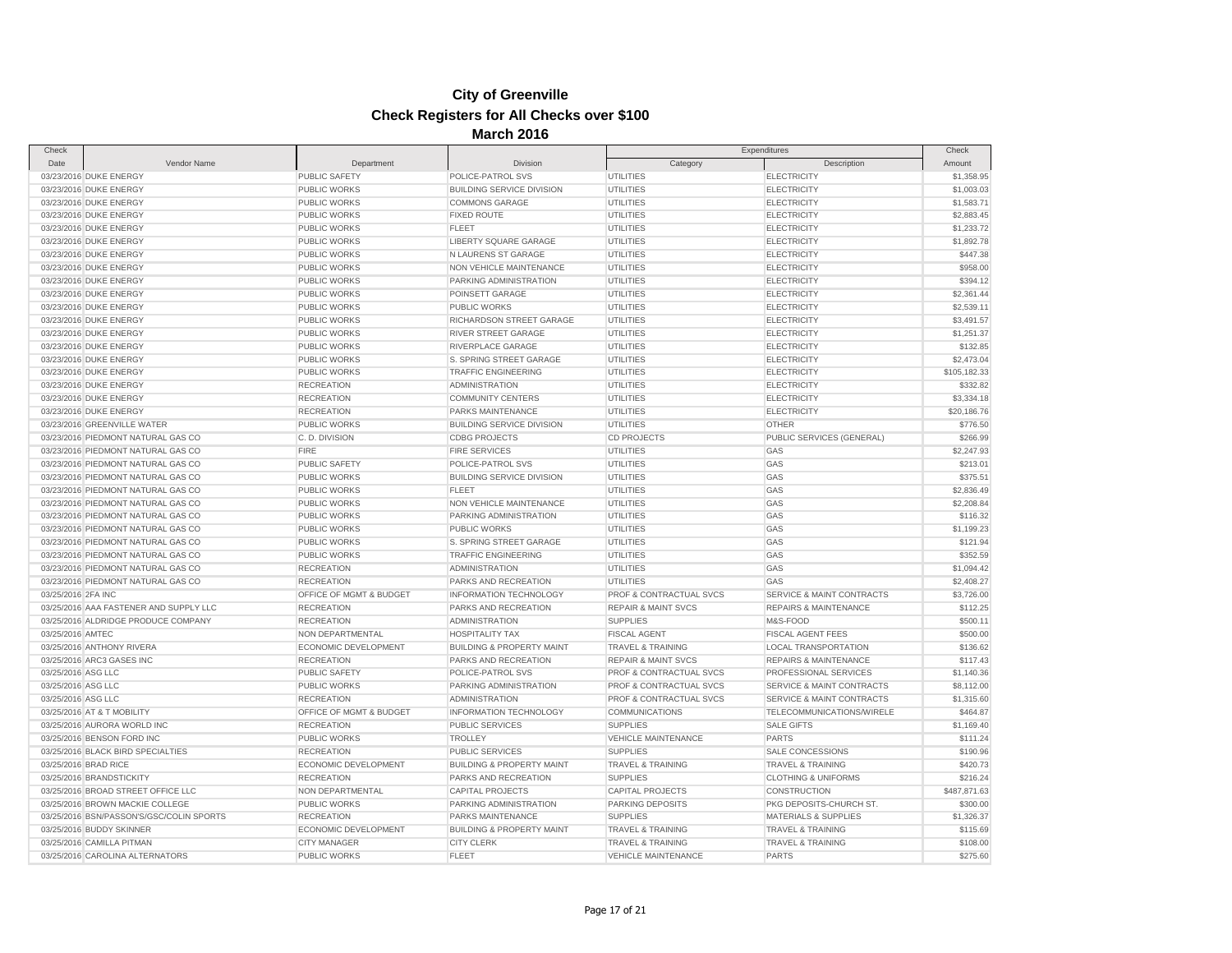| Check               |                                                                    | 11141 VII                                  |                                             | Check                                                    |                                        |             |
|---------------------|--------------------------------------------------------------------|--------------------------------------------|---------------------------------------------|----------------------------------------------------------|----------------------------------------|-------------|
| Date                | Vendor Name                                                        | Department                                 | <b>Division</b>                             | Category                                                 | Expenditures<br>Description            | Amount      |
|                     | 03/25/2016 CARSON'S NUT-BOLT & TOOL CO INC                         | PUBLIC WORKS                               | <b>BUILDING SERVICE DIVISION</b>            | <b>SUPPLIES</b>                                          | MATERIALS & SUPPLIES                   | \$116.60    |
|                     | 03/25/2016 CARSON'S NUT-BOLT & TOOL CO INC                         | <b>PUBLIC WORKS</b>                        | <b>STREETS BUREAU</b>                       | <b>SUPPLIES</b>                                          | <b>MATERIALS &amp; SUPPLIES</b>        | \$119.22    |
|                     | 03/25/2016 CHARTER COMMUNICATIONS                                  | <b>PUBLIC SAFETY</b>                       | POLICE-PATROL SVS                           | <b>COMMUNICATIONS</b>                                    | <b>OTHER</b>                           | \$159.45    |
|                     | 03/25/2016 CHARTER COMMUNICATIONS                                  | PUBLIC WORKS                               | PUBLIC WORKS                                | COMMUNICATIONS                                           | CABLE TELEVISION/INTERNET              | \$134.56    |
|                     | 03/25/2016 CHARTER COMMUNICATIONS                                  | <b>RECREATION</b>                          | <b>COMMUNITY CENTERS</b>                    | <b>COMMUNICATIONS</b>                                    | CABLE TELEVISION/INTERNET              | \$313.43    |
|                     | 03/25/2016 CHEM-AQUA INC                                           | <b>PUBLIC WORKS</b>                        | <b>BUILDING SERVICE DIVISION</b>            | PROF & CONTRACTUAL SVCS                                  | SERVICE & MAINT CONTRACTS              | \$324.36    |
|                     | 03/25/2016 CHRISTA JORDAN                                          | C.D. DIVISION                              | <b>CDBG PROJECTS</b>                        | <b>TRAVEL &amp; TRAINING</b>                             | <b>TRAVEL &amp; TRAINING</b>           | \$295.00    |
|                     | 03/25/2016 CHRISTOPHER ALEXANDER                                   | PUBLIC INFORMATION/EVENTS                  | <b>EVENTS MANAGEMENT</b>                    | PROF & CONTRACTUAL SVCS                                  | PROFESSIONAL SERVICES                  | \$400.00    |
|                     | 03/25/2016 CHRISTOPHER TRUCKS INC                                  | PUBLIC WORKS                               | <b>FLEET</b>                                | <b>VEHICLE MAINTENANCE</b>                               | <b>PARTS</b>                           | \$109.73    |
| 03/25/2016 CINTAS   |                                                                    | PUBLIC SAFETY                              | POLICE-PATROL SVS                           | <b>SUNDRY</b>                                            | <b>MISCELLANEOUS</b>                   | \$197.65    |
| 03/25/2016 CINTAS   |                                                                    | <b>RECREATION</b>                          | <b>ADMINISTRATION</b>                       | <b>SUPPLIES</b>                                          | <b>CLOTHING &amp; UNIFORMS</b>         | \$226.24    |
|                     | 03/25/2016 CLERK OF COURT                                          | OFFICE OF MGMT & BUDGET                    | NON-DEPARTMENTAL                            | PR-WH                                                    | <b>GARNISHMENTS</b>                    | \$577.98    |
|                     | 03/25/2016 CLERK OF COURT -SPARTANBURG                             | OFFICE OF MGMT & BUDGET                    | NON-DEPARTMENTAL                            | PR-WH                                                    | <b>GARNISHMENTS</b>                    | \$582.83    |
|                     | 03/25/2016 CLERK OF COURT PICKENS COUNTY                           | OFFICE OF MGMT & BUDGET                    | NON-DEPARTMENTAL                            | PR-WH                                                    | <b>GARNISHMENTS</b>                    | \$304.34    |
|                     | 03/25/2016 CLINE HOSE & HYDRAULICS LLC                             | <b>PUBLIC WORKS</b>                        | <b>TROLLEY</b>                              | <b>VEHICLE MAINTENANCE</b>                               | <b>PARTS</b>                           | \$205.89    |
|                     | 03/25/2016 COMPLETE FITNESS & YOGA                                 | <b>HUMAN RESOURCES</b>                     | <b>HEALTH CARE</b>                          | <b>SUNDRY</b>                                            | <b>WELLNESS ACTIVITIES</b>             | \$630.00    |
|                     | 03/25/2016 CONCRETE SUPPLY COMPANY LLC                             | NON DEPARTMENTAL                           | <b>CAPITAL PROJECTS</b>                     | <b>CAPITAL PROJECTS</b>                                  | <b>CONSTRUCTION</b>                    | \$4,899.94  |
|                     | 03/25/2016 CONCRETE SUPPLY COMPANY LLC                             | PUBLIC WORKS                               | <b>CBD TIF CREW</b>                         | <b>SUPPLIES</b>                                          | <b>MATERIALS &amp; SUPPLIES</b>        | \$434.84    |
|                     | 03/25/2016 CONCRETE SUPPLY COMPANY LLC                             | <b>PUBLIC WORKS</b>                        | STORM DRAINS BUREAU                         | <b>SUPPLIES</b>                                          | <b>CONSTRUCTION &amp; REPAIR</b>       | \$302.87    |
|                     | 03/25/2016 CONCRETE SUPPLY COMPANY LLC                             | <b>PUBLIC WORKS</b>                        | <b>STREETS BUREAU</b>                       | <b>SUPPLIES</b>                                          | <b>MATERIALS &amp; SUPPLIES</b>        | \$2,036.70  |
|                     | 03/25/2016 CORLEY PLUMBING & ELECTRIC INC                          | <b>RECREATION</b>                          | <b>FALLS PARK WORK CREW</b>                 | <b>SUPPLIES</b>                                          | <b>MATERIALS &amp; SUPPLIES</b>        | \$488.50    |
|                     | 03/25/2016 CRIMSON ELECTRIC INC                                    | <b>RECREATION</b>                          | <b>FALLS PARK WORK CREW</b>                 | <b>REPAIR &amp; MAINT SVCS</b>                           | <b>REPAIRS &amp; MAINTENANCE</b>       | \$3,329.64  |
|                     | 03/25/2016 CROMERS                                                 | <b>RECREATION</b>                          | <b>PUBLIC SERVICES</b>                      | <b>SUPPLIES</b>                                          | SALE CONCESSIONS                       | \$662.45    |
|                     | 03/25/2016 CUMMINS ATLANTIC LLC                                    | <b>PUBLIC WORKS</b>                        | <b>CLEMSON COMMUTER</b>                     | VEHICLE MAINTENANCE                                      | <b>PARTS</b>                           | \$400.81    |
|                     | 03/25/2016 CUMMINS ATLANTIC LLC                                    | <b>PUBLIC WORKS</b>                        | <b>CLEMSON SHUTTLE</b>                      | <b>VEHICLE MAINTENANCE</b>                               | <b>PARTS</b>                           | \$231.27    |
|                     | 03/25/2016 CUMMINS ATLANTIC LLC                                    | <b>PUBLIC WORKS</b>                        | MAULDIN/SIMPSONVILLE ROUT                   | <b>VEHICLE MAINTENANCE</b>                               | <b>OUTSIDE REPAIRS</b>                 | \$35,067.23 |
|                     |                                                                    |                                            |                                             |                                                          |                                        | \$537.13    |
|                     | 03/25/2016 CUMMINS ATLANTIC LLC<br>03/25/2016 CUMMINS ATLANTIC LLC | <b>PUBLIC WORKS</b><br><b>PUBLIC WORKS</b> | MAULDIN/SIMPSONVILLE ROUT<br><b>TROLLEY</b> | <b>VEHICLE MAINTENANCE</b><br><b>VEHICLE MAINTENANCE</b> | <b>PARTS</b><br><b>OUTSIDE REPAIRS</b> | \$375.00    |
|                     | 03/25/2016 CUMMINS ATLANTIC LLC                                    |                                            | <b>TROLLEY</b>                              |                                                          | <b>PARTS</b>                           |             |
|                     |                                                                    | <b>PUBLIC WORKS</b>                        |                                             | <b>VEHICLE MAINTENANCE</b>                               |                                        | \$5,812.88  |
|                     | 03/25/2016 CUMMINS ATLANTIC LLC                                    | <b>PUBLIC WORKS</b>                        | VEHICLE MAINTENANCE                         | <b>VEHICLE MAINTENANCE</b>                               | <b>PARTS</b>                           | \$864.90    |
|                     | 03/25/2016 DEAN WEINMUELLER                                        | <b>RECREATION</b>                          | <b>COMMUNITY CENTERS</b>                    | REC CLASS INSTRUCTOR LIAB                                | <b>REFUND</b>                          | \$280.00    |
|                     | 03/25/2016 DELL MARKETING LP                                       | <b>RECREATION</b>                          | PARKS AND RECREATION                        | PROF & CONTRACTUAL SVCS                                  | PROFESSIONAL SERVICES                  | \$848.36    |
|                     | 03/25/2016 DESIGN DEVELOPMENT LLC                                  | <b>RECREATION</b>                          | PARKS AND RECREATION                        | PROF & CONTRACTUAL SVCS                                  | RENTAL OF REAL PROPERTY                | \$3,131.95  |
|                     | 03/25/2016 DESIGNLAB INC                                           | PUBLIC SAFETY                              | POLICE-PATROL SVS                           | <b>SUPPLIES</b>                                          | <b>CLOTHING &amp; UNIFORMS</b>         | \$1,209.14  |
|                     | 03/25/2016 DIXIE RUBBER & PLASTICS INC                             | <b>PUBLIC WORKS</b>                        | <b>STREETS BUREAU</b>                       | <b>SUPPLIES</b>                                          | <b>MATERIALS &amp; SUPPLIES</b>        | \$173.84    |
|                     | 03/25/2016 DUKE ENERGY                                             | <b>PUBLIC WORKS</b>                        | ONE GARAGE                                  | <b>UTILITIES</b>                                         | <b>ELECTRICITY</b>                     | \$2,375.63  |
|                     | 03/25/2016 DUKE ENERGY                                             | <b>PUBLIC WORKS</b>                        | TRAFFIC ENGINEERING                         | <b>UTILITIES</b>                                         | <b>ELECTRICITY</b>                     | \$517.90    |
|                     | 03/25/2016 DUKE ENERGY                                             | <b>RECREATION</b>                          | PARKS MAINTENANCE                           | UTILITIES                                                | <b>ELECTRICITY</b>                     | \$673.90    |
|                     | 03/25/2016 ECHOLS OIL COMPANY INC                                  | <b>PUBLIC WORKS</b>                        | <b>FLEET</b>                                | <b>VEHICLE MAINTENANCE</b>                               | <b>FUEL</b>                            | \$10,426.20 |
|                     | 03/25/2016 ELECTRIC CITY PRINTING COMPANY                          | PUBLIC INFORMATION/EVENTS                  | PUBLIC INFORMATION                          | PRINTING                                                 | PRINTING & BINDING                     | \$227.34    |
|                     | 03/25/2016 ELECTRONIC DATA MAGNETICS INC                           | <b>PUBLIC WORKS</b>                        | <b>FIXED ROUTE</b>                          | <b>PRINTING</b>                                          | PRINTING & BINDING                     | \$1,585.00  |
|                     | 03/25/2016 FAMILY CT OF THE 13TH CIRCUIT                           | OFFICE OF MGMT & BUDGET                    | NON-DEPARTMENTAL                            | PR-WH                                                    | <b>GARNISHMENTS</b>                    | \$5,548.22  |
|                     | 03/25/2016 FEDERAL EXPRESS CORP                                    | <b>RECREATION</b>                          | <b>ADMINISTRATION</b>                       | COMMUNICATIONS                                           | POSTAGE                                | \$134.99    |
|                     | 03/25/2016 FGP INTERNATIONAL                                       | <b>HUMAN RESOURCES</b>                     | HUMAN RESOURCES                             | PROF & CONTRACTUAL SVCS                                  | TEMP PERSONNEL SVCS                    | \$703.28    |
|                     | 03/25/2016 FGP INTERNATIONAL                                       | OFFICE OF MGMT & BUDGET                    | <b>REVENUE</b>                              | PROF & CONTRACTUAL SVCS                                  | <b>TEMP PERSONNEL SVCS</b>             | \$782.39    |
|                     | 03/25/2016 FIRST TEAM SPORTS CENTER                                | <b>CITY MANAGER</b>                        | <b>DONATIONS</b>                            | CONTRIBUTIONS/DONATIONS                                  | YOUTH SPORTS/LIFE SKILLS               | \$1,545.48  |
|                     | 03/25/2016 FORMS & SUPPLY INC                                      | OFFICE OF MGMT & BUDGET                    | <b>PURCHASING</b>                           | <b>SUPPLIES</b>                                          | OFFICE SUPPLIES&MATERIALS              | \$155.43    |
|                     | 03/25/2016 FRANCES BARNES                                          | <b>RECREATION</b>                          | <b>ADMINISTRATION</b>                       | <b>RECREATION FEES</b>                                   | REC FEE PICNIC SHELTERS                | \$300.00    |
| 03/25/2016 FROG 911 |                                                                    | <b>FIRE</b>                                | <b>FIRE SUPPRESSION</b>                     | <b>VEHICLE MAINTENANCE</b>                               | <b>PARTS</b>                           | \$212.00    |
|                     | 03/25/2016 GAVEL & DORN ENGINEERING PLLC                           | NON DEPARTMENTAL                           | <b>CAPITAL PROJECTS</b>                     | <b>CAPITAL PROJECTS</b>                                  | PLANNING/DESIGN                        | \$1,487.50  |
|                     | 03/25/2016 GILLIG LLC                                              | PUBLIC WORKS                               | <b>TROLLEY</b>                              | <b>VEHICLE MAINTENANCE</b>                               | <b>PARTS</b>                           | \$181.54    |
|                     | 03/25/2016 GLASSCRAFTERS INC                                       | PUBLIC WORKS                               | <b>FLEET</b>                                | <b>VEHICLE MAINTENANCE</b>                               | <b>OUTSIDE REPAIRS</b>                 | \$383.00    |
|                     | 03/25/2016 GOODWILL INDUSTRIES                                     | <b>RECREATION</b>                          | <b>FALLS PARK WORK CREW</b>                 | PROF & CONTRACTUAL SVCS                                  | SERVICE & MAINT CONTRACTS              | \$892.20    |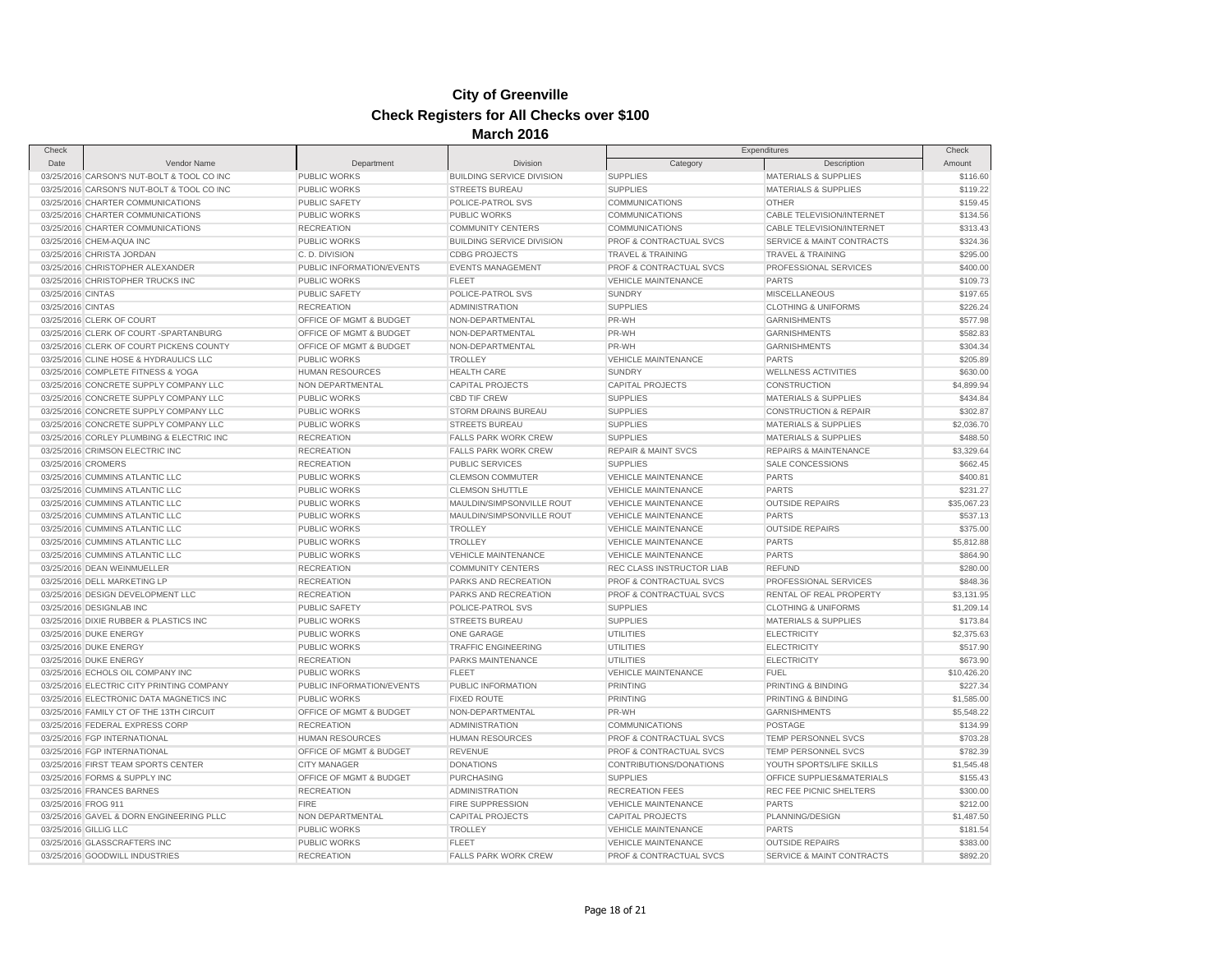| Check            |                                                |                           |                                      |                                    | Expenditures                     | Check       |
|------------------|------------------------------------------------|---------------------------|--------------------------------------|------------------------------------|----------------------------------|-------------|
| Date             | Vendor Name                                    | Department                | Division                             | Category                           | Description                      | Amount      |
|                  | 03/25/2016 GOODWILL INDUSTRIES                 | <b>RECREATION</b>         | PARKS AND RECREATION                 | PROF & CONTRACTUAL SVCS            | SERVICE & MAINT CONTRACTS        | \$444.19    |
|                  | 03/25/2016 GRAINGER 803858935                  | PUBLIC WORKS              | <b>BUILDING SERVICE DIVISION</b>     | <b>SUPPLIES</b>                    | <b>MATERIALS &amp; SUPPLIES</b>  | \$113.95    |
|                  | 03/25/2016 GREAT LAKES PETROLEUM               | <b>PUBLIC WORKS</b>       | <b>ADMINISTRATION</b>                | <b>VEHICLE MAINTENANCE</b>         | <b>FUEL</b>                      | \$10,723.15 |
|                  | 03/25/2016 GREENVILLE COUNTY                   | MUNICIPAL COURT           | <b>MUNICIPAL COURT</b>               | <b>PROF &amp; CONTRACTUAL SVCS</b> | PROFESSIONAL SERVICES            | \$15,901.12 |
|                  | 03/25/2016 GREENVILLE NEWS                     | <b>HUMAN RESOURCES</b>    | <b>HUMAN RESOURCES</b>               | <b>SUNDRY</b>                      | <b>RECRUITMENT ADS</b>           | \$1,322.10  |
|                  | 03/25/2016 GREENVILLE NEWS                     | OFFICE OF MGMT & BUDGET   | <b>PURCHASING</b>                    | PROF & CONTRACTUAL SVCS            | ADVERTISING EXPENSE              | \$162.36    |
|                  | 03/25/2016 GREENVILLE OFFICE SUPPLY CO INC     | <b>CITY MANAGER</b>       | <b>CITY CLERK</b>                    | <b>SUPPLIES</b>                    | OFFICE SUPPLIES&MATERIALS        | \$109.17    |
|                  | 03/25/2016 GREENVILLE OFFICE SUPPLY CO INC     | PUBLIC SAFETY             | POLICE-PATROL SVS                    | <b>SUPPLIES</b>                    | <b>MATERIALS &amp; SUPPLIES</b>  | \$925.90    |
|                  | 03/25/2016 GREENVILLE OFFICE SUPPLY CO INC     | <b>RECREATION</b>         | <b>COMMUNITY CENTERS</b>             | <b>SUPPLIES</b>                    | OFFICE SUPPLIES&MATERIALS        | \$223.99    |
|                  | 03/25/2016 GREENVILLE WATER                    | PUBLIC WORKS              | <b>BUILDING SERVICE DIVISION</b>     | <b>UTILITIES</b>                   | <b>OTHER</b>                     | \$166.44    |
|                  | 03/25/2016 GREENVILLE WATER                    | <b>RECREATION</b>         | <b>FALLS PARK WORK CREW</b>          | <b>UTILITIES</b>                   | <b>OTHER</b>                     | \$544.48    |
|                  | 03/25/2016 GREGORY PEST SOLUTIONS              | PUBLIC WORKS              | <b>BUILDING SERVICE DIVISION</b>     | PROF & CONTRACTUAL SVCS            | SERVICE & MAINT CONTRACTS        | \$539.00    |
|                  | 03/25/2016 HAYLEY MURPHY                       | <b>RECREATION</b>         | <b>PUBLIC SERVICES</b>               | <b>SUNDRY</b>                      | RESEARCH CONSERVATION EXP        | \$500.00    |
|                  | 03/25/2016 HENRY SCHEIN ANIMAL HEALTH          | <b>RECREATION</b>         | <b>ADMINISTRATION</b>                | <b>SUPPLIES</b>                    | M&S-VETERINARY                   | \$123.19    |
|                  | 03/25/2016 HERSHEY CREAMERY COMPANY            | <b>RECREATION</b>         | <b>PUBLIC SERVICES</b>               | <b>SUPPLIES</b>                    | <b>SALE CONCESSIONS</b>          | \$334.38    |
|                  | 03/25/2016 HERTZ EQUIPMENT RENTAL              | <b>PUBLIC WORKS</b>       | <b>STREETS BUREAU</b>                | <b>SUPPLIES</b>                    | <b>MATERIALS &amp; SUPPLIES</b>  | \$800.30    |
| 03/25/2016 HESC  |                                                | OFFICE OF MGMT & BUDGET   | NON-DEPARTMENTAL                     | PR-WH                              | <b>GARNISHMENTS</b>              | \$171.77    |
|                  | 03/25/2016 HOLDER ELECTRIC SUPPLY INC          | <b>PUBLIC WORKS</b>       | <b>BUILDING SERVICE DIVISION</b>     | <b>SUPPLIES</b>                    | MATERIALS & SUPPLIES             | \$209.49    |
|                  | 03/25/2016 HOME DEPOT CREDIT SERVICE 4123      | PUBLIC WORKS              | <b>STREETS BUREAU</b>                | <b>SUPPLIES</b>                    | <b>MATERIALS &amp; SUPPLIES</b>  | \$167.88    |
|                  | 03/25/2016 HOME DEPOT CREDIT SERVICE 5906      | <b>PUBLIC WORKS</b>       | <b>BUILDING SERVICE DIVISION</b>     | <b>SUPPLIES</b>                    | <b>MATERIALS &amp; SUPPLIES</b>  | \$614.83    |
|                  | 03/25/2016 HOME DEPOT CREDIT SERVICE 5922      | <b>RECREATION</b>         | PARKS MAINTENANCE                    | <b>SUPPLIES</b>                    | <b>MATERIALS &amp; SUPPLIES</b>  | \$310.10    |
|                  | 03/25/2016 HYDRADYNE LLC                       | <b>PUBLIC WORKS</b>       | <b>TROLLEY</b>                       | <b>VEHICLE MAINTENANCE</b>         | <b>PARTS</b>                     | \$159.09    |
|                  | 03/25/2016 IMLA INTERNATIONAL MUNICIPAL LAWYER | <b>CITY ATTORNEY</b>      | <b>CITY ATTORNEY</b>                 | <b>TRAVEL &amp; TRAINING</b>       | TRAVEL & TRAINING                | \$525.00    |
|                  | 03/25/2016 INTERNAL REVENUE SERVICE            | OFFICE OF MGMT & BUDGET   | NON-DEPARTMENTAL                     | PR-WH                              | <b>GARNISHMENTS</b>              | \$252.50    |
|                  | 03/25/2016 INTERNATIONAL CODE COUNCIL          | ECONOMIC DEVELOPMENT      | <b>BUILDING &amp; PROPERTY MAINT</b> | <b>SUNDRY</b>                      | DUES, SUBSCRIPTN, PUBLICATN      | \$199.00    |
|                  | 03/25/2016 INTERNATIONAL CODE COUNCIL INC      | <b>FIRE</b>               | <b>FIRE PREVENTION</b>               | <b>SUNDRY</b>                      | DUES, SUBSCRIPTN, PUBLICATN      | \$2,200.00  |
|                  | 03/25/2016 IRON MOUNTAIN 27128                 | OFFICE OF MGMT & BUDGET   | <b>PURCHASING</b>                    | PROF & CONTRACTUAL SVCS            | PROFESSIONAL SERVICES            | \$131.71    |
|                  | 03/25/2016 IVEY COMMUNICATIONS INC             | OFFICE OF MGMT & BUDGET   | <b>INFORMATION TECHNOLOGY</b>        | <b>SUPPLIES</b>                    | <b>MATERIALS &amp; SUPPLIES</b>  | \$213.70    |
|                  | 03/25/2016 JARED LOPEZ                         | OFFICE OF MGMT & BUDGET   | <b>INFORMATION TECHNOLOGY</b>        | <b>TRAVEL &amp; TRAINING</b>       | <b>LOCAL TRANSPORTATION</b>      | \$114.05    |
|                  | 03/25/2016 JG LUBRICANT SERVICES LLC           | PUBLIC WORKS              | <b>VEHICLE MAINTENANCE</b>           | <b>SUPPLIES</b>                    | <b>MATERIALS &amp; SUPPLIES</b>  | \$1,260.22  |
|                  | 03/25/2016 JOSEPHINE CURETON TRUST             | <b>PUBLIC WORKS</b>       | PARKING LOTS                         | PROF & CONTRACTUAL SVCS            | PARKING-LEASES                   | \$912.53    |
|                  | 03/25/2016 K & M INTERNATIONAL WILD REPULIC    | <b>RECREATION</b>         | PUBLIC SERVICES                      | <b>SUPPLIES</b>                    | <b>SALE GIFTS</b>                | \$1,383.87  |
|                  | 03/25/2016 K-MART STORE 4016                   | <b>RECREATION</b>         | <b>COMMUNITY CENTERS</b>             | <b>SUPPLIES</b>                    | MATERIALS & SUPPLIES             | \$285.87    |
|                  | 03/25/2016 KNOX WHITE                          | <b>MAYOR</b>              | <b>MAYOR</b>                         | <b>COMMUNICATIONS</b>              | <b>OTHER</b>                     | \$110.57    |
|                  | 03/25/2016 KRISTINA JUNKER                     | OFFICE OF MGMT & BUDGET   | <b>ADMINISTRATION</b>                | TRAVEL & TRAINING                  | <b>LOCAL TRANSPORTATION</b>      | \$108.54    |
|                  | 03/25/2016 KW ASSOCIATES LLC                   | PUBLIC INFORMATION/EVENTS | <b>EVENTS MANAGEMENT</b>             | <b>SUPPLIES</b>                    | M&S-FOOD & BEVERAGE              | \$2,324.87  |
|                  | 03/25/2016 LANDSCAPERS SUPPLY                  | <b>RECREATION</b>         | PARKS AND RECREATION                 | <b>REPAIR &amp; MAINT SVCS</b>     | <b>REPAIRS &amp; MAINTENANCE</b> | \$107.42    |
|                  | 03/25/2016 LANTERN PRESS LLC                   | <b>RECREATION</b>         | PUBLIC SERVICES                      | <b>SUPPLIES</b>                    | <b>SALE GIFTS</b>                | \$754.29    |
|                  | 03/25/2016 LARK & ASSOCIATES POLYGRAPH SERVICE | <b>HUMAN RESOURCES</b>    | <b>HUMAN RESOURCES</b>               | PROF & CONTRACTUAL SVCS            | PROFESSIONAL SERVICES            | \$180.00    |
|                  | 03/25/2016 LEVEL 3 COMMUNICATIONS LLC          | OFFICE OF MGMT & BUDGET   | <b>INFORMATION TECHNOLOGY</b>        | <b>COMMUNICATIONS</b>              | TELECOMMUNICATIONS/WIRELE        | \$2,547.39  |
|                  | 03/25/2016 LINDER INDUSTRIAL MACHINERY COMPANY | PUBLIC WORKS              | <b>FLEET</b>                         | <b>VEHICLE MAINTENANCE</b>         | <b>PARTS</b>                     | \$2,660.92  |
| 03/25/2016 LOWES |                                                | PUBLIC WORKS              | <b>STREETS BUREAU</b>                | <b>SUPPLIES</b>                    | <b>MATERIALS &amp; SUPPLIES</b>  | \$366.26    |
| 03/25/2016 LOWES |                                                | <b>RECREATION</b>         | FALLS PARK WORK CREW                 | <b>SUPPLIES</b>                    | <b>MATERIALS &amp; SUPPLIES</b>  | \$202.28    |
|                  |                                                |                           |                                      |                                    |                                  |             |
|                  | 03/25/2016 LYDIA THOMAS                        | <b>RECREATION</b>         | <b>PUBLIC SERVICES</b>               | <b>SUPPLIES</b>                    | SUPPLIES PROMOTIONS              | \$490.00    |
|                  | 03/25/2016 M P SERVICES LLC                    | <b>HOME</b>               | <b>HOME PROJECTS</b>                 | <b>CD PROJECTS</b>                 | PUBLIC INFORMATION               | \$15,255.00 |
|                  | 03/25/2016 MARYLAND CHILD SUPPORT ACCOUNT      | OFFICE OF MGMT & BUDGET   | NON-DEPARTMENTAL                     | PR-WH                              | <b>GARNISHMENTS</b>              | \$129.40    |
|                  | 03/25/2016 MED-TECH RESOURCE LLC               | PUBLIC SAFETY             | POLICE-PATROL SVS                    | <b>SUPPLIES</b>                    | <b>MATERIALS &amp; SUPPLIES</b>  | \$180.62    |
|                  | 03/25/2016 MICHAEL DEAN                        | PUBLIC SAFETY             | FED EQUITABLE SHAR DOJ               | <b>TRAVEL &amp; TRAINING</b>       | <b>TRAVEL &amp; TRAINING</b>     | \$850.69    |
|                  | 03/25/2016 MIKE'S BODY SHOP                    | PUBLIC WORKS              | <b>FLEET</b>                         | <b>VEHICLE MAINTENANCE</b>         | <b>OUTSIDE REPAIRS</b>           | \$392.00    |
|                  | 03/25/2016 MIKE'S BODY SHOP                    | PUBLIC WORKS              | <b>VEHICLE MAINTENANCE</b>           | <b>VEHICLE MAINTENANCE</b>         | <b>OUTSIDE REPAIRS</b>           | \$1,050.00  |
|                  | 03/25/2016 MINUTEMAN PRESS                     | <b>PUBLIC WORKS</b>       | <b>FIXED ROUTE</b>                   | <b>PRINTING</b>                    | PRINTING & BINDING               | \$362.15    |
|                  | 03/25/2016 MOORE AND BALLIEW OIL COMPANY INC   | PUBLIC WORKS              | <b>CLEMSON COMMUTER</b>              | <b>VEHICLE MAINTENANCE</b>         | <b>LUBRICANTS</b>                | \$107.58    |
|                  | 03/25/2016 MOORE AND BALLIEW OIL COMPANY INC   | <b>PUBLIC WORKS</b>       | <b>CU-ICAR SHUTTLE</b>               | <b>VEHICLE MAINTENANCE</b>         | <b>LUBRICANTS</b>                | \$161.37    |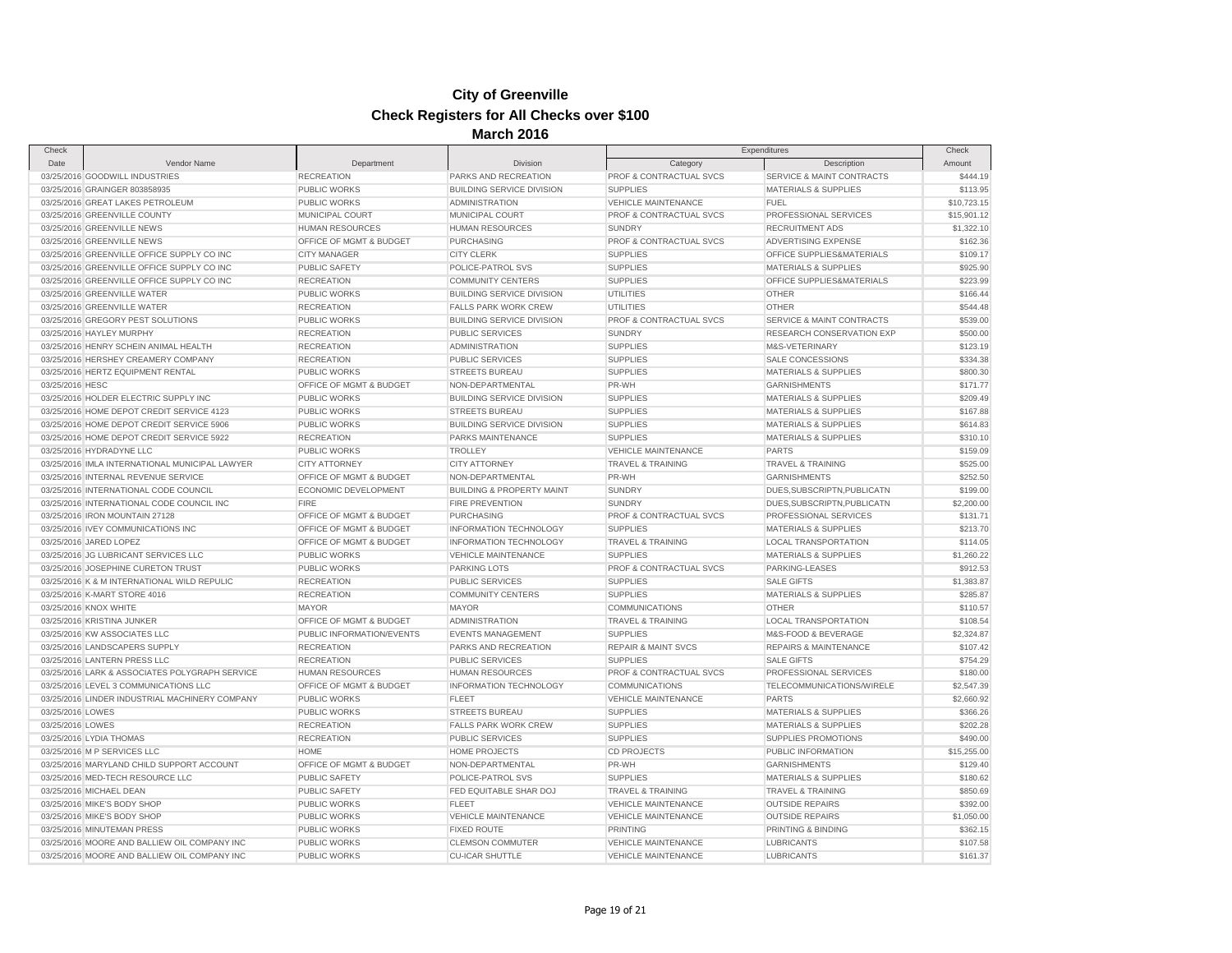| Check                     |                                                |                         |                                  | Expenditures                       |                                  | Check        |
|---------------------------|------------------------------------------------|-------------------------|----------------------------------|------------------------------------|----------------------------------|--------------|
| Date                      | Vendor Name                                    | Department              | Division                         | Category                           | Description                      | Amount       |
|                           | 03/25/2016 MOORE AND BALLIEW OIL COMPANY INC   | <b>PUBLIC WORKS</b>     | <b>DEMAND RESPONSE</b>           | <b>VEHICLE MAINTENANCE</b>         | <b>LUBRICANTS</b>                | \$215.16     |
|                           | 03/25/2016 MOORE AND BALLIEW OIL COMPANY INC   | <b>PUBLIC WORKS</b>     | <b>FIXED ROUTE</b>               | <b>VEHICLE MAINTENANCE</b>         | LUBRICANTS                       | \$376.53     |
|                           | 03/25/2016 MOORE AND BALLIEW OIL COMPANY INC   | <b>PUBLIC WORKS</b>     | MAULDIN/SIMPSONVILLE ROUT        | <b>VEHICLE MAINTENANCE</b>         | <b>LUBRICANTS</b>                | \$107.58     |
|                           | 03/25/2016 MOTOROLA SOLUTIONS                  | <b>PUBLIC SAFETY</b>    | POLICE-PATROL SVS                | <b>SUPPLIES</b>                    | <b>MATERIALS &amp; SUPPLIES</b>  | \$1,240.62   |
|                           | 03/25/2016 MOTOROLA-PALMETTO 800               | <b>PUBLIC WORKS</b>     | <b>FIXED ROUTE</b>               | <b>COMMUNICATIONS</b>              | <b>OTHER</b>                     | \$840.00     |
|                           | 03/25/2016 NAPA AUTO PARTS OF GREENVILLE       | <b>PUBLIC WORKS</b>     | <b>FLEET</b>                     | <b>VEHICLE MAINTENANCE</b>         | <b>PARTS</b>                     | \$513.83     |
|                           | 03/25/2016 NAPA AUTO PARTS OF GREENVILLE       | <b>PUBLIC WORKS</b>     | <b>TROLLEY</b>                   | <b>VEHICLE MAINTENANCE</b>         | <b>PARTS</b>                     | \$579.81     |
|                           | 03/25/2016 NEW SOUTH CONSTRUCTION SUPPLY LLC   | <b>PUBLIC WORKS</b>     | <b>BUILDING SERVICE DIVISION</b> | <b>SUPPLIES</b>                    | <b>MATERIALS &amp; SUPPLIES</b>  | \$114.48     |
|                           | 03/25/2016 OLD DOMINION BRUSH CO INC           | <b>PUBLIC WORKS</b>     | FLEET                            | VEHICLE MAINTENANCE                | <b>PARTS</b>                     | \$384.71     |
|                           | 03/25/2016 PANAGAKOS ASPHALT INC               | <b>PUBLIC WORKS</b>     | <b>SEWERS BUREAU</b>             | <b>SUPPLIES</b>                    | <b>MATERIALS &amp; SUPPLIES</b>  | \$172.01     |
|                           | 03/25/2016 PANAGAKOS ASPHALT INC               | <b>PUBLIC WORKS</b>     | <b>STORM DRAINS BUREAU</b>       | <b>SUPPLIES</b>                    | <b>MATERIALS &amp; SUPPLIES</b>  | \$172.01     |
|                           | 03/25/2016 PANAGAKOS ASPHALT INC               | <b>PUBLIC WORKS</b>     | <b>STREETS BUREAU</b>            | <b>SUPPLIES</b>                    | <b>MATERIALS &amp; SUPPLIES</b>  | \$343.99     |
|                           | 03/25/2016 PAPER ROLLS PLUS                    | <b>RECREATION</b>       | PUBLIC SERVICES                  | <b>SUPPLIES</b>                    | CONCESSIONS                      | \$384.55     |
|                           | 03/25/2016 PEPSI-COLA BOTTLING CO              | <b>RECREATION</b>       | <b>PUBLIC SERVICES</b>           | <b>SUPPLIES</b>                    | SALE CONCESSIONS                 | \$1,439.10   |
|                           | 03/25/2016 PIEDMONT ATHLETIC ASSOCIATION       | <b>COUNCIL</b>          | <b>CITY COUNCIL</b>              | <b>SUNDRY</b>                      | <b>MISCELLANEOUS</b>             | \$100.00     |
|                           | 03/25/2016 PIEDMONT NATURAL GAS CO             | PUBLIC WORKS            | <b>SEWERS BUREAU</b>             | <b>SUPPLIES</b>                    | <b>MATERIALS &amp; SUPPLIES</b>  | \$181.81     |
|                           | 03/25/2016 PRESORT PLUS INC                    | <b>RECREATION</b>       | <b>PUBLIC SERVICES</b>           | PRINTING                           | PRINTING & BINDING               | \$1,750.53   |
|                           | 03/25/2016 PRO AUTO PARTS WAREHOUSE            | <b>PUBLIC WORKS</b>     | <b>FLEET</b>                     | <b>VEHICLE MAINTENANCE</b>         | <b>PARTS</b>                     | \$306.02     |
|                           | 03/25/2016 PROFESSIONAL LAW ENFORCEMENT TRAINI | <b>PUBLIC SAFETY</b>    | FED EQUITABLE SHAR DOJ           | <b>TRAVEL &amp; TRAINING</b>       | TRAVEL & TRAINING                | \$990.00     |
|                           | 03/25/2016 RIDGELINE TECHNOLOGY                | <b>PUBLIC SAFETY</b>    | POLICE-PATROL SVS                | <b>SUPPLIES</b>                    | <b>MATERIALS &amp; SUPPLIES</b>  | \$200.00     |
|                           | 03/25/2016 RILEY POPE & LANEY, LLC             | <b>CITY MANAGER</b>     | <b>CITY MANAGER</b>              | PROF & CONTRACTUAL SVCS            | PROFESSIONAL SERVICES            | \$5,750.00   |
|                           | 03/25/2016 RIVERPLACE DEVELOPMENT II LLC       | NON DEPARTMENTAL        | <b>CAPITAL PROJECTS</b>          | <b>CAPITAL PROJECTS</b>            | CONSTRUCTION                     | \$100,072.15 |
|                           | 03/25/2016 RODENT PRO.COM LLC                  | <b>RECREATION</b>       | <b>ADMINISTRATION</b>            | <b>SUPPLIES</b>                    | M&S-FOOD                         | \$1,271.00   |
|                           | 03/25/2016 S C DEPARTMENT OF CORRECTIONS       | <b>RECREATION</b>       | PARKS MAINTENANCE                | PROF & CONTRACTUAL SVCS            | TEMP PERSONNEL SVCS              | \$1,313.00   |
|                           | 03/25/2016 S C DEPARTMENT OF REVENUE           | OFFICE OF MGMT & BUDGET | NON-DEPARTMENTAL                 | PR-WH                              | <b>GARNISHMENTS</b>              | \$417.06     |
|                           | 03/25/2016 S C RETIREMENT SYSTEM               | OFFICE OF MGMT & BUDGET | NON-DEPARTMENTAL                 | PR-WH                              | RETIREMENT SVS PURCHASE          | \$712.66     |
| 03/25/2016 SAFARI LTD     |                                                | <b>RECREATION</b>       | <b>PUBLIC SERVICES</b>           | <b>SUPPLIES</b>                    | <b>SALE GIFTS</b>                | \$1,105.74   |
|                           | 03/25/2016 SAFE INDUSTRIES                     | <b>FIRE</b>             | <b>FIRE SUPPRESSION</b>          | <b>SUPPLIES</b>                    | <b>MATERIALS &amp; SUPPLIES</b>  | \$4,713.18   |
|                           | 03/25/2016 SAFETY PRODUCTS INC                 | <b>PUBLIC WORKS</b>     | <b>SEWERS BUREAU</b>             | <b>SUPPLIES</b>                    | <b>MATERIALS &amp; SUPPLIES</b>  | \$1,018.88   |
|                           | 03/25/2016 SAFETY PRODUCTS INC                 | <b>PUBLIC WORKS</b>     | STORM DRAINS BUREAU              | <b>SUPPLIES</b>                    | <b>MATERIALS &amp; SUPPLIES</b>  | \$1,049.75   |
|                           | 03/25/2016 SAFETY PRODUCTS INC                 | <b>PUBLIC WORKS</b>     | STREETS BUREAU                   | <b>SUPPLIES</b>                    | MATERIALS & SUPPLIES             | \$1,018.87   |
| 03/25/2016 SAM'S CLUB     |                                                | <b>RECREATION</b>       | <b>PUBLIC SERVICES</b>           | <b>SUPPLIES</b>                    | <b>SALE CONCESSIONS</b>          | \$232.14     |
|                           | 03/25/2016 SIMPLEX-GRINNELL                    | <b>FIRE</b>             | FIRE SUPPRESSION                 | <b>REPAIR &amp; MAINT SVCS</b>     | <b>REPAIRS &amp; MAINTENANCE</b> | \$1,111.40   |
|                           | 03/25/2016 SMITH TURF & IRRIGATION CO.         | <b>RECREATION</b>       | PARKS MAINTENANCE                | <b>VEHICLES</b>                    | <b>VEHICLE</b>                   | \$20,948.25  |
|                           | 03/25/2016 SNIDER FLEET SOLUTIONS              | <b>PUBLIC WORKS</b>     | <b>CLEMSON SHUTTLE</b>           | <b>VEHICLE MAINTENANCE</b>         | <b>TIRES AND TUBES</b>           | \$633.36     |
|                           | 03/25/2016 SOUTH CAROLINA FIRE MARSHALS ASSOC  | <b>FIRE</b>             | <b>FIRE PREVENTION</b>           | <b>TRAVEL &amp; TRAINING</b>       | <b>TRAVEL &amp; TRAINING</b>     | \$525.00     |
|                           | 03/25/2016 SOUTHEAST GOV FLEET MANAGERS ASSOC  | <b>PUBLIC WORKS</b>     | <b>FLEET</b>                     | <b>TRAVEL &amp; TRAINING</b>       | <b>TRAVEL &amp; TRAINING</b>     | \$150.00     |
|                           | 03/25/2016 SOUTHEASTERN PAPER GROUP            | <b>PUBLIC WORKS</b>     | <b>BUILDING SERVICE DIVISION</b> | <b>SUPPLIES</b>                    | JANITORIAL SUPPLIES              | \$827.02     |
|                           | 03/25/2016 SOUTHEASTERN PAPER GROUP            | <b>RECREATION</b>       | <b>COMMUNITY CENTERS</b>         | <b>SUPPLIES</b>                    | <b>JANITORIAL SUPPLIES</b>       | \$1,456.29   |
|                           | 03/25/2016 SOUTHERN EYE ASSOCIATES             | <b>RECREATION</b>       | <b>ADMINISTRATION</b>            | <b>RECREATION FEES</b>             | REC FEE PICNIC SHELTERS          | \$125.00     |
|                           | 03/25/2016 SQUIRE PATTON BOGGS LLP             | <b>CITY MANAGER</b>     | <b>CITY MANAGER</b>              | <b>PROF &amp; CONTRACTUAL SVCS</b> | PROFESSIONAL SERVICES            | \$5,000.00   |
|                           | 03/25/2016 STAPLES ADVANTAGE                   | <b>PUBLIC WORKS</b>     | <b>PUBLIC WORKS</b>              | <b>SUPPLIES</b>                    | <b>MATERIALS &amp; SUPPLIES</b>  | \$183.02     |
|                           | 03/25/2016 STEPHEN BARTEN                      | <b>RECREATION</b>       | <b>PUBLIC SERVICES</b>           | <b>SUNDRY</b>                      | RESEARCH CONSERVATION EXP        | \$643.81     |
|                           | 03/25/2016 STONE AVE NURSERY LLC               | <b>RECREATION</b>       | BEAUTIFICATION BUREAU            | <b>SUPPLIES</b>                    | <b>MATERIALS &amp; SUPPLIES</b>  | \$140.00     |
| 03/25/2016 STONE CITY     |                                                | <b>RECREATION</b>       | FALLS PARK WORK CREW             | <b>SUPPLIES</b>                    | MATERIALS & SUPPLIES             | \$262.35     |
|                           | 03/25/2016 SUBURBAN PROPANE                    | <b>RECREATION</b>       | PARKS AND RECREATION             | <b>UTILITIES</b>                   | GAS                              | \$417.16     |
| 03/25/2016 SUPPLYWORKS    |                                                | <b>PUBLIC WORKS</b>     | NON VEHICLE MAINTENANCE          | <b>SUPPLIES</b>                    | <b>MATERIALS &amp; SUPPLIES</b>  | \$220.17     |
|                           | 03/25/2016 SUTPHEN CORPORATION                 | <b>FIRE</b>             | <b>FIRE SUPPRESSION</b>          | VEHICLE MAINTENANCE                | <b>PARTS</b>                     | \$1,121.12   |
| 03/25/2016 SWANA          |                                                | <b>PUBLIC WORKS</b>     | RESIDENTIAL COLL BUREAU          | <b>TRAVEL &amp; TRAINING</b>       | <b>TRAVEL &amp; TRAINING</b>     | \$1,149.00   |
| 03/25/2016 T2 SYSTEMS INC |                                                | <b>PUBLIC WORKS</b>     | <b>ENFORCEMENT</b>               | PROF & CONTRACTUAL SVCS            | SERVICE & MAINT CONTRACTS        | \$4,400.00   |
|                           | 03/25/2016 TALENT MANAGEMENT SOLUTIONS         | <b>PUBLIC SAFETY</b>    | POLICE-DISPATCH BUREAU           | <b>PROF &amp; CONTRACTUAL SVCS</b> | TEMP PERSONNEL SVCS              | \$577.92     |
|                           | 03/25/2016 TALENT MANAGEMENT SOLUTIONS         | <b>PUBLIC WORKS</b>     | <b>FLEET</b>                     | PROF & CONTRACTUAL SVCS            | TEMP PERSONNEL SVCS              | \$647.85     |
|                           | 03/25/2016 TALENT MANAGEMENT SOLUTIONS         | <b>PUBLIC WORKS</b>     | <b>MAINTENANCE</b>               | PROF & CONTRACTUAL SVCS            | TEMP PERSONNEL SVCS              | \$679.60     |
|                           |                                                |                         |                                  |                                    |                                  |              |